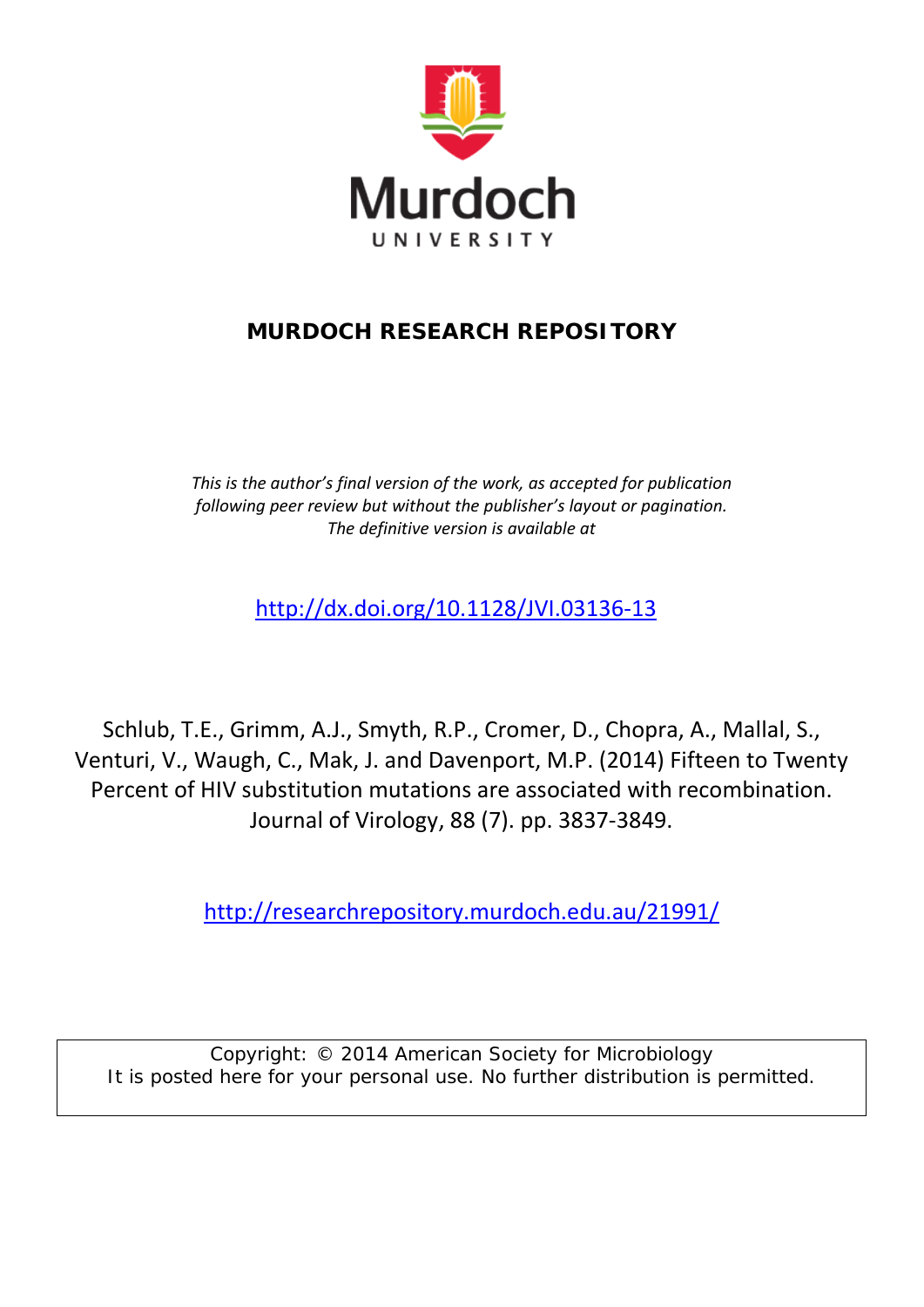## 1 *Title:*

- 2 15-20% of HIV substitution mutations are associated with recombination
- 3 Running title: HIV mutation and recombination
- 4 Timothy E. Schlub<sup>1,2a</sup>, Andrew J. Grimm<sup>2a</sup>, Redmond P. Smyth<sup>3,4,5a</sup>, Deborah
- 5 Cromer<sup>6</sup>, Abha Chopra<sup>7</sup>, Simon Mallal<sup>7</sup>, Vanessa Venturi<sup>6</sup>, Caryll Waugh<sup>8.9</sup>, Johnson
- 6 Mak<sup>3,4,8,9\*</sup>, Miles P. Davenport<sup>2\*</sup>
- 7
- 8 *Author Affiliations:*
- 9 <sup>1</sup> School of Public Health, Sydney University, Sydney, New South Wales, Australia
- <sup>2</sup> 2 <sup>2</sup> Complex Systems in Biology Group, Centre for Vascular Research, University of
- 11 New South Wales, Sydney, NSW, Australia
- <sup>3</sup> 12<sup>3</sup> Centre for Virology, Burnet Institute, 85 Commercial Road, Melbourne, Victoria,
- 13 3004, Australia
- <sup>4</sup> Department of Biochemistry and Molecular Biology, Department of Microbiology,
- 15 Monash University, Clayton, Victoria, 3800, Australia
- <sup>5</sup> 16 Architecture et Réactivité de l'ARN, Université de Strasbourg, CNRS, IBMC, 15 rue
- 17 René Descartes, 67084 Strasbourg, France
- <sup>6</sup> 18 Computational Biology Unit, Centre for Vascular Research, University of New
- 19 South Wales, Sydney, Kensington, NSW, 2052, Australia
- <sup>7</sup> 20 <sup>7</sup> Centre for Clinical Immunology and Biomedical Statistics, Royal Perth Hospital and
- 21 Murdoch University, Perth, 6000, Australia
- <sup>8</sup> School of Medicine, Faculty of Health, Deakin University, Geelong, Victoria, 3220,
- 23 Australia
	- 1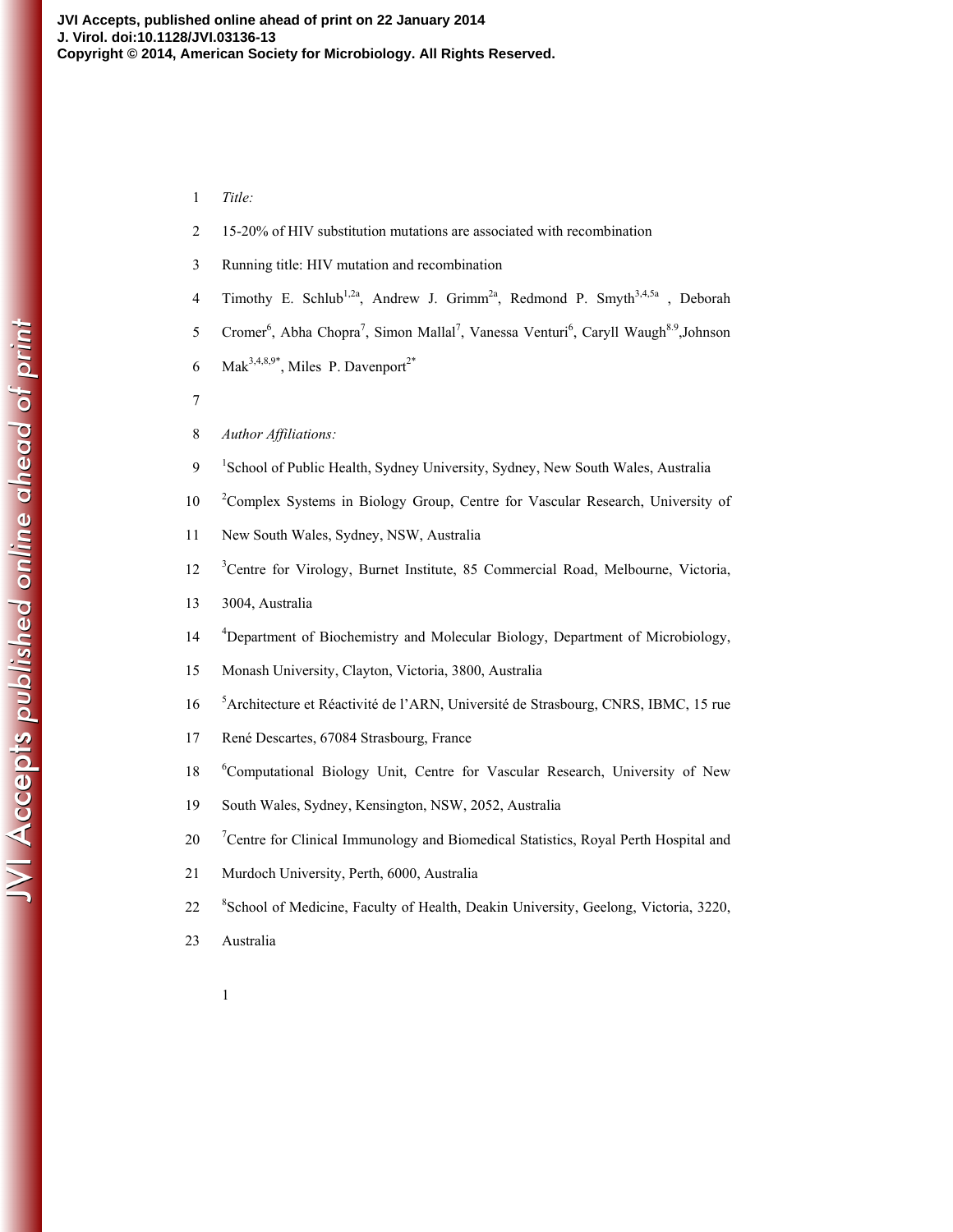- <sup>9</sup> Commonwealth Scientific and Industrial Research Organization, , Australian Animal
- 25 Health Laboratory, Geelong, 3220, Australia.
- 26 <sup>a</sup> authors have contributed equally
- 27 \*Corresponding authors
- 28 *Corresponding Authors:* MD: Phone: +61 2 9385 2762 Fax: +61 2 93851797 Email:
- 29 m.davenport@unsw.edu.au; JM: Phone +61-3-5227-5062 Fax +61-3-5227-5555
- 30 Email: johnson.mak@deakin.edu.au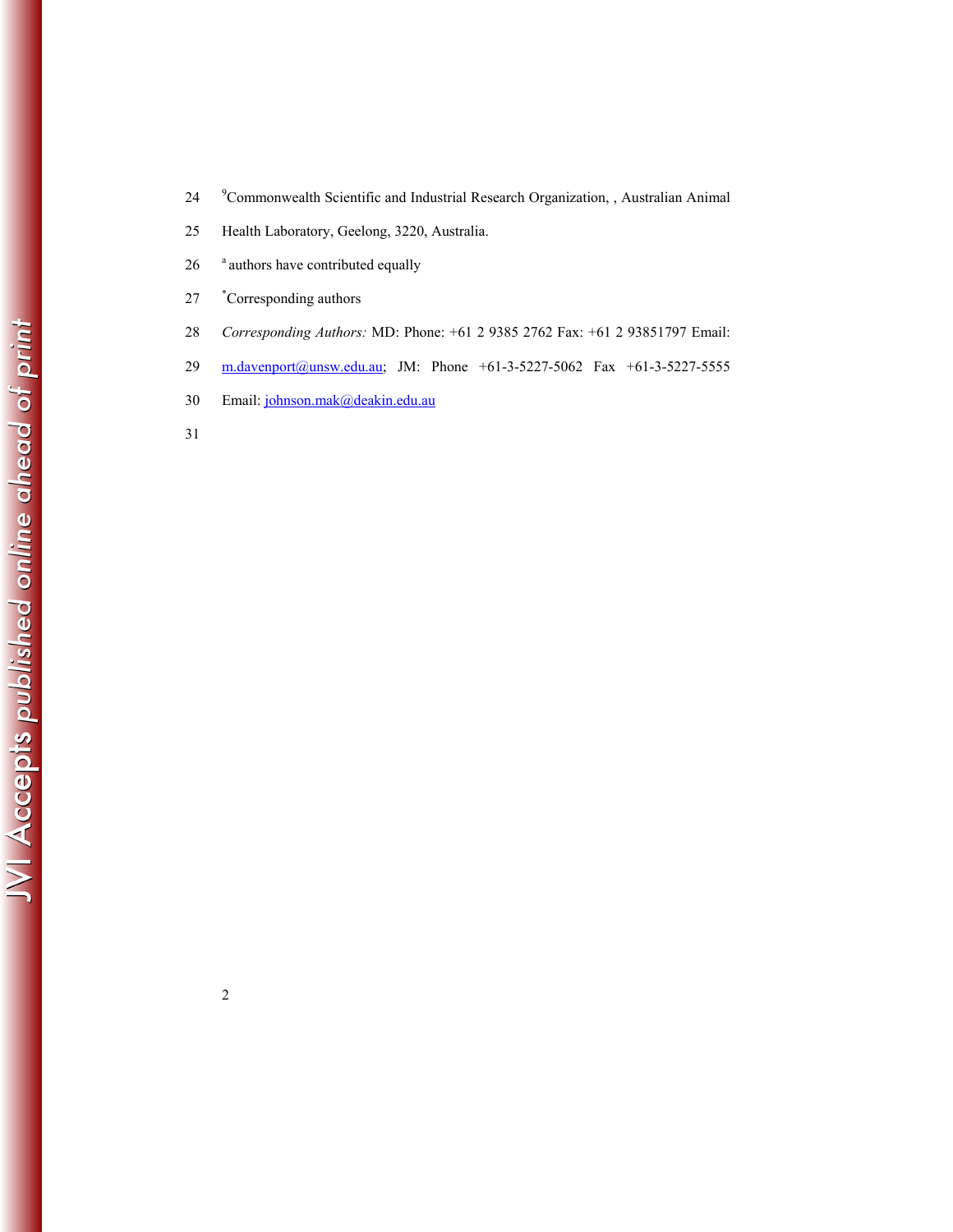#### 32 **Abstract**:

33 HIV undergoes a high rate of mutation and recombination during reverse 34 transcription, but it is not known whether these events occur independently or are 35 linked mechanistically. Here we use a system of silent marker mutations in HIV and a 36 single round of infection in primary T-lymphocytes, combined with a high-throughput 37 sequencing and mathematical modelling approach to directly estimate the viral 38 recombination and mutation rates. From >7 million nt of sequences from HIV 39 infection, we observe 4801 recombination events and 859 substitution mutations 40 ( $\approx$ 1.51 and 0.12 events per 1000 nt respectively). We use experimental controls to 41 account for PCR-induced and transfection-induced recombination and sequencing 42 error. We find the single cycle virus-induced mutation rate is  $4.6 \times 10^{-5}$  mutations per 43 nt after correction. By sorting our data into recombined and non-recombined 44 sequences, we find a significantly higher mutation rate in recombined regions 45 (p=0.003, Fisher's exact). We use a permutation approach to eliminate a number of 46 potential confounding factors and confirm that mutation occurs around the site of 47 recombination, and is not simply co-located in the genome. By comparing mutation 48 rates in recombined and non-recombined regions we find that recombination-49 associated mutations account for 15-20% of all mutations occurring during reverse 50 transcription.

51

JVI Accepts published online ahead of print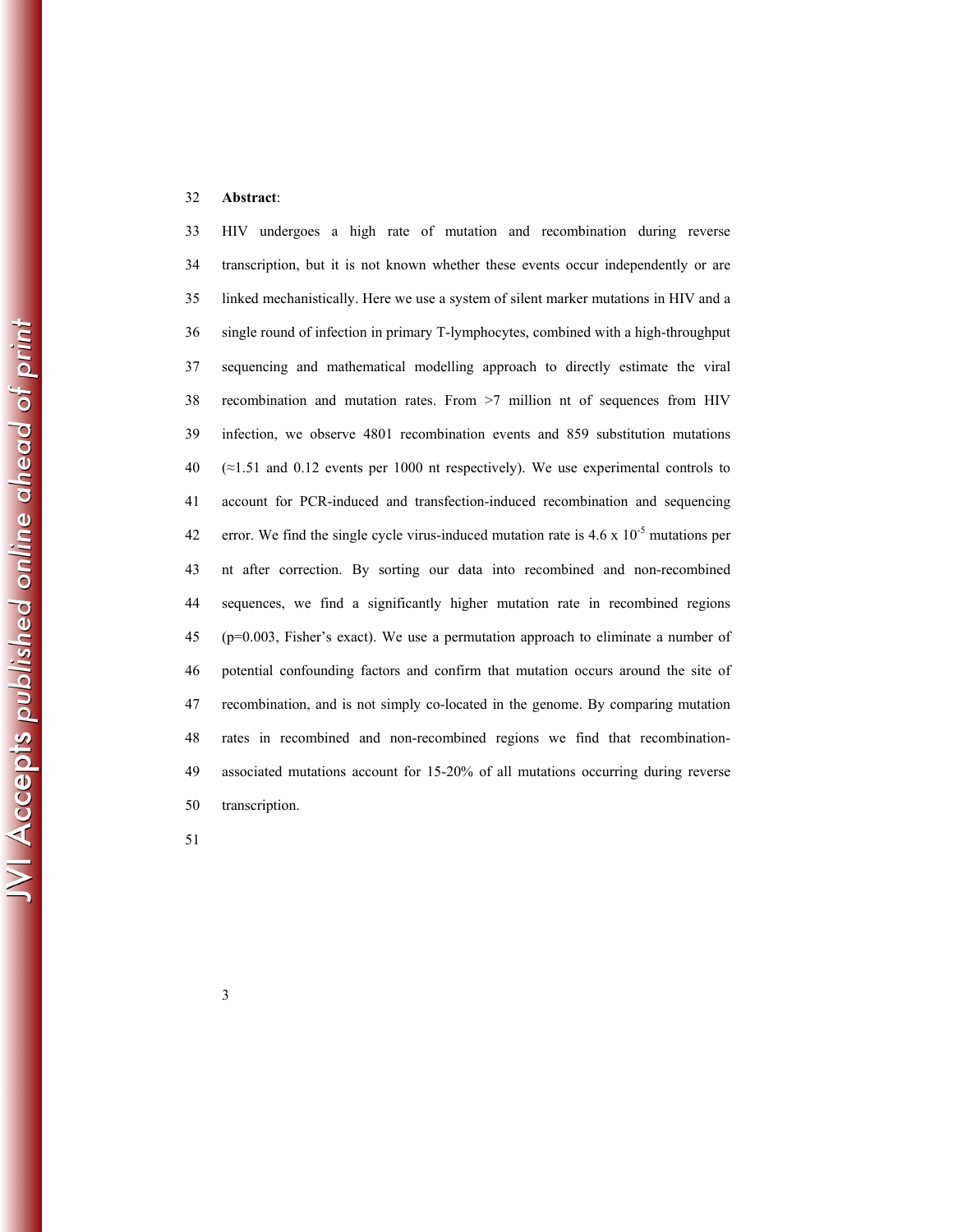#### 52 **Introduction:**

53 The development of a genetically diverse quasispecies is one of the hallmarks of HIV 54 infection. Genetic diversity underpins the ability of HIV to evolve resistance to 55 antiretroviral therapy and to successfully evade the immune system. Viral diversity 56 increases rapidly during initial infection (1) and is driven by mutation, recombination 57 and population size. Mutations are primarily introduced during reverse transcription 58 by the error prone reverse transcriptase (RT) enzyme (2) or by host cellular defense 59 mechanisms (3, 4). These mutations can then be shuffled within the viral quasispecies 60 by retroviral recombination, which relies on the co-packaging of two genetically 61 distinct RNA genomes (for review see (5-9)). While the dimer initiation sequence 62 (DIS) is not critical for HIV replication in primary cells (10-12), DIS is important to 63 facilitate the recombination process, presumably by bringing genomic RNA 64 sequences into close proximity during virion assembly and viral cDNA synthesis (13- 65 17). Retroviral recombination occurs during reverse transcription when the RT 66 enzyme switches between strands of the two co-packaged RNA genomes to produce a 67 chimeric DNA molecule (5-7, 18).

68

4 69 Whether retroviral mutation is linked with recombination has been a subject of debate 70 for decades, and numerous studies have measured HIV mutation and retroviral 71 recombination rates *in vitro* and in cell culture (2, 19-31). Nevertheless, the question 72 of 'whether mutation and recombination are associated' has not been resolved directly 73 due to numerous inherent technical difficulties. To assess retroviral recombination, 74 many studies utilize PCR to amplify and to clone out the engineered reporter genes 75 within the retroviral vectors (or inter-subtype HIV constructs) from the infected cells,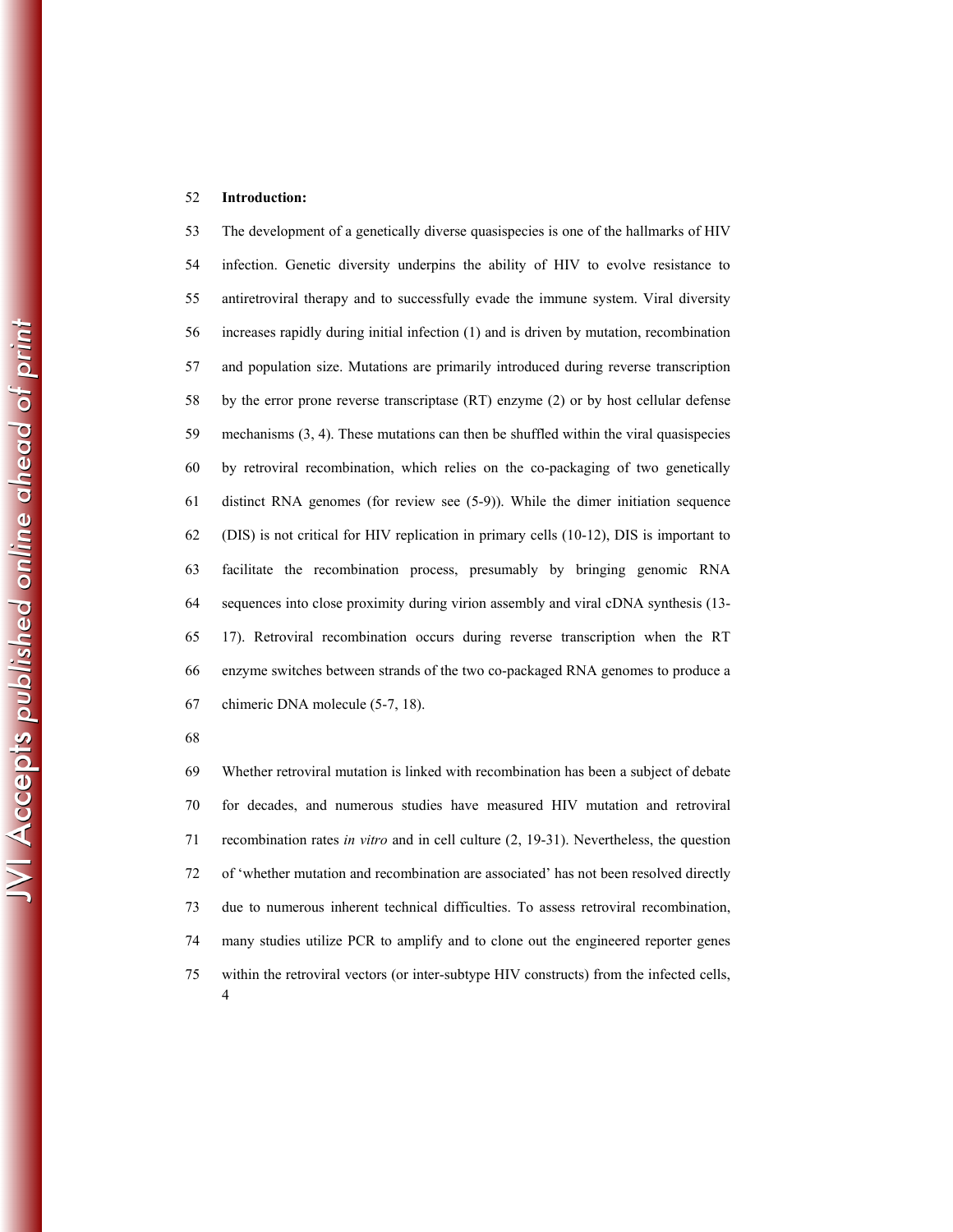76 which is followed by expression of cloned sequences in bacteria to indirectly assess 77 the recombination and mutation rate (32-34). Others have taken advantage of 78 retroviral vector or reporter systems, in which the expressions of reporter genes (such 79 as fluorescent proteins, cell surface markers, and/or antibiotic resistance genes) were 80 used to select cells containing recombined viral genomes for recombination and 81 mutation analyses (28-31, 35-39). As co-expression of reporter gene products in a 82 single cell is needed to identify recombination events; these systems generally use low 83 multiplicity of infections (MOIs) to avoid dual infection introducing experimental 84 bias (28-39). However, as these systems require expression of the gene products, 85 natural mutation-events or recombination-events that lead to non-productive 86 expression of reporter genes will be unaccounted for. It would have been 87 advantageous if recombination- and mutation-rates could be estimated directly from 88 the newly synthesized and/or integrated viral cDNA that is independent of MOI. 89 Furthermore, as these studies depend on PCR to amplify specific genomic sequences 90 for recombination and/or mutation analyses (28-30), the potential of PCR induced 91 recombination and mutation must be controlled for to limit over-estimation of these 92 two retroviral biological processes (40).

93

5 94 Using a transfection approach to generate heterozygous HIV to assess retroviral 95 recombination, we have previously shown that HIV recombination does not randomly 96 occur throughout the viral genome (20, 40). Based on the observed recombination 97 events in HIV *gag*, we have found that HIV-1 undergoes  $1.35 \times 10^{-3}$  recombination 98 events per nucleotide per replication cycle (20). It is estimated that HIV-1 has a 99 mutation rate that produces approximately 0.34 mutations per replication cycle (2, 19,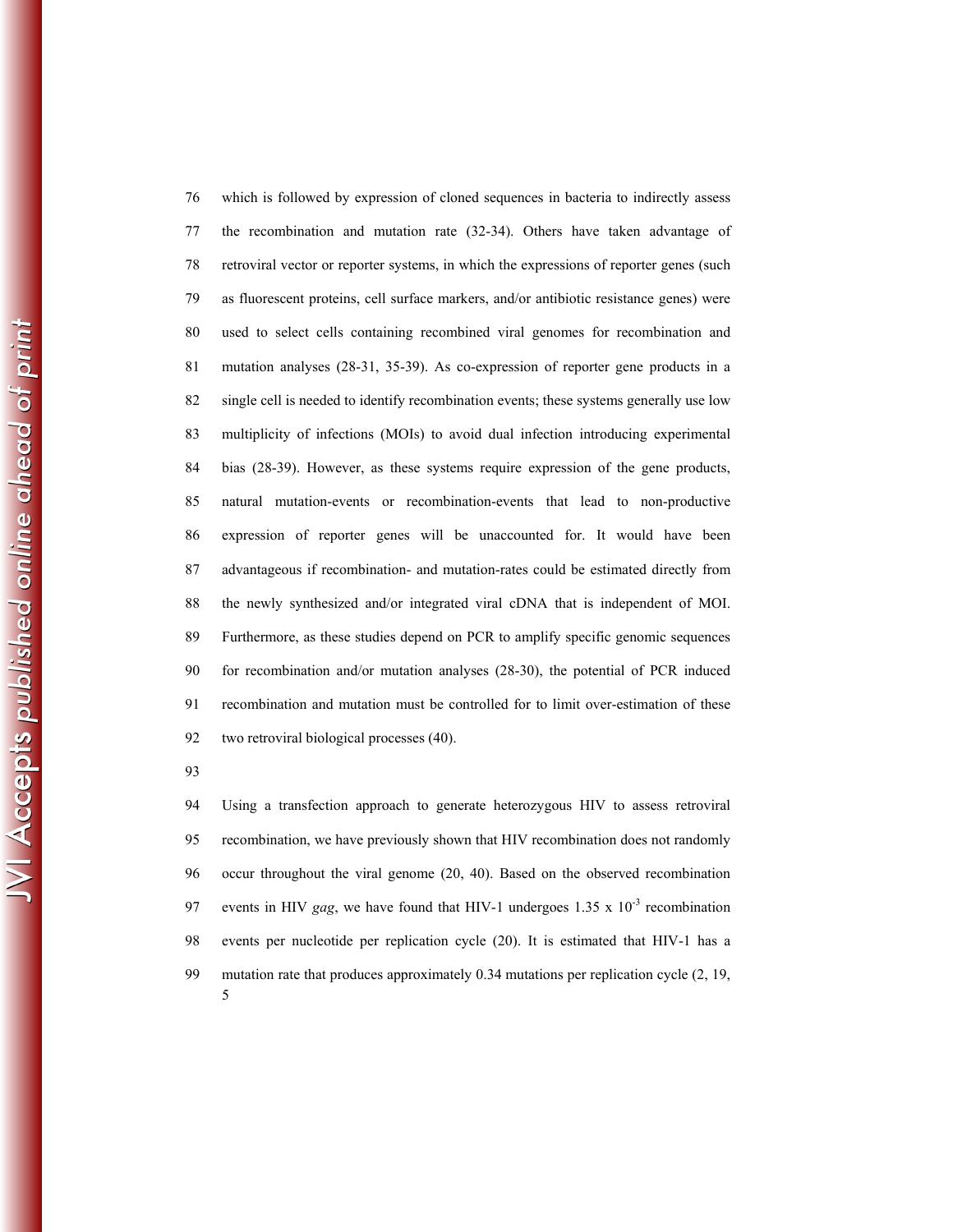100 40, 41). Consequently, mutation and recombination associate relatively infrequently; 101 and a large amount of sequencing data across the HIV genome is needed to determine 102 whether recombination and mutations are linked. While reporter systems that can 103 generate large quantities of data have been developed to measure either mutation rates 104 or recombination rates on non-viral sequence (30, 35, 36, 38, 42-45), these systems, 105 however, cannot simultaneously measure both recombination and mutation rates. 106 Furthermore, these systems measure rates within foreign non-viral gene sequences. As 107 *in vitro* studies have shown that template sequence and structure are important 108 determinants of these processes (46, 47), the most accurate measurements will be 109 derived from direct sequencing of the viral genome (20). However, before the advent 110 of next-generation sequencing technology, generating the large amounts of 111 sequencing data required to answer this question was not feasible.

112

6 113 We have previously described a method to quantify the rate of recombination by 114 direct sequencing of the HIV-1 genome within infected primary T-lymphocytes (20, 115 40). This system addresses several issues that can otherwise bias the analysis of 116 mutation and recombination rates using conventional approaches. Firstly, although 117 recombination is most easily measured using highly divergent strains of HIV (as 118 recombination can only be observed through the mixing of genetic marker points), the 119 rate of recombination is greatly affected by the overall homology between genomes 120 and processivity of RT (15, 16). Thus, recombination rate measurements using highly 121 divergent HIV strains do not reflect the recombination occurring between highly 122 related members of a viral quasispecies found within an infected individual (48). Our 123 system addresses this issue by measuring recombination between two closely related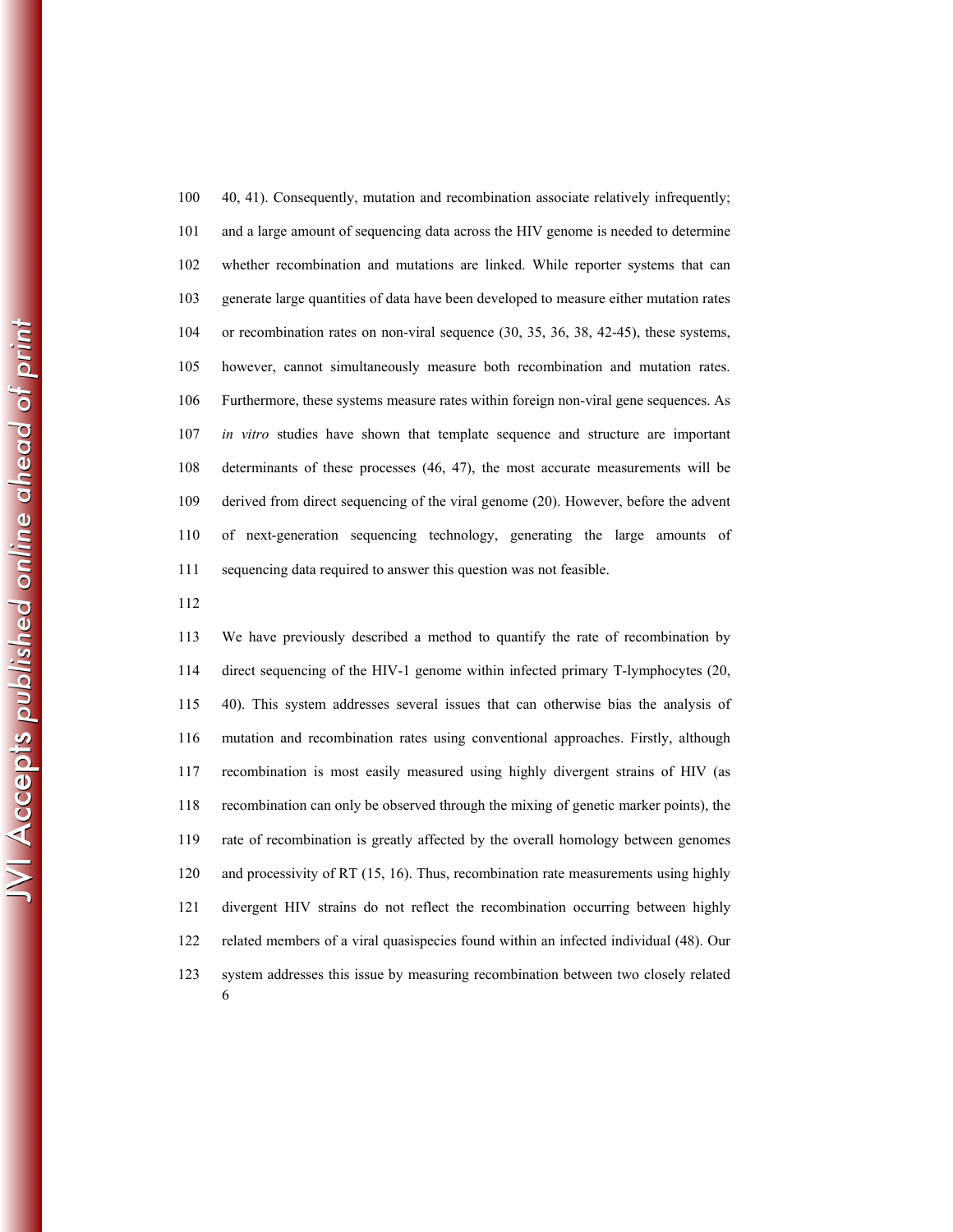124 HIV-1 genomes that differ by silent mutations found in naturally occurring HIV 125 sequences, and these HIV display identical replication kinetics in primary T-126 lymphocytes (20). Secondly, by sequencing viral cDNAs that are produced within 24 127 hours of infection (with fusion inhibitor T20 supplied 6 hours post-infection to block 128 secondary infection), all HIV RT mutations and recombination that may lead to non-129 productive infection will also be accounted for. Our previous work also shows that 130 low MOI is not vital for this type of recombination analysis and does not yield inter-131 virion recombination or homologous recombination of plasmid DNA from 132 transfection that may bias data interpretation (20). Thirdly, we have developed 133 experimental and analytical tools to account for artefacts that can compromise 134 analysis. For example, the impact of multiple recombination events between two 135 marker points (20), recombination during co-transfection of plasmids and PCR 136 induced recombination (40) must be all minimised and controlled for in any analysis. 137 Similarly, any analysis must take into account the possibility that coincident high or 138 low rates of mutation and recombination (without the rate of mutation being 139 specifically increased at sites of recombination) can lead to a spurious association.

140

141 In this study, we have utilized a system of marker sites introduced into HIV-1 to 142 infect primary T-lymphocytes, followed by high-throughput sequencing. We have 143 found that the previous estimate of nucleotide substitution rate is closely matched 144 with our calculated 4.6 x  $10^{-5}$  error rate using direct sequencing, and observe a 145 significantly higher mutation rate in recombined regions. We eliminate a number of 146 potential causes for this association to demonstrate a direct association between the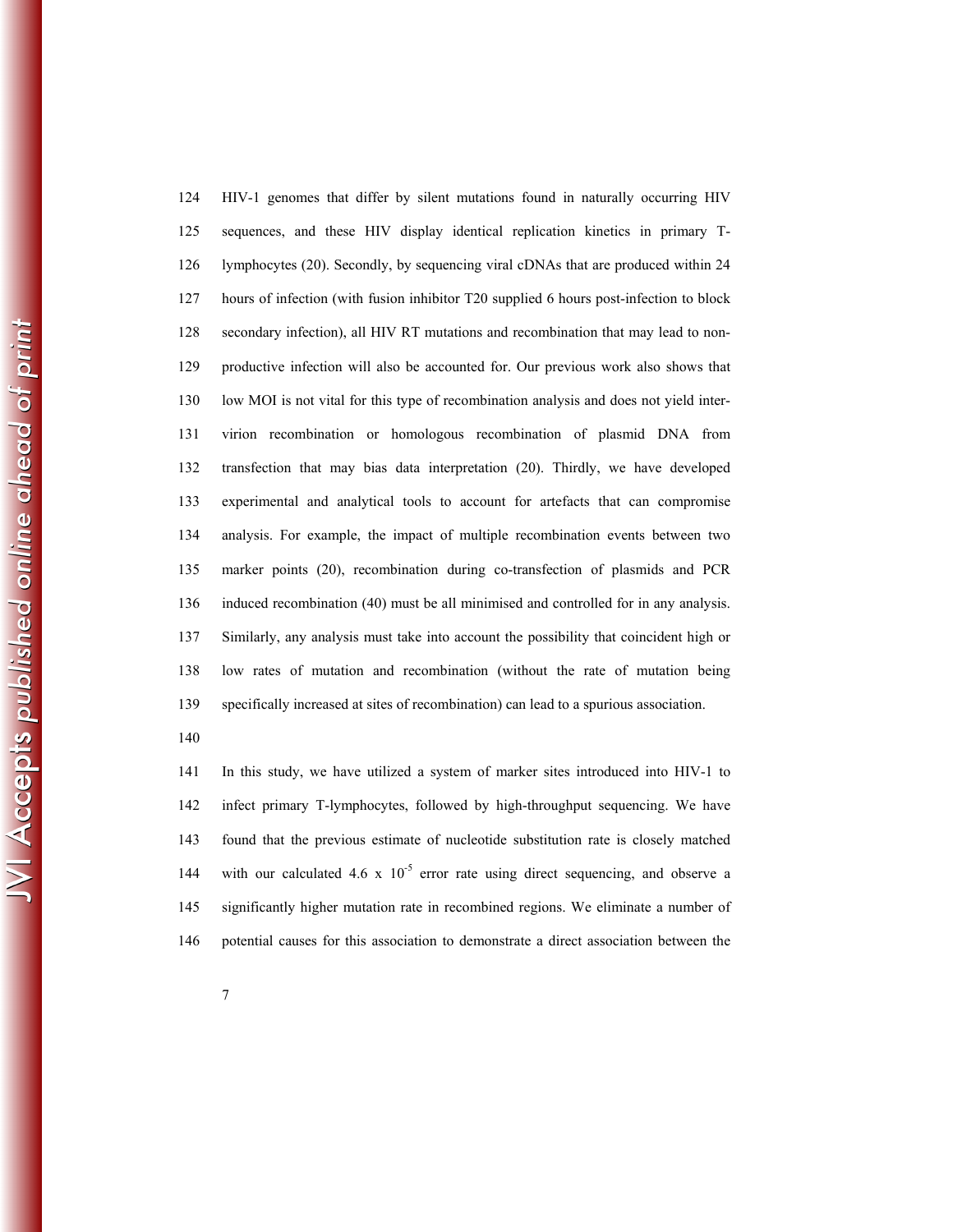- 147 process of recombination and mutation. We show that 15-20% of the total mutations
- 148 are associated with recombination.
- 149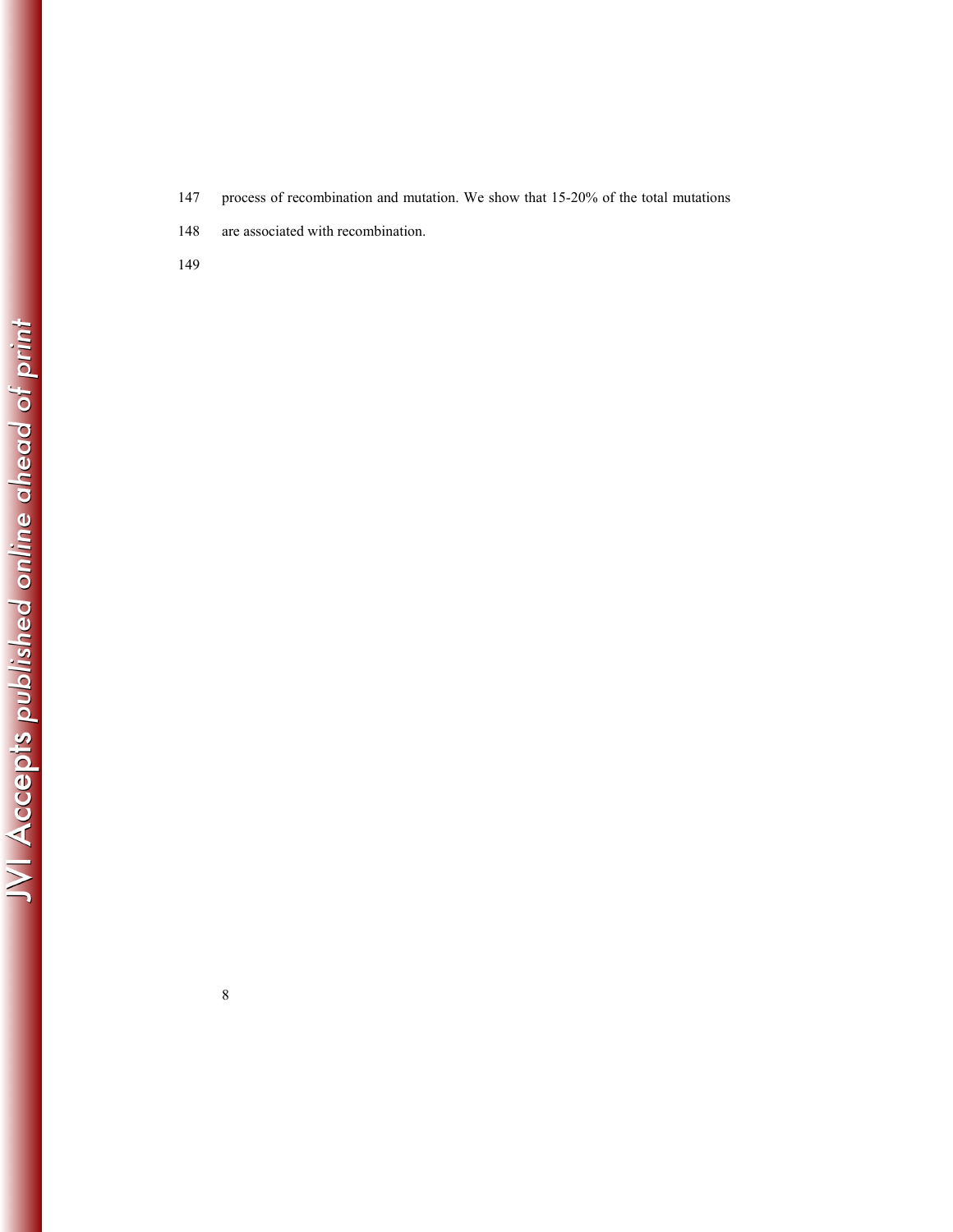## 150 **Materials and Methods:**

151

#### 152 **Molecular Clones**

9 153 The wild-type (WT) HIV-1 plasmid used was pDRNL(AD8) (49). The marker (MK) 154 plasmid (pDRNL(AD8)GagPolMarker plasmid) was created by introducing 15 and 35 155 genetic marker points by silent transition mutation in *gag* and *pol* of pDRNL(AD8), 156 respectively. pDNRL(AD8) is an R5-tropic strain of HIV, and thus infects the 157 activated/memory T-cell lymphocyte subset (50). This created a total of 46 intervals 158 spaced an average of 53.5 nucleotides apart (range 17-155, median 47 nucleotides) 159 where recombination and mutation could be simultaneously measured. The marker 160 sites were chosen on the basis that they were (i) silent mutations in the third position, 161 (ii) located in adjacent codons, (iii) A=>G mutations observed in the HIV sequence 162 database (HIV sequence compendium; www.hiv.lanl.gov). The only exceptions were 163 four markers in non-adjacent codons, and two markers with silent mutations in the 164 first position, and non-A= $>G$  mutations [markers  $PR: L_{23}L_{24}D_{25}$ , and 165 RT: $R_{451}G_{452}R_{453}$ , which introduced XhoI and NotI restriction sites into the genomes, 166 respectively. Two mutations in adjacent codons were used so that recombination 167 could be distinguished from mutations introduced during the PCR or sequencing 168 reactions. We reasoned that A to G mutations would have least impact on RNA 169 structure, as U can base pair with both A and G in RNA. Consequently, the 170 introduction of A to G marker points does not grossly disrupt base pairing within 171 RNA structure regions. Nevertheless, we did not modify regions of the HIV-1 genome 172 with known functional secondary structure and we preferentially modified regions of 173 the genome containing these mutations as natural polymorphisms (HIV sequence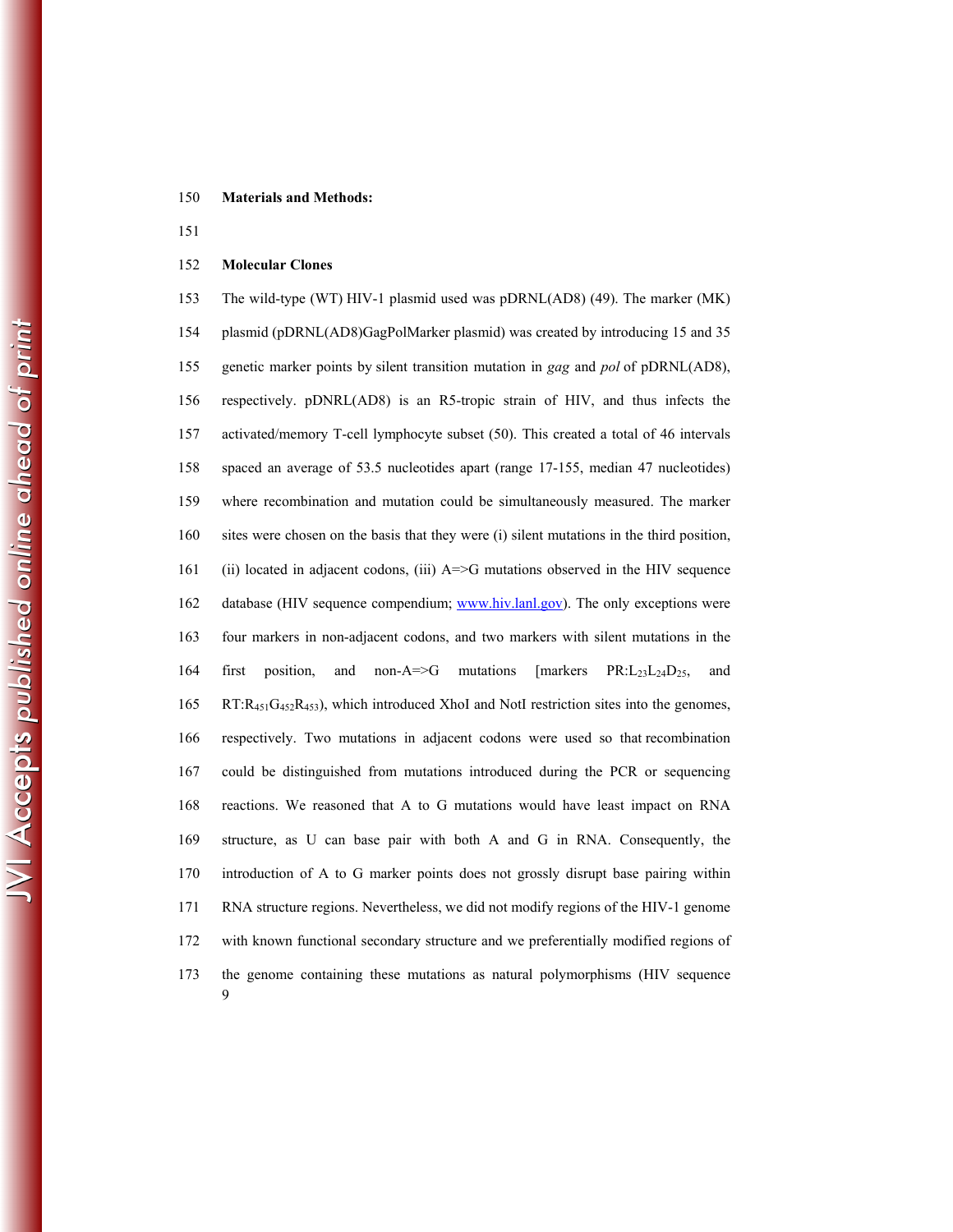174 compendium; www.hiv.lanl.gov). MK plasmid was constructed using standard 175 molecular cloning techniques from two regions corresponding to *gag* and *pol* that 176 were designed electronically and chemically synthesised. The 14-day replication 177 kinetics of marker virus was indistinguishable from WT virus, and no protein or 178 known RNA sequence elements were changed.

179

#### 180 **Viruses**

10 181 Homozygous virus was produced by transfection of 293T cells with either WT or MK 182 pDRNLAD8. In general, a total of 3 microgram of plasmid DNA containing proviral 183 HIV genomes was used to transfect 293T cells for the production of HIV particles. 184 Heterozygous virus was produced by co-transfection of equal masses of wild-type 185 WT and MK pDRNLAD8 into 293T cells. When equal amounts of two HIV plasmids 186 are co-transfected, co-packaging of RNA into virions is random (13). Consequently, 187 we expect 50% heterozygous virions, 25% homozygous WT virions and 25% 188 homozygous marker virions. Transfections were carried out with polyethylenimine 189 (PEI; Polysciences), and transfection efficiencies were measured using a reverse 190 transcriptase assay. Whilst under certain experimental conditions recombination has 191 been observed during transfection (51-53), we have previously shown that these 192 transfection conditions do not yield observable recombination (20). Furthermore, we 193 have also converted the virion associated RNA to cDNA for direct sequencing, which 194 shows that transfection induced recombination events have negligible influence on 195 our results (see below). 36 hours post-transfection, virus-containing media was 196 harvested, clarified by centrifugation at 1,462 x *g* for 30 minutes, and then passed 197 through a 0.45µm filter to remove cellular debris. Purified virus was concentrated by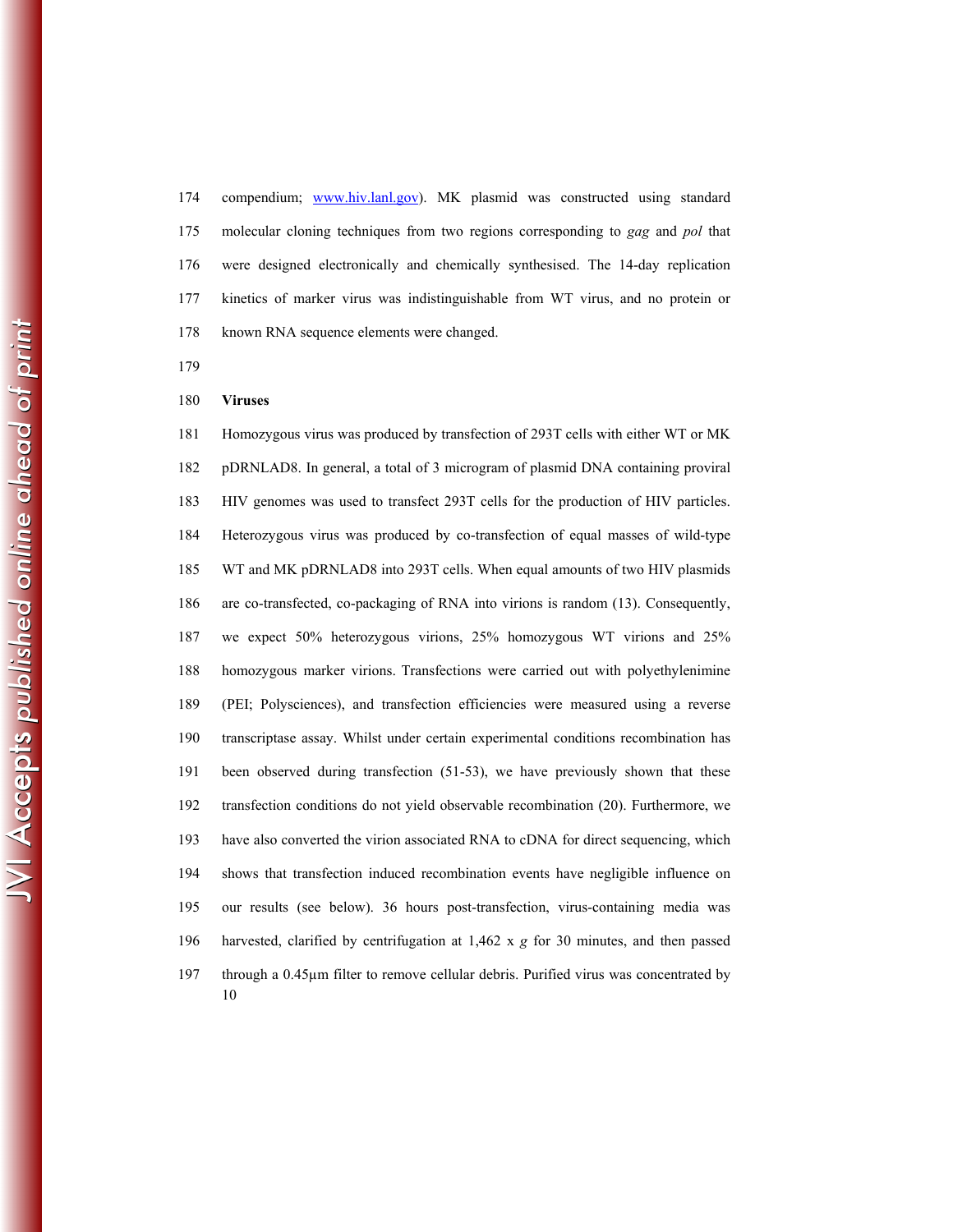198 ultracentrifugation at 100,000 x  $g$  through a 20% sucrose cushion and stored at -80°C. 199 Virus was treated with 90 units/mL benzonase (Sigma) for 15 minutes at  $37^{\circ}$ C to 200 remove contaminating plasmid DNA before use.

201

#### 202 **Infections**

11 203 Stimulated peripheral blood lymphocytes (PBLs) from 3 separate blood donors 204 (patients) were infected with equal mass of either homozygous or heterozygous virus 205 (which contained a mix of homozygous and heterozygous virus), as determined by a 206 HIV-1 antigen (p24 CA) micro ELISA assay (Vironostika). In this experimental 207 setup, the ability to measure recombination is not affected by the MOI. Using viral 208 cDNA synthesis as a surrogate marker for successful infection, retrospective analysis 209 showed the average MOI to be 0.5 in this PBMCs. Efficient removal of plasmid DNA 210 by benzonase treatment was confirmed for each sample using qPCR targeting the 211 ampicillin gene. Only virus preparations where the infection has no or insignificant 212 background PCR signals (<5% of the wild type infection) were used in subsequent 213 infection and sequencing experiments (Table 1). We note that any potential carry over 214 plasmid DNA would have the effect of reducing the observed HIV recombination and 215 mutation. Six hours post-infection  $10\mu\text{g/mL}$  T-20 (Roche) was added to the cells to 216 prevent second round replication. 24 hours post-infection cells were pelleted and 217 lysed in PCR lysis buffer containing  $1 \times$  PCR buffer (Roche) with 0.5% vol/vol 218 Triton-X100, 0.5% vol/vol NP-40 and 75  $\mu$ g/ml proteinase K (Roche). 1x10<sup>6</sup> cells 219 were lysed per 100µl of PCR lysis buffer. Samples were incubated at 56°C for 1 h 220 before proteinase K was inactivated at 95°C for 10 min, samples were then stored at – 221 20°C. Lysates were diluted 1 in 10 before quantification by quantitative PCR.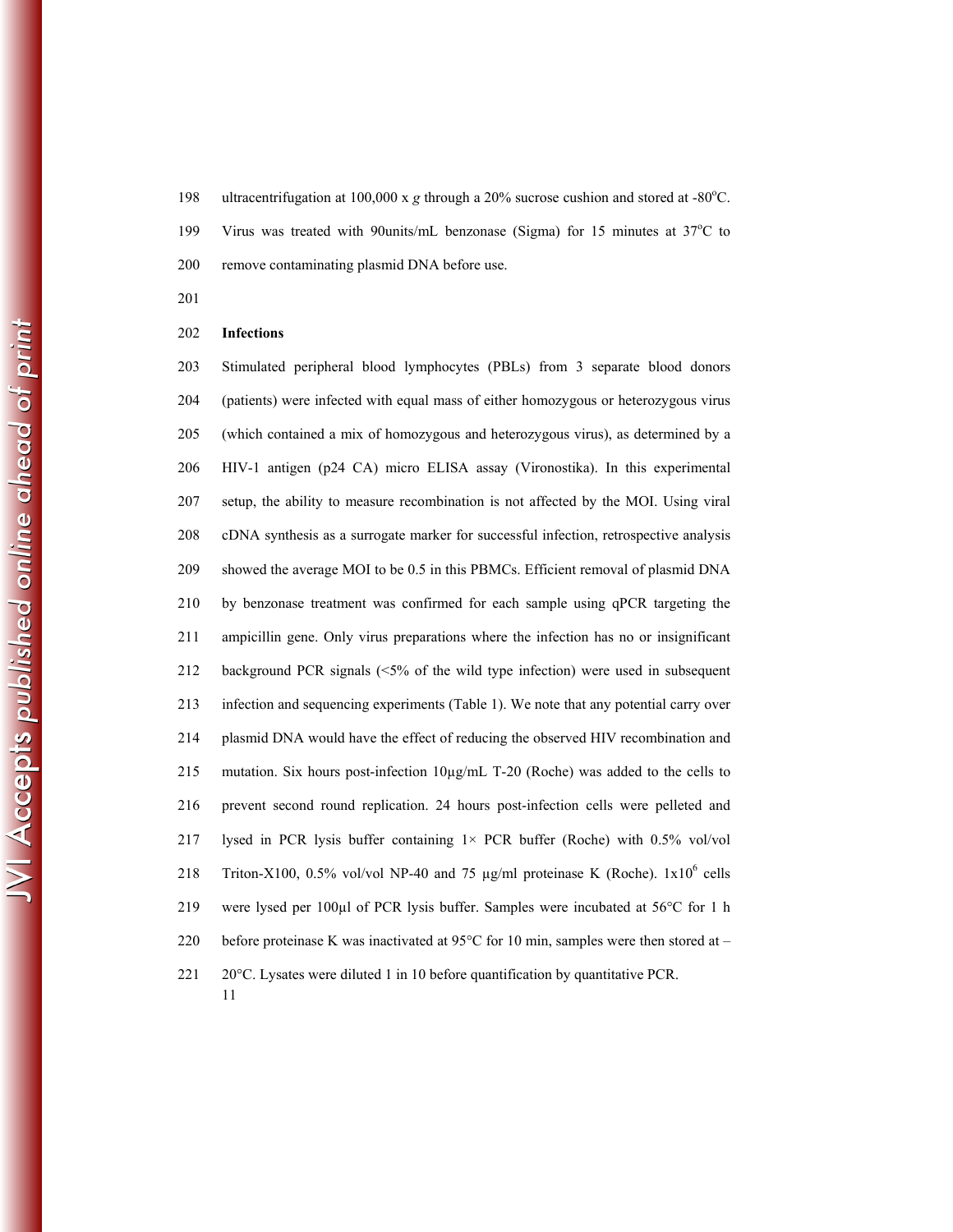223 **Primers**

224 PCR Primers were designed to span the 46 intervals as 14 overlapping amplicons of 225 roughly 350 nucleotides. PCR primers were designed against regions that were 226 identical between WT and MK plasmid according to the manufacturer's directions

227 (http://www.finnzymes.com/tm\_determination.html).

| 228                        |      |    |                                                   | primers used |      |        |        | G1             |                         |
|----------------------------|------|----|---------------------------------------------------|--------------|------|--------|--------|----------------|-------------------------|
|                            | List | οf |                                                   |              | are: |        | Primer |                | sense                   |
| 229                        |      |    | [5'GGTGCGAGAGCGTCGGTATTAAG3'];                    |              |      | Primer |        | G1             | antisense               |
| 230                        |      |    | [5'CTGTGTCAGCTGCTGCTTGCTG3'];                     |              |      | Primer |        | G <sub>2</sub> | sense                   |
| 231                        |      |    | [5'TCCTCTATTGTGTGCATCAAAGGATAGATG3']; Primer      |              |      |        |        | G <sub>2</sub> | antisense               |
| 232                        |      |    | [5'CCACTGTGTTTAGCATGGTATTTAAATCTTGTG3'];          |              |      |        | Primer |                | G <sub>3</sub><br>sense |
| 233                        |      |    | [5'CAAATGGTACATCAGGCCATATCACCTAG3'];              |              |      |        | Primer | G3             | antisense               |
| 234                        |      |    | [5'CTGCATGCACTGGATGCAATCTATC3'];                  |              |      | Primer |        | G4             | sense                   |
| 235                        |      |    | [5'GAAGGAGCCACCCCACAAGATTTA3'];                   |              |      | Primer |        | G4             | antisense               |
| 236                        |      |    | [5'GGTTCCTTTGGTCCTTGTCTTATGTCCAG3'];              |              |      |        | Primer | G <sub>5</sub> | sense                   |
| 237                        |      |    | [5'GGAAGTGACATAGCAGGAACTACTAG3'];                 |              |      |        | Primer | G <sub>5</sub> | antisense               |
| 238                        |      |    | [5'AGTCTTACAATCTGGGTTCGCATTTTGG3'];               |              |      |        | Primer | G <sub>6</sub> | sense                   |
| 239                        |      |    | [5'AAACTCTAAGAGCCGAGCAAGCTTC3'];                  |              |      | Primer |        | G6             | antisense               |
| 240                        |      |    | [5'TGCCCTTCTTTGCCACAATTGAAACAC3'];                |              |      |        | Primer | P <sub>1</sub> | sense                   |
| 241                        |      |    | [5'GCAGGAGCCGATAGACAAGGAACT3'];                   |              |      | Primer |        | P <sub>1</sub> | antisense               |
| 242                        |      |    | [5'TAAAGTGCAGCCAATCTGAGTCAACAG3'];                |              |      |        | Primer | P <sub>2</sub> | sense                   |
| 243                        |      |    | [5'AGAAATCTGCGGACATAAAGCTATAGG3'];                |              |      |        | Primer | P <sub>2</sub> | antisense               |
| 244                        |      |    | [5'GGAGTATTGTATGGATTTTCAGGCCCAA3'];               |              |      |        | Primer | P <sub>3</sub> | sense                   |
| 245                        |      |    | [5'GTAAAATTAAAGCCAGGAATGGATGGC3'];                |              |      |        | Primer | P <sub>3</sub> | antisense               |
| 246                        |      |    | [5'GAAAAATATGCATCGCCCACATCCAG3'];                 |              |      |        | Primer | P <sub>4</sub> | sense                   |
| 247                        |      |    | [5'TGTGGGCGATGCATATTTTTCAGT3'];                   |              |      | Primer |        | P <sub>4</sub> | antisense               |
| 248                        |      |    | [5'ATGGAGTTCATAACCCATCCAAAGGAATG3'];              |              |      |        | Primer | <b>P5</b>      | sense                   |
| 249                        |      |    | [5'CACCAGCAATATTCCAGTGTAGCATG3'];                 |              |      | Primer |        | <b>P5</b>      | antisense               |
| 250                        |      |    | [5'CTTTAATCCCTGCATAAATCTGACTTGCC3'];              |              |      |        | Primer | <b>P6</b>      | sense                   |
| 251                        |      |    | [5'GAACTCCATCCTGATAAATGGACAGTACAG3'];             |              |      |        | Primer | P6             | antisense               |
| 252                        |      |    | [5'TTAAATGGCTCTTGATAAATTTGATATGTCCATTG3']; Primer |              |      |        |        |                | P7<br>sense             |
| 253                        |      |    | [5'CCACTAACAGAAGAAGCAGAGCTAGAACTG3'];             |              |      |        | Primer | P7             | antisense               |
| 254                        |      |    | [5'CAGGTGGCTTGCCAATACTCTGTC3'];                   |              |      | Primer |        | P <sub>8</sub> | sense                   |
| 255                        |      |    | [5'AGGGTGCCCACACTAATGATGTGAAAC3'];                |              |      |        | Primer | P8             | antisense               |
| 256                        |      |    | [5'AGTCTTCTGATTTGTTGTGTCCGTTAGG3'];               |              |      |        | Primer | AMP            | sense                   |
| 257                        |      |    | [5'AACTCGCCTTGATCGTTGGG3'];                       |              |      | Primer | AMP    |                | antisense               |
| 258                        |      |    | [5'TGTTGCCATTGCTACAGGCATC3']                      |              |      |        |        |                |                         |
| $\cap$ <sub>c</sub> $\cap$ |      |    |                                                   |              |      |        |        |                |                         |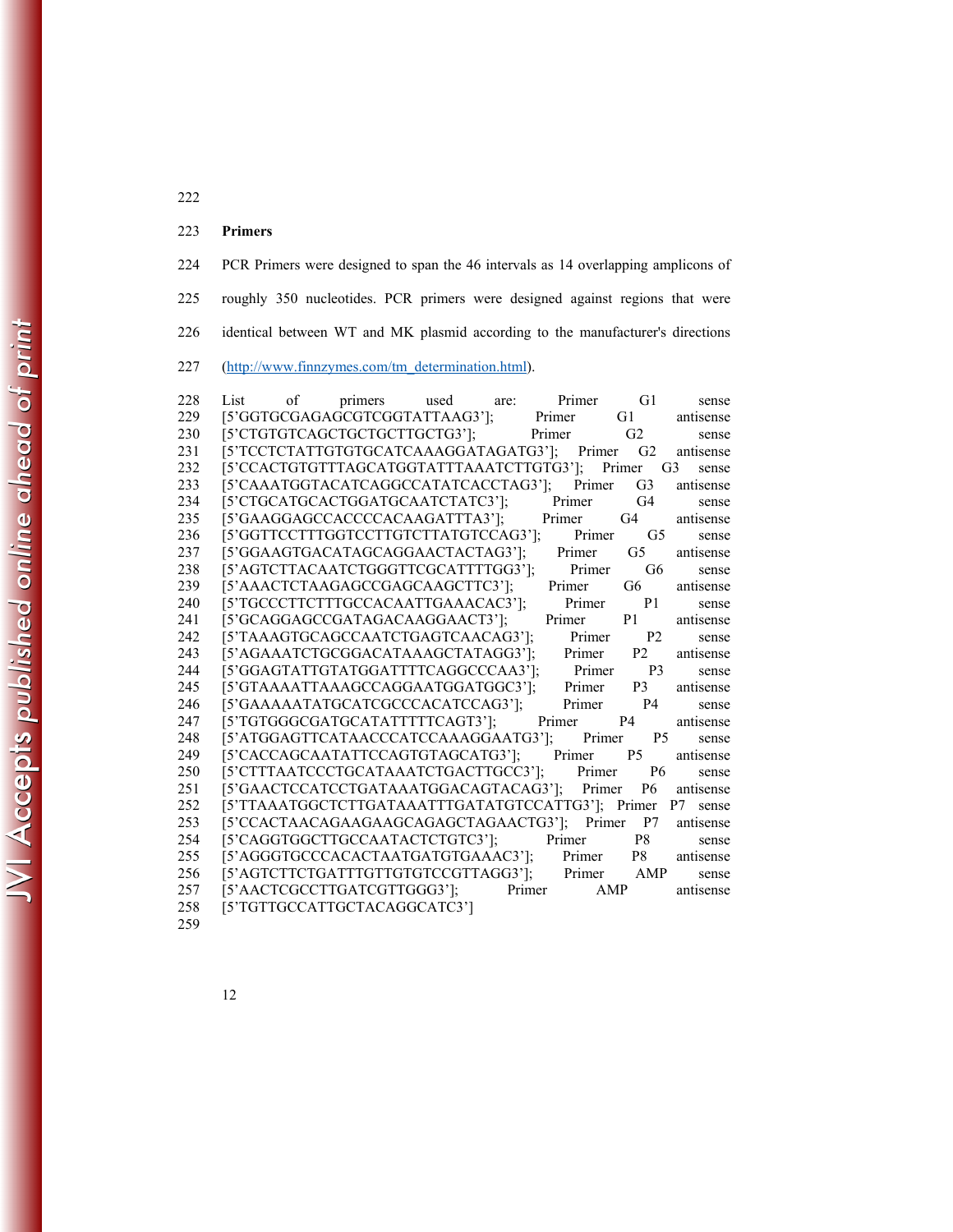## 260 **Quantitative PCR**

261 Quantitative PCR was performed on an MX3000 (Stratagene). Reverse transcription 262 products were assessed using the HIV-1 specific primers M661/M667 (54) and 263 background plasmid levels were assessed using primers directed against the ampicilin 264 resistance gene, AMP (see primer list). Each PCR reaction contained 1× Brilliant II 265 Master mix (Stratagene), 400 nM each primer and 5 µl cell lysate in a 15 µl reaction 266 volume. For viral cDNA estimation, PCR conditions were an initial denaturation at 267 95°C for 15 min followed by 40 rounds of cycling at 95°C for 10 s, then 60°C for 30 268 s. Samples were compared to ACH2 cell standards.

269

## 270 **PCR**

271 With amplicon generation for next generation sequencing, PCR conditions were 272 optimized to reduce the formation of artificial recombinants using the method 273 outlined in Smyth et al. (40). PCR reactions were titrated to contain 2,500 copies of 274 template DNA, 1x HF buffer (Finnzymes), 200 μM dNTP, 1 μM of each primer, 275 0.3 U of Phusion DNA polymerase (Finnzymes) in a 15µl total reaction volume. 276 Plasmid DNA was titrated in cellular lysate from uninfected PBLs so that the DNA 277 complexity of the control PCR reactions faithfully represented the experimental 278 samples. PCR reactions were performed in quadruplicate and pooled to guard against 279 PCR bias. PCR cycling conditions were 98 °C for 30 s followed 29 cycles of 98 °C 280 for 10 s and 1 min for 72 °C.

281

## 282 **Transfection-induced recombination**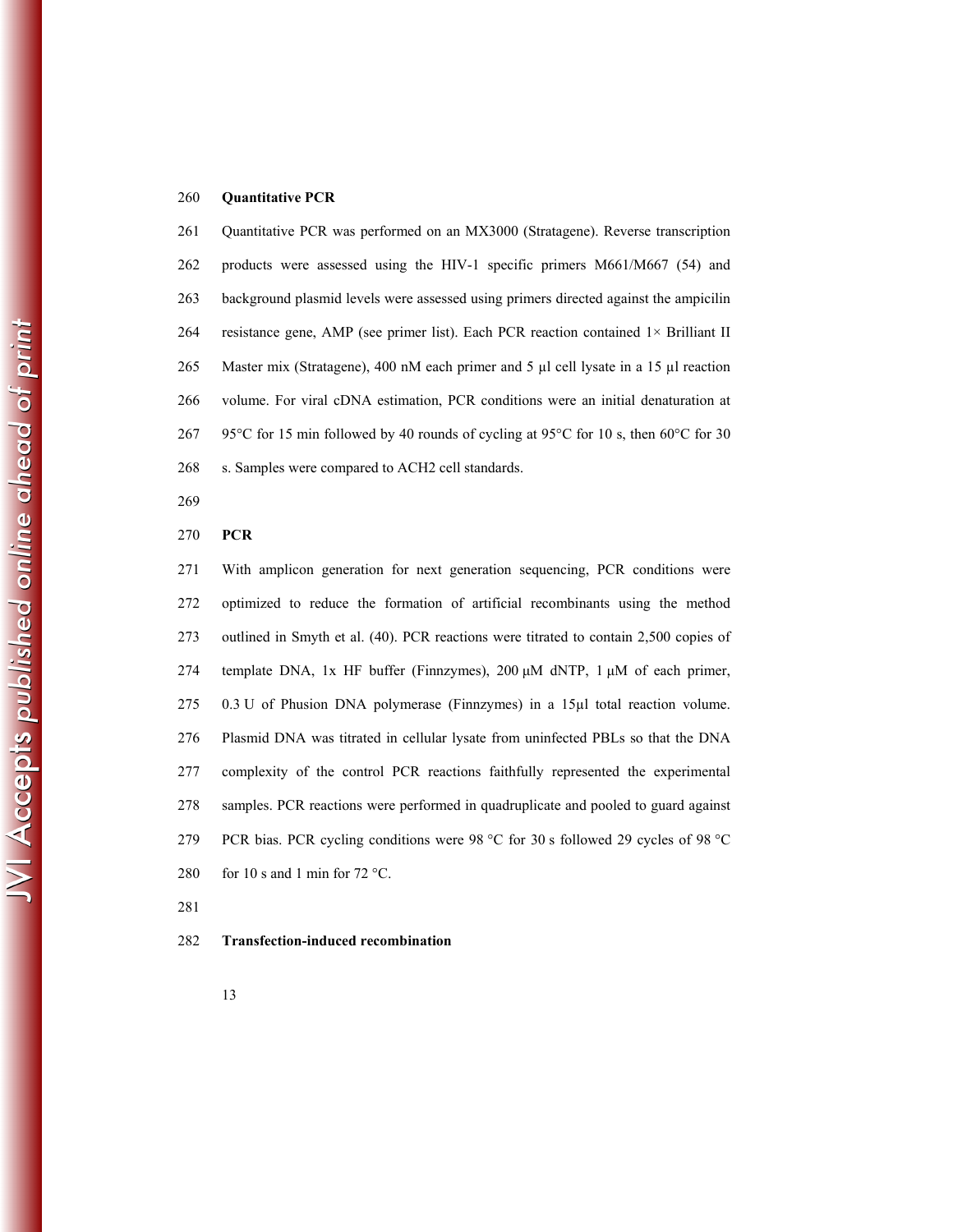283 To assess the rate of transfection-induced recombination RNA was extracted from 284 heterozygous virus using phenol chloroform based TRI reagent (Sigma Aldrich) 285 according to the manufacturer's recommendations and reverse transcribed into cDNA 286 using SuperScript<sup>TM</sup>III (SSIII) (Invitrogen Life Technologies) and gene specific 287 primer GAG4(4195)R: 5'ACATTTCCAACAGCCCTTTTTCCTAG 3'. To control 288 for *in vitro* cell-free reverse transcription and PCR induced recombination, control 289 samples consisting of homozygous WT virus and homozygous MK virus were mixed 290 in equal quantities (based on p24 values) prior to RNA extraction, and were reverse 291 transcribed in parallel with RNA extracted from heterozygous virus. Reverse 292 transcription was performed in the presence and absence of SSIII, the latter condition 293 providing a control for any plasmid contamination carried over from transfection. 294 Real time PCR was used to estimate viral cDNA copy number against a standard 295 curve based on plasmid pDRNL(AD8) using primers GAG1(2945)F: 5' 296 GAGATGGGTGCGAGAGCGTC 3' and GAG1 (3314)R: 5' 297 TGTGTCAGCTGCTGCTTGCTG 3'. Twenty replicate wells containing 2,500 298 copies of template viral cDNA were amplified using optimized PCR conditions to 299 reduce the formation of artificial recombinants as outlined in Smyth et al. (40).

300

## 301 **454 Sequencing**

14 302 PCR amplicons spanning *gag* and *pol* were pooled for each blood donor. Unique 303 6 nucleotide identifiers (barcodes) were then individually attached by parallel tagged 304 sequencing to allow multiplexing of different blood donors on the same sequencing 305 run (55, 56). Single-stranded sequencing libraries were constructed from 1 μg of 306 initial starting material using the 454-library preparation kit (Roche) according to the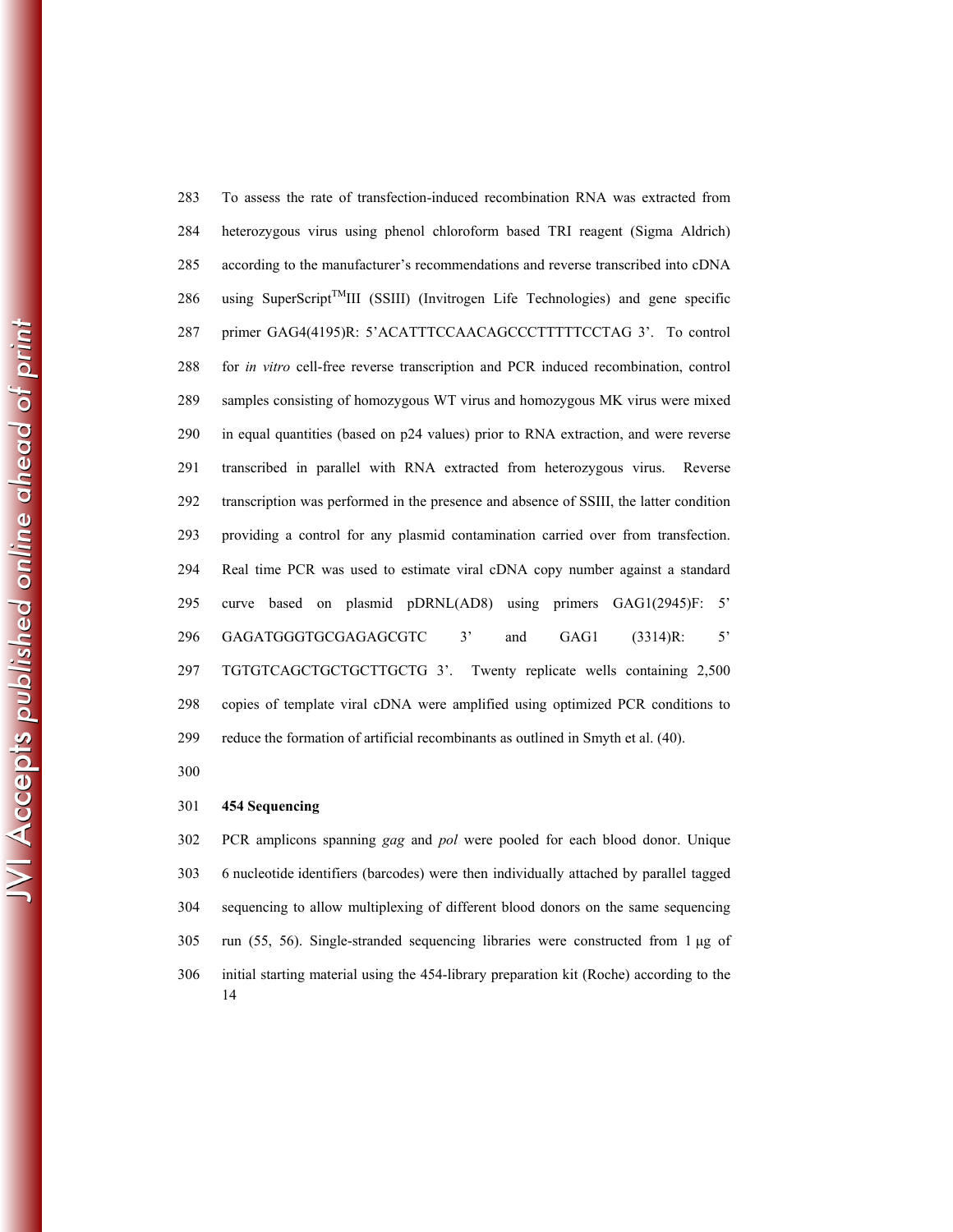307 manufacturer's directions. Libraries were quantified and stored at − 20 °C until further 308 use. Emulsion PCR and sequencing were performed according to standard GS FLX 309 titanium procedures. In order to avoid excessive resampling of the same DNA 310 strand, the 454-library was constructed from PCR products deriving from at least 10 311 times more viral cDNA molecules than the maximum number of sequencing reads 312 allow in a reaction. For each full 454-sequencing run, the 454-library consists of PCR 313 products from 4,000 PCR reactions, with each reaction containing 2,500 templates for 314 amplification. This results in a 454-library consisting PCR products derived from ten 315 million original templates, with a maximum of one million sequencing reads per 454- 316 sequencing reaction. For PCR products derived from every 2500 copies of original 317 template, only 10% (250) of its next generation sequencing read was used for analysis 318 to minimize re-sampling of the same original sequence that could bias the estimation 319 of the recombination and the mutation rates.

320

#### 321 **Sequence alignment**

15 322 Sequencing data was processed to remove the 6-nucleotides barcode and assigned to a 323 sample only upon a perfect barcode match. To reduce the missense error rate of 454, 324 sequences were also removed if they were of poor quality (such as containing 325 ambiguous nucleotides ('Ns') or not full length. All sequencing analysis was 326 performed using software custom written in BioRuby (www.bioruby.org). In order to 327 count mutations and other events, the sequences were aligned against the consensus 328 sequence of the wild type and marker type version of the amplicon (plus a margin of 329 100 nucleotides on both ends of the amplicon) using *needle*. The parameters for 330 needle were a gap opening penalty of 3.0, and a gap extension penalty of 0.5.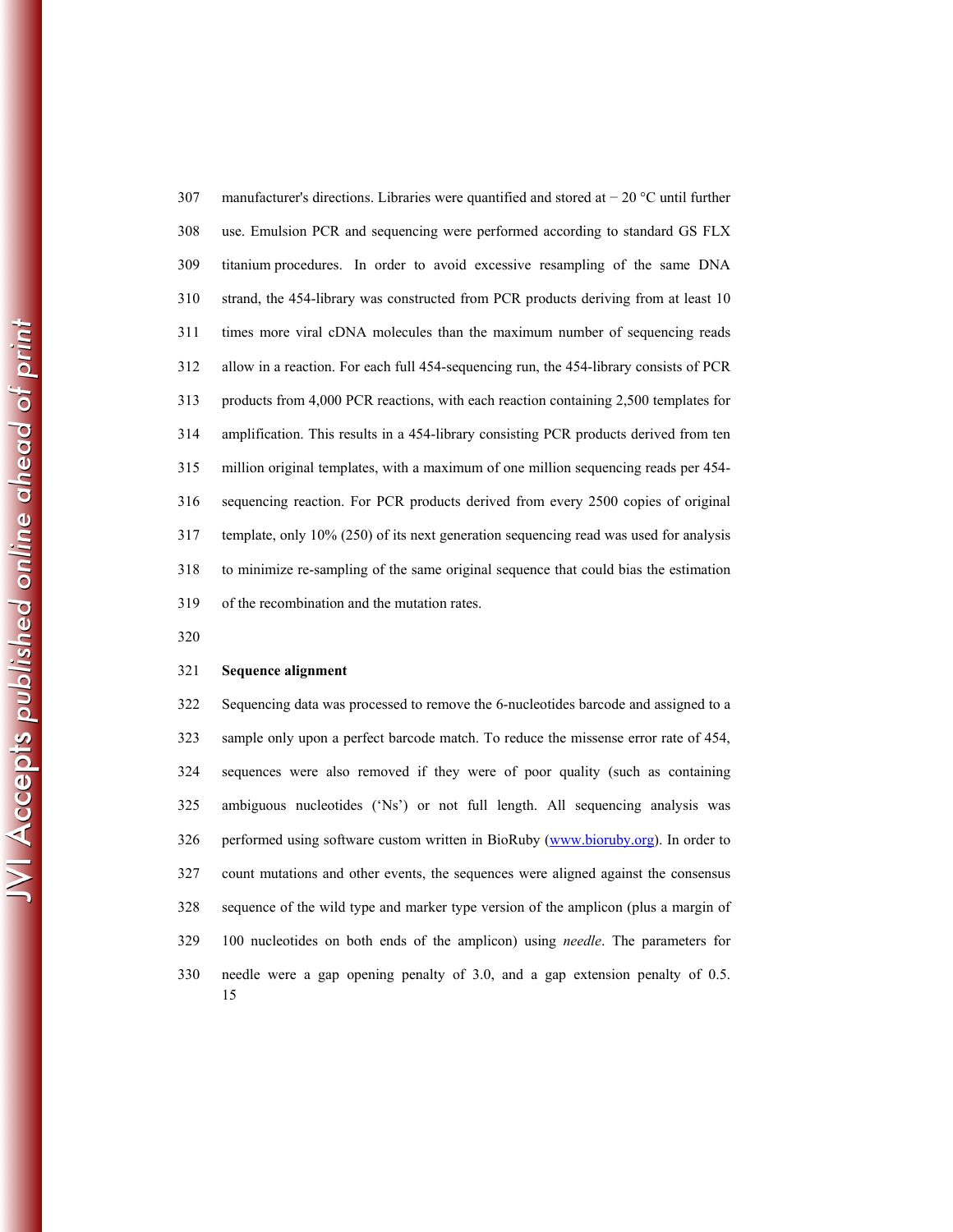331 Segments which contained an ambiguous marker (a mutation within the marker) were 332 discarded from the analysis.

333

## 334 **Measuring recombination rate**

335 The conversion of raw rates of chimera formation into recombination events per 336 nucleotide (REPN) and statistical comparisons between recombination rates were 337 performed using the methods in Schlub et al. (20). Briefly, recombination is detected 338 by monitoring the linking of marker points from wild type and marker type genomes 339 into a single genome. However, simply measuring the crude number of recombination 340 events divided by the number of nucleotides can be misleading. Our approach is 341 described in detail elsewhere (20), and takes into account a number of factors inherent 342 in the marker system:

| 343 | 1) Multiple recombination events can occur between two marker points.           |
|-----|---------------------------------------------------------------------------------|
| 344 | Consequently, all odd numbers of recombination events between two markers       |
| 345 | $(1,3,5,7,9,$ etc.) will be counted as a single recombination event, while even |
| 346 | numbers of recombination events between two markers (2,4,6,8,10,etc.)           |
| 347 | will go undetected.                                                             |

348 2) We infect cells using a mix of heterozygous and homozygous virions (and in 349 the latter, recombination will go undetected). Thus, we directly estimate the 350 proportion of heterozygous virions for each sample.

351 3) The widths of our intervals vary substantially, and therefore we must take into 352 account different likelihoods of multiple recombination events.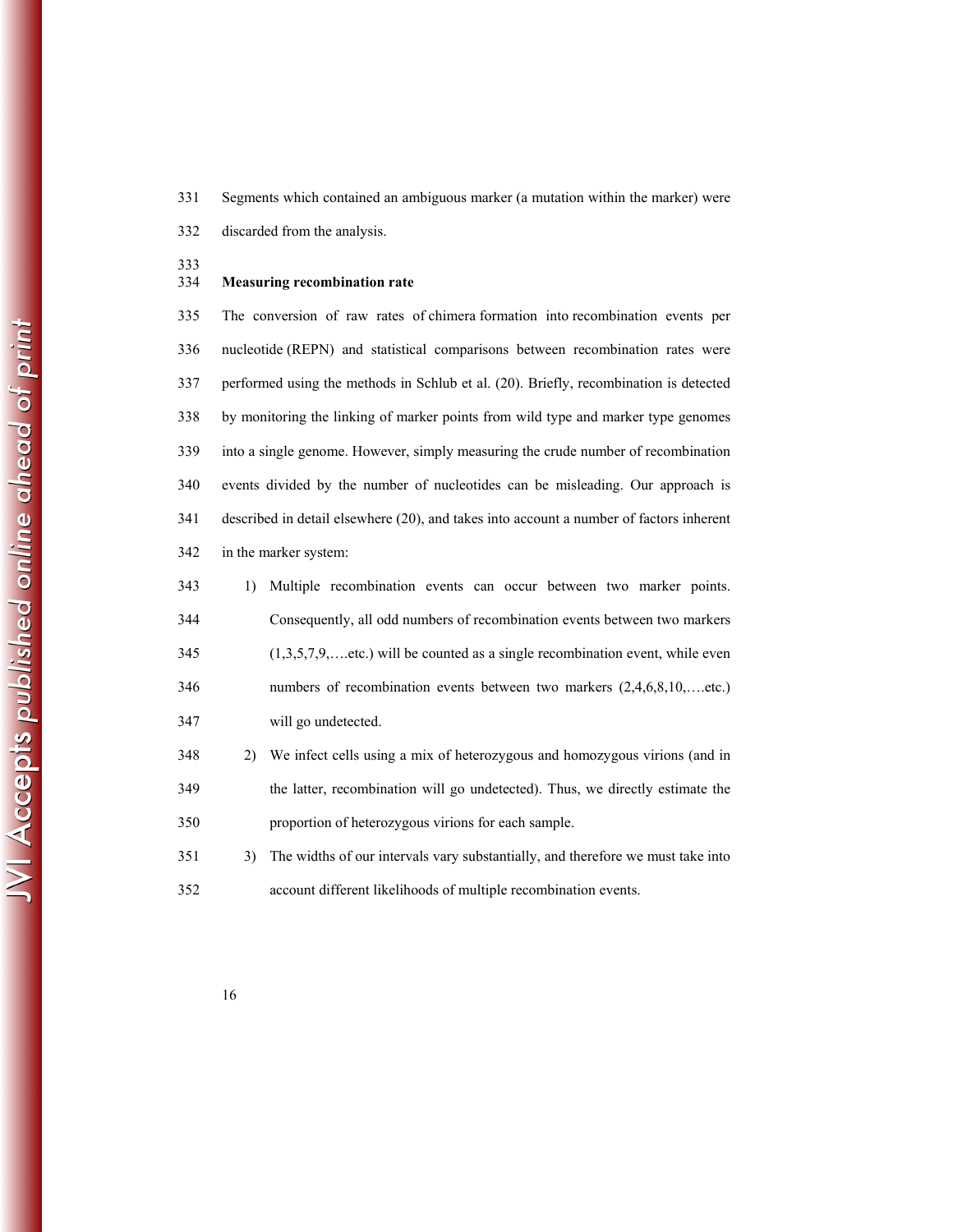353 Our mathematical procedure accounts for these factors to estimate the 354 recombination rate within the experimental system. This estimated recombination 355 rate minimizes the chi square value

$$
\chi^2 = \sum_{i=1}^k \frac{(E_i - O_i)^2}{E_i}
$$

356

357 Where k is the number of intervals between markers and Ei and Oi and the expected 358 and observed number of detected recombinations for interval i. The expected number 359 of detected recombination events in any given interval Ei is calculated by

$$
E = s \sum_{j=1}^{\left[\frac{L_i+1}{2}\right]} C(L_i, 2j-1) r^{2j-1} (1-r)^{L_i-2j+1}
$$

360

361 Where: s is the number of heterozygous sequences;  $L_i$  is the nucleotide length of the 362 interval;  $[(L_i+1)/2]$  is the integer part of  $(L_i+1)/2$ ; and  $C(L_i,k)$  is the binomial 363 coefficient for picking k unordered outcomes from  $L_i$  possibilities.

364

#### 365 **Estimating mutation rate per recombination: Method 1**

17 366 To estimate the background rate of mutation and the rate of mutation induced by 367 recombination, we consider the number of point mutations in intervals with and 368 without recombination. Intervals derived from homozygous virions do not display 369 recombination regardless of RT template switching activity. Therefore we initially 370 limit ourselves to sequences that are known to be derived from heterozygous 371 sequences (sequences which contain at least one observable recombination). The 372 mutation rate in heterozygous intervals without recombination, *mb*, provides an 373 estimate of the background mutation rate alone. The mutation rate per nucleotide in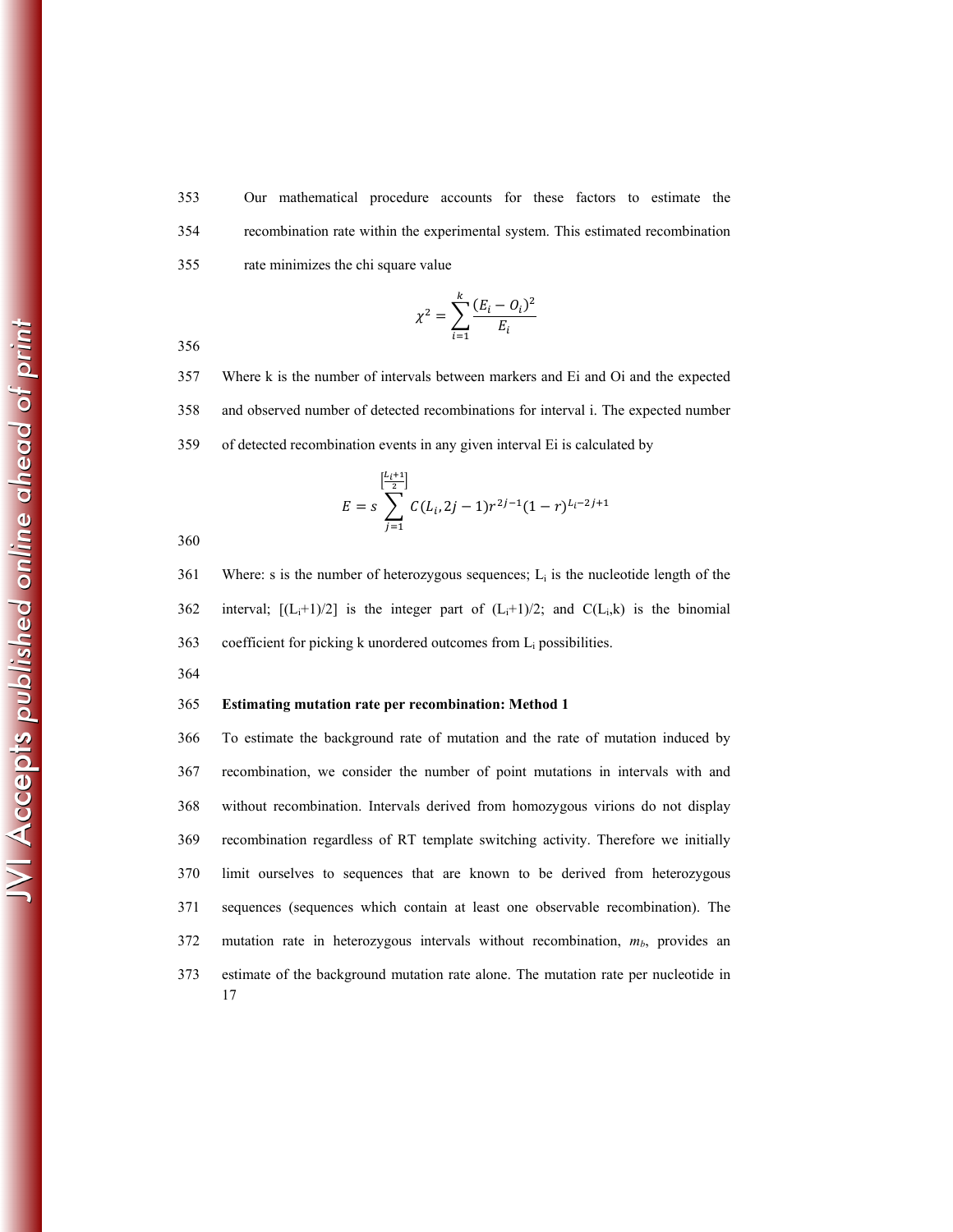$374$  intervals with recombination,  $m_r$ , then represents the cumulative effect of background 375 mutation and mutation induced from the recombination event. Thus,

- 376
- 378
- 377  $m_r = m_b + p/L$
- 379 where *p* is the mutation rate per recombination, and *L* is the length of the interval. As 380 *mr*, *mb* is measurable from the data, and *L* is known, *p* can be calculated. Despite the 381 large dataset, as mutation rates and recombination rates are relatively low, mutation 382 rates for individual intervals may have large amounts of variation by random chance 383 alone. Thus mutation rate calculations will not be informative if calculated on a per 384 interval basis. To overcome this, we calculate  $m_r$  and  $p$  from the cumulative mutation 385 rate over all heterozygous intervals with and without recombination, and in this case 386 substitute *L* with the average length of intervals displaying recombination.
	-

## 387<br>388 Estimating mutation rate per recombination: Method 2

389 Method 1 estimates the background mutation rate per nucleotide and an additional 390 mutation rate per recombination event. However, this method only uses a fraction of 391 the available data (sequences known to be heterozygous). Additionally, method 1 392 does not compensate for recombination events occurring at a greater frequency than 393 one per interval (although this is estimated to be minimal). To adjust for these factors, 394 we develop a second method to measure mutation rates as described below.

395

396 To estimate the background rate of mutation and the rate of mutation induced by 397 recombination, we consider the number of point mutations in intervals with 398 recombination  $(N<sub>l</sub>)$ , heterozygous intervals without recombination (contains a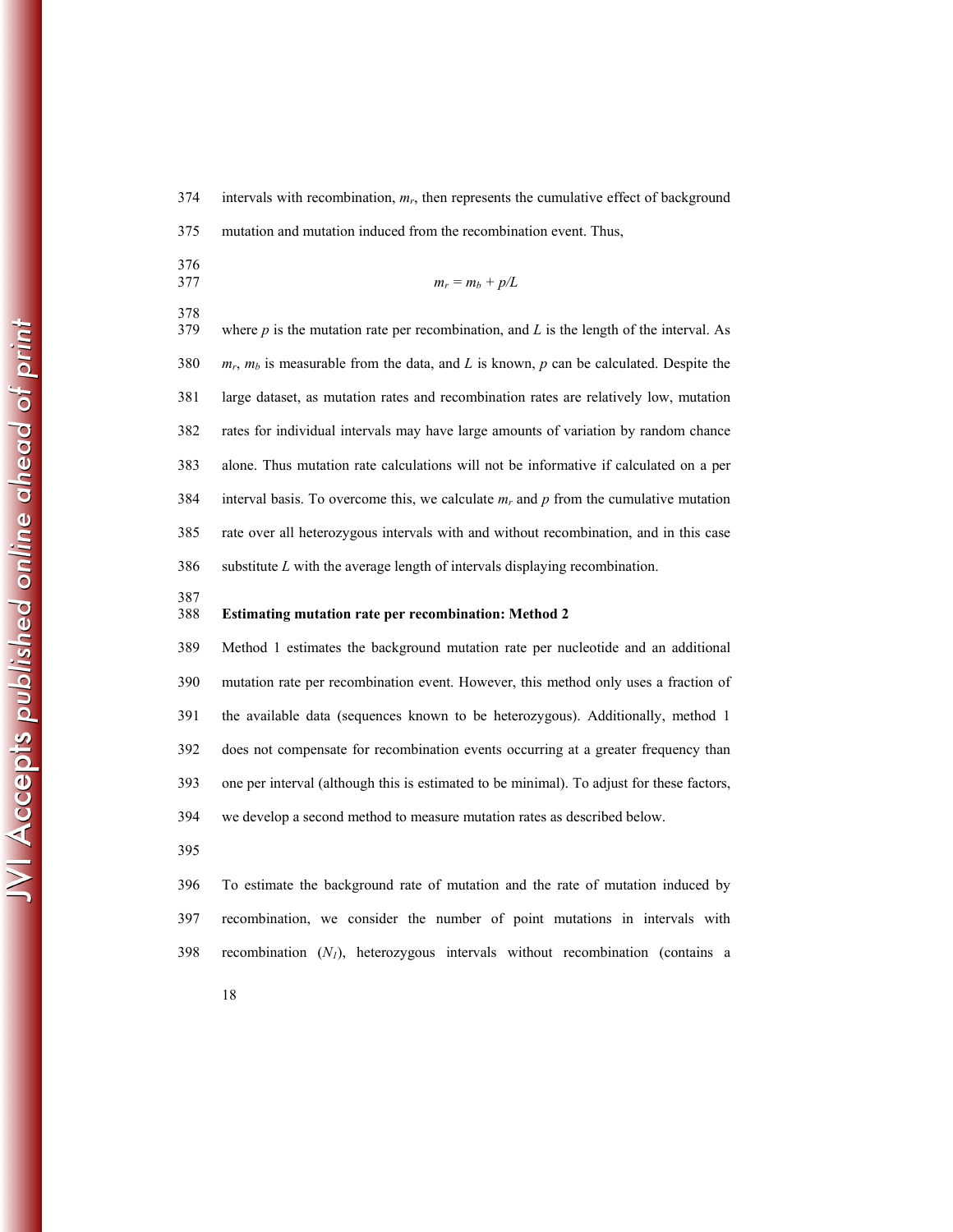400 (no recombination on the remainder of the sequence) without recombination (*N3*).

401 Thus for each interval, over all sequences

$$
N_1 = mI_1 + p\frac{x}{R}s_1
$$
  

$$
N_2 = mI_2 + p\frac{y}{1 - R}s_2
$$
  

$$
N_3 = mI_3 + \frac{y}{1 - R}s_3 + (x + y)s_4
$$

402

403

404

405 where: *m* is the background rate of mutation;  $I_1$ ,  $I_2$  and  $I_3$  is the number of informative 406 nucleotides in intervals with recombination, heterozygous intervals without 407 recombination and intervals of unknown ancestry without recombination respectively; 408 *p*, is the rate of mutation per recombination; *R* is the probability of observing a 409 recombination over that interval;  $s_1$  and  $s_2$  are the number of intervals with 410 recombination and heterozygous intervals without recombination respectively: *s3* and 411 *s4* are the estimated number of intervals derived from heterozygous virions that have 412 no recombination along the entire sequence (and are thus of unknown 413 heterozygous/homozygous ancestry), and the estimated number of homozygous 414 intervals respectively; and where

415 
$$
x = P_1 + 3P_3 + 5P_5 + \dots
$$

$$
y = 2P_2 4P_4 + 6P_6 + \dots
$$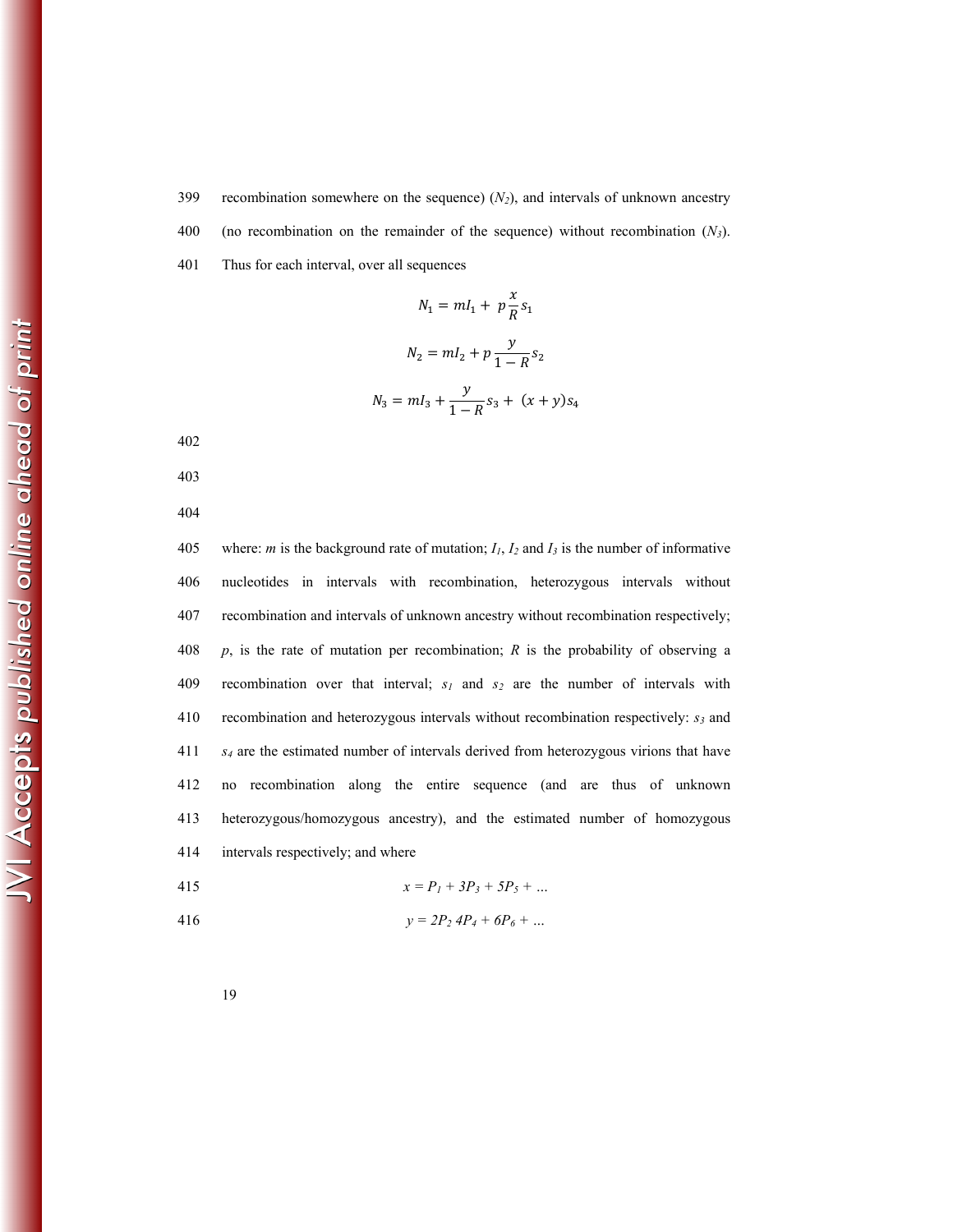417 with  $P_i$  the probability of *i* recombinations occurring in a single interval. Thus the 418 terms *x/R* and *y/(1-R)* represent the expected number of recombinations per interval in 419 heterozygous intervals with and without recombination respectively. The term *(x+y)* 420 represents the expected number of recombinations to occur in a homozygous interval 421 (where recombination is unobservable).

422

423 To calculate a single mutation rate per nucleotide and mutation rate per recombination 424 over all intervals, we optimize the expected values of *N1*, *N2* and *N3* to minimise the 425 summed square error to the observed counts over all intervals. As  $N_3$  represents the 426 majority of our dataset, weighting of *N1*, *N2* and *N3* errors may be employed to 427 amplify their effect on the mutation rate estimations. However, such weighting did not 428 substantially change mutation rate calculations in this dataset, and do not affect the 429 conclusions drawn. Optimisations were performed in *Matlab* (The Mathworks Inc. 430 v7.1.0.124 (R14)) with function *fmincon*.

431

## 432 **Estimating mutation rate per recombination: Subtracting controls**

20 433 As the mechanism for individual mutations and recombinations cannot be determined, 434 we cannot remove experimentally-induced mutation and/or recombination prior to the 435 analysis and comparison of rates. Rather we estimate rates of mutation, recombination 436 and mutation per recombination in the biological sample, and then separately estimate 437 these in the controls. We then show that the contribution of experimental 438 mutation/recombination to the mutation rate per recombination is minimal. 439 Specifically, by estimating the proportion of recombination events attributable to 440 experimental factors, and their corresponding mutations, we estimate that only 9-15%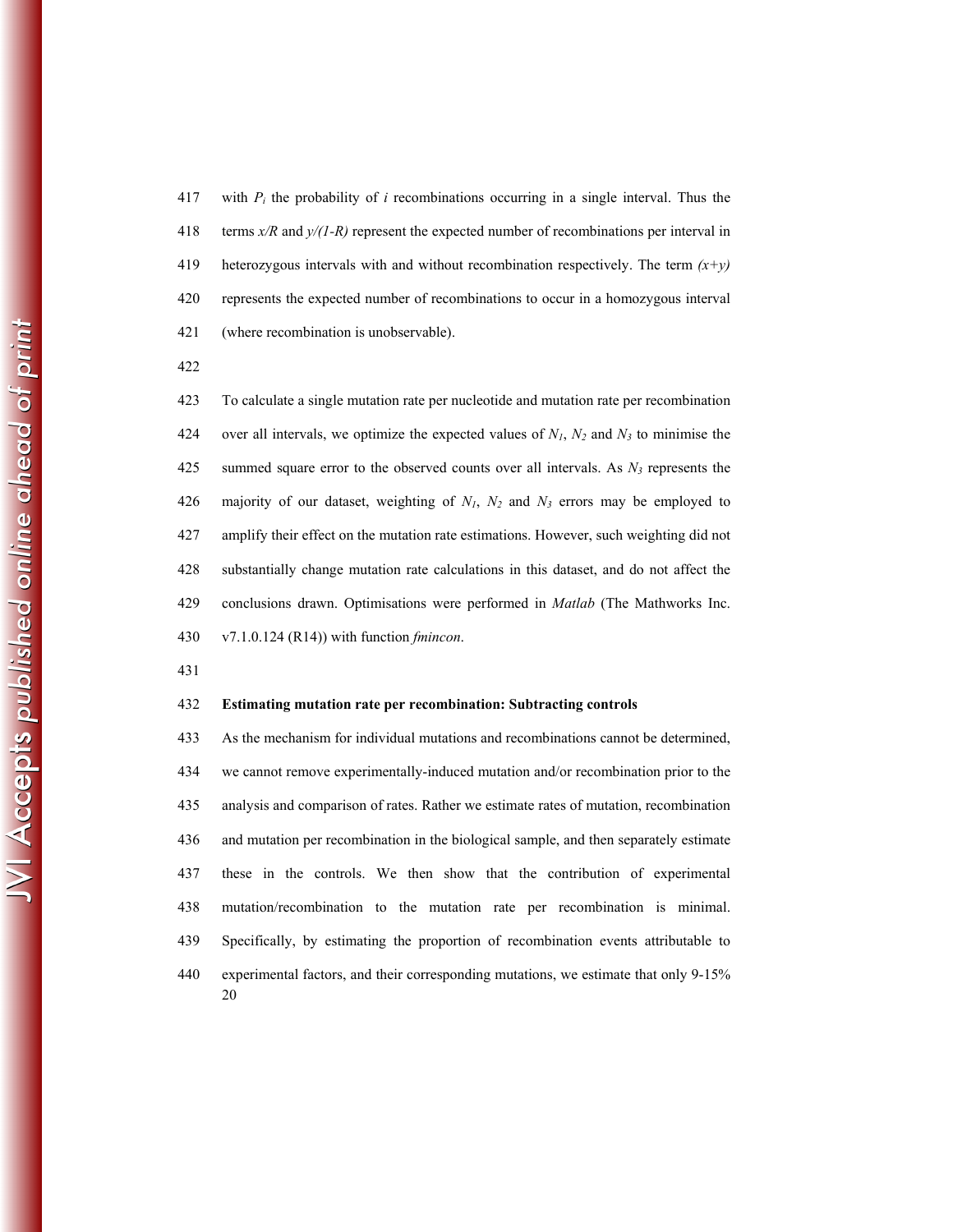441 of the recombination associated mutation rate observed following infection could be 442 due to experimental factors. This was subtracted from the biological sample rate to 443 estimate the recombination associated mutation rate attributable to viral infection 444 processes only (RT, RNA polymerase II, and potentially host nucleic acid editing 445 enzymes such as APOBEC3G). This rate is then used to calculate the mutation rate 446 per recombination for viral infection only.

447

#### 448 **Statistical Analysis**

449 Statistical and mathematical analysis was carried out in *Graphpad Prism* and *Matlab* 450 respectively. Fisher's exact tests were used to compare overall rates of mutation. To 451 eliminate the effect of 'co-incident hotspots', we developed a permutation approach to 452 investigate the relationship between mutation and recombination (Figure 3A, 3B). In 453 this approach, each sequence interval (the region between two marker sites) was 454 classified as recombined (R) or non-recombined (NR). The classification of R or NR 455 was then randomly permuted (reshuffled) 10,000 times to generate the expected 456 distribution of mutations within R and NR intervals if mutation and recombination 457 were not associated. To avoid confounding variables, we only reshuffled within the 458 same interval, same amplicon, same direction of sequencing, and same patient. By 459 comparing the observed difference in R and NR mutation rates with those obtained 460 from random reshuffling, we eliminated the confounding effects of coincident 461 hotspots, and Simpson's Paradox.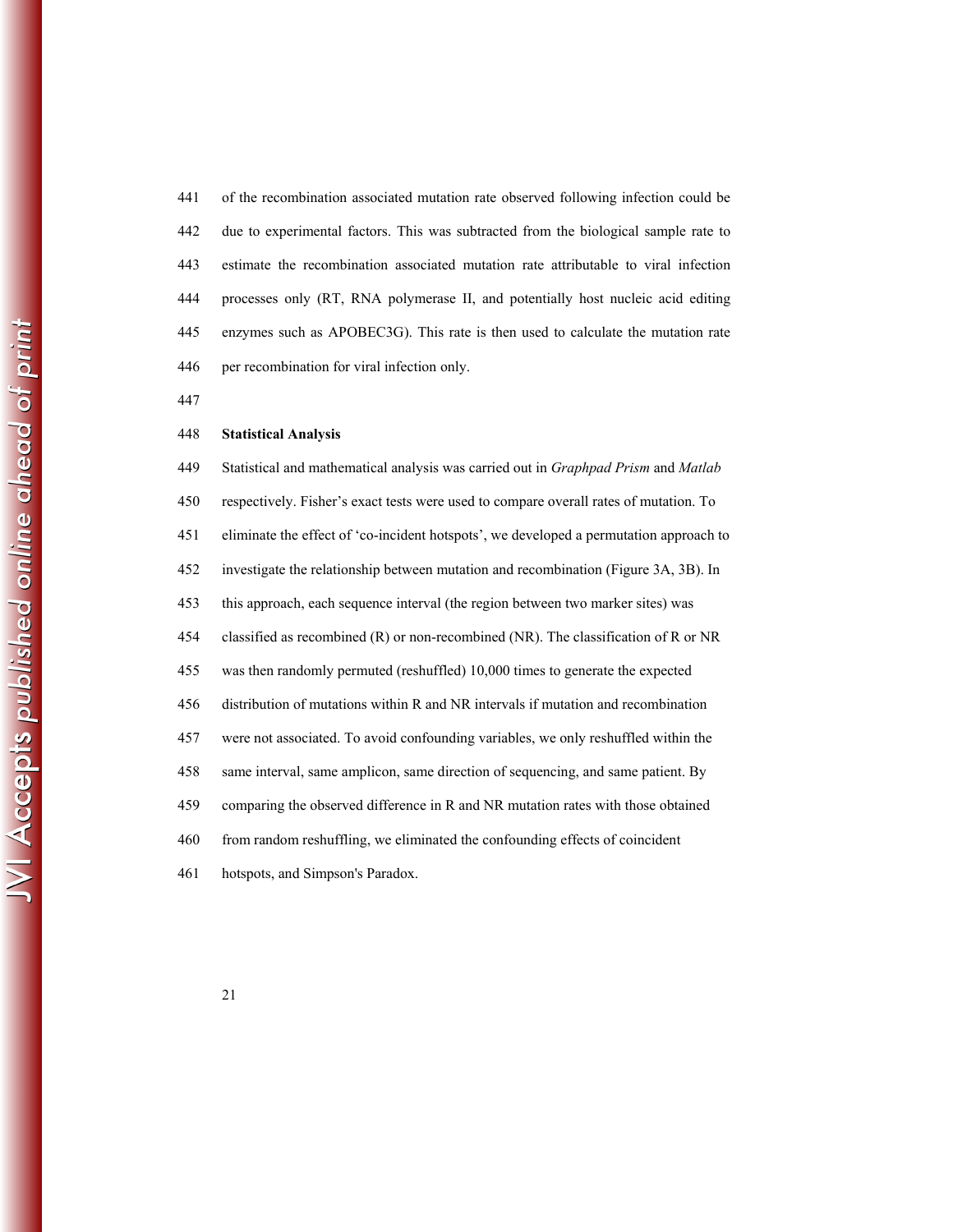## 462 **Results:**

## 463 Measurement of recombination and mutation

464 We used a system of markers introduced into the HIV *gag* and *pol* to simultaneously 465 measure the rate of recombination and mutation during a single round of replication 466 (Figure 1A). A total of 46 intervals spaced an average of 53.5 nucleotides apart (range 467 17-155, median 47 nucleotides) were used. The positions of these mutations were 468 chosen due to their natural polymorphism in the HIV database, and this marker HIV 469 also has identical replication kinetics to our parental wild type control. Heterozygous 470 virus was produced by co-transfection of 293T cells with an equal mass of wild-type 471 (WT) and marker (MK) plasmid, leading to a mixture of virions containing WT 472 homozygous (25%), MK homozygous (25%), and WT-MK heterozygous (50%) co-473 packaged RNA genomes in a manner as previously described (13, 14, 20). The ratio 474 of homozygous and heterozygous virion in our HIV infection stock was also 475 internally monitored for each infection based on the frequency of non-recombined 476 WT and MK sequences (20). This mixture of heterozygous and homozygous virus 477 was used to separately infect freshly stimulated T-lymphocytes from three separate 478 blood donors. Following a single round of infection, viral DNA was extracted, PCR 479 amplified and sequenced (Figure 1B). As previously reported, we have chosen to use 480 a high fidelity and high processivity DNA polymerase (40), Phusion, that has a 481 significant higher fidelity rate than other polymerase, with an estimated error rate of 482  $4.5 \times 10^{-7}$  per base pair (57)

483

22 484 In addition to our experimental sample, we included a number of controls that account 485 for sequencing error and PCR-induced recombination and mutation (Figure 1D, 1E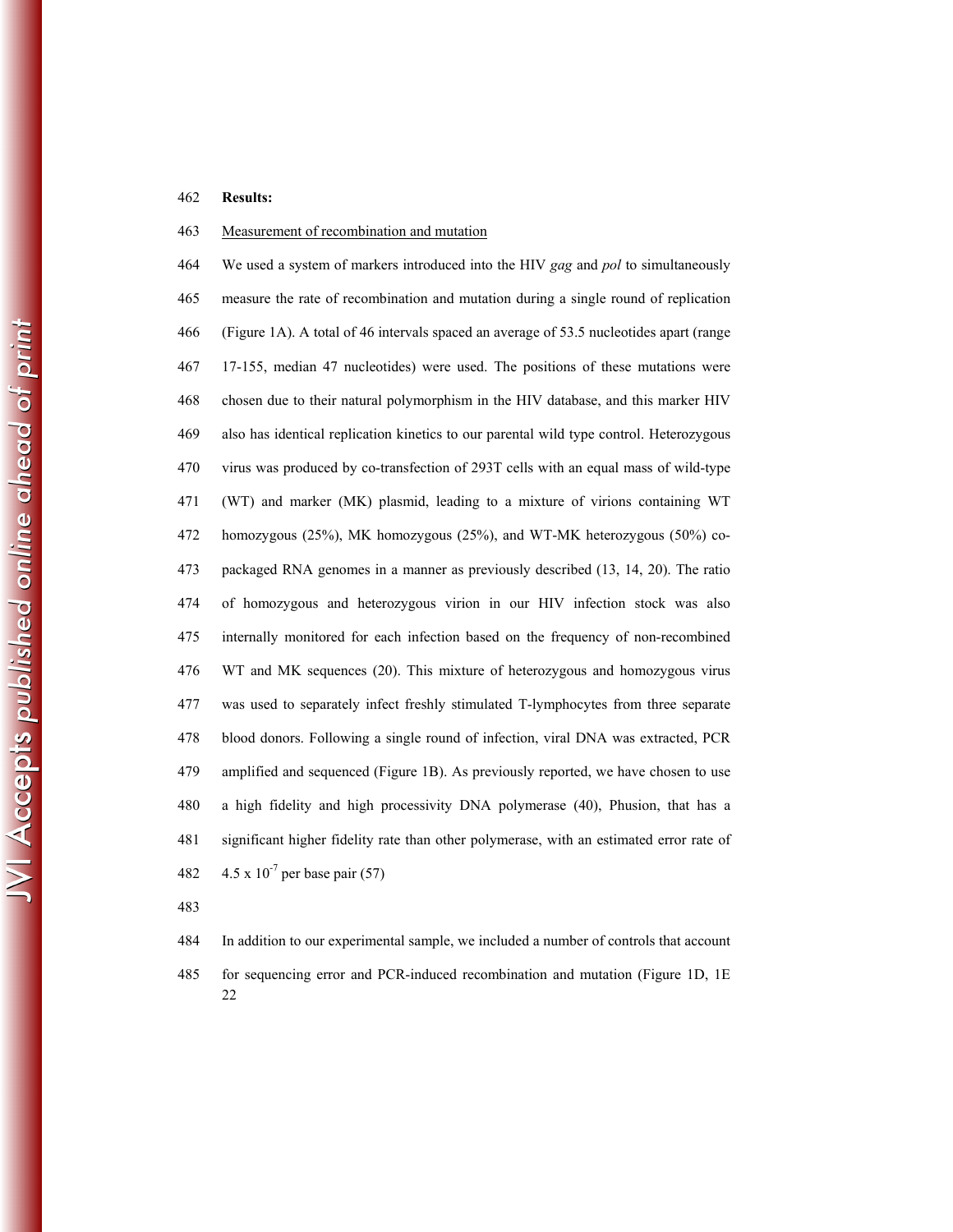486 and Table 2, 'DNA control' and 'Homozygous', respectively). The DNA control 487 consisted of PCR amplification and subsequent sequencing of plasmid DNA (Figure 488 1D, Table 2, 'DNA control'). This sample allowed us to control for the rate of 489 recombination and sequencing error during PCR amplification and 454 sequencing. 490 Plasmid DNA was titrated in cellular lysate from uninfected PBLs so that the DNA 491 complexity of the control PCR reactions faithfully represented the experimental 492 samples. The second control involved infecting cells with a mixture of homozygous 493 (containing identical co-packaged RNA genomes) WT or MK virus, before PCR 494 amplification and sequencing (Figure 1E, Table 2, 'Homozygous control'). In this 495 case, recombination during HIV reverse transcription is expected to occur at a normal 496 rate, but effectively be 'silent', as the homozygous virus simply recombines onto an 497 identical RNA strand. However, recombinant chimeras between WT and MK DNA 498 strands may still occur during subsequent PCR amplification after cells are lysed. 499 Thus, the level of PCR-induced recombination in this sample should occur at exactly 500 the same rate as during heterozygous virus infection. This second recombination 501 control also directly monitors the levels of inter-virion recombination events, 502 demonstrating the levels of MOI used in these infections do not bias the observed 503 recombination rate (Table 2). Finally, this control incorporates the possibility of 504 multiple rounds of infection, which are not expected to occur due to addition of fusion 505 inhibitors 6 hours after infection and the termination of infection 24 hours post 506 infection.

507

23 508 In response to reviewer concerns, a further round of controls was performed to assess 509 whether transfection-induced recombination (TIR) might be occurring during the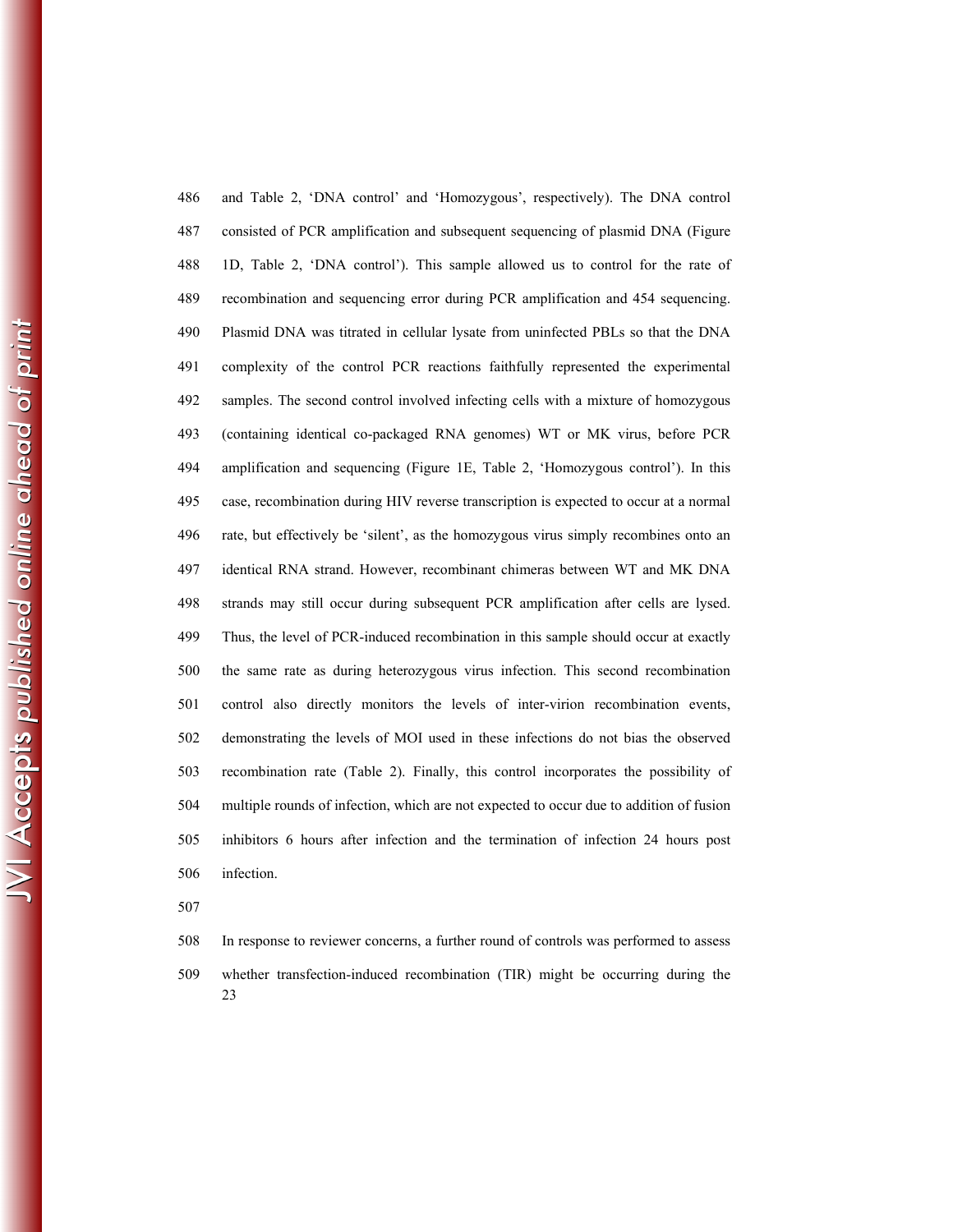510 initial stage of transfecting the plasmids. TIR might occur when the WT and MK 511 plasmids are co-transfected, and undergo recombination *in vitro*. To exclude this 512 possibility, we sequenced the virus produced by transfected cells (Figure 1C, Table 513 3). Because this involved a reverse-transcription step performed on viral RNA, it is 514 possible that any recombination events observed in the viral sequences may have 515 arisen from the reverse transcription rather than TIR. Therefore we included controls 516 where WT and MK plasmids were transfected separately into cells, and the resultant 517 homozygous viruses were only combined for the stage of reverse transcription. These 518 assays showed that transfection of the two different plasmids did not result in more 519 recombination than seen with reverse transcription of homozygous virions, indicating 520 very little or no TIR (approximately  $0.006 \times 10^{-3}$  REPN, less than 0.5% of the total 521 recombination rate; Table 3). Moreover, the total level of recombination seen was so 522 low that even if all of these recombination events were caused by TIR (and not from 523 the reverse-transcription step), they would not account for any significant proportion 524 of recombination events seen in the data.

525

526 For each experimental condition, six pairs of overlapping *gag* PCR amplicons and 527 eight pairs of overlapping *pol* PCR amplicons were used to amplify the corresponding 528 viral sequences. These PCR amplicons cover all the marker points in *gag* and *pol*, and 529 have an approximate length of 350 nucleotides that are optimal for 454 pyro-530 sequencing. Each PCR amplicon contains between 5 to 7 marker points, hence, 4 to 6 531 intervals each for our analysis.

532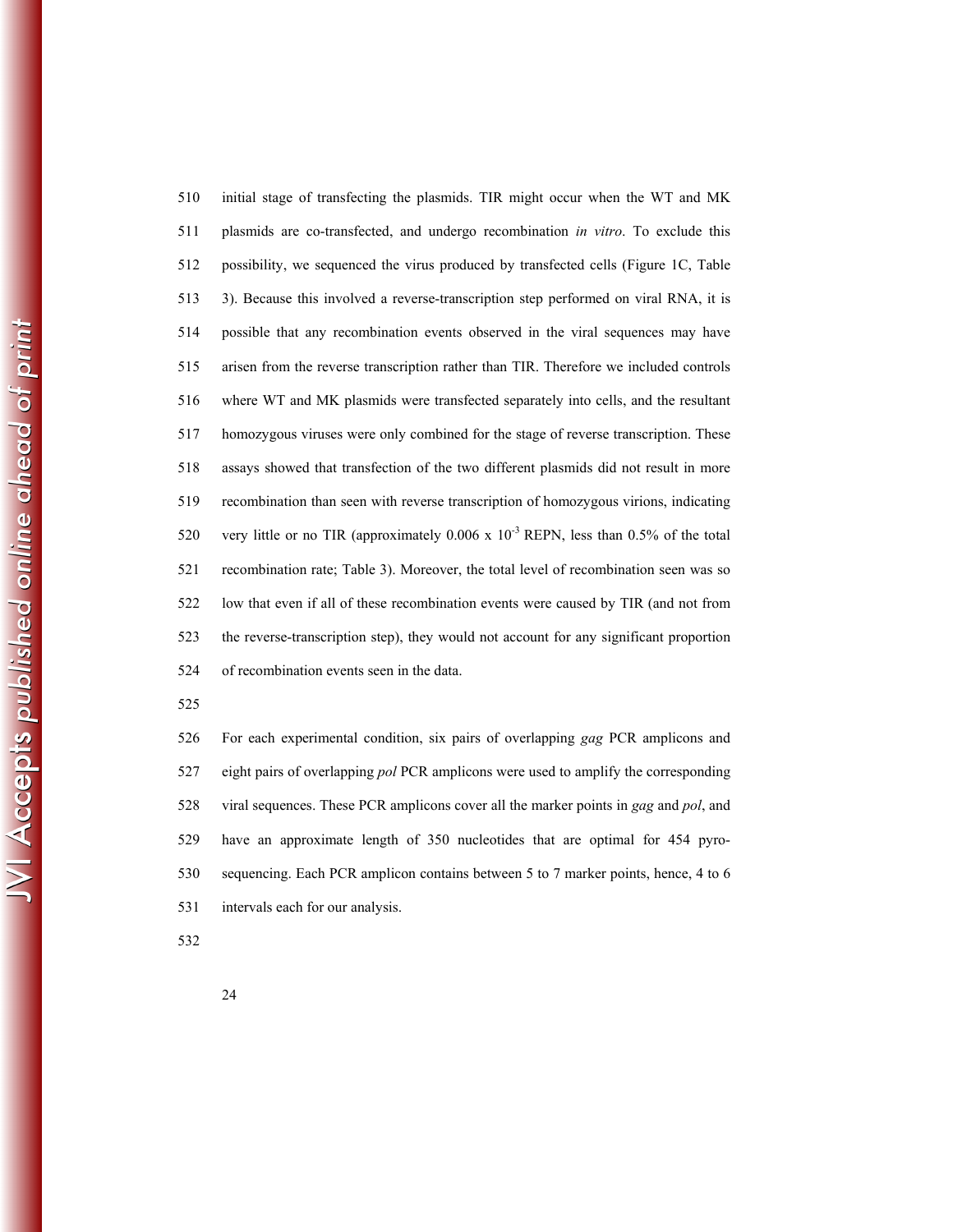533 Following sequencing and alignment, we obtained on average 3364 sequences per 534 interval (range 1290-6889) for the experimental sample. Each marker position was 535 then classified as WT, MK, or ambiguous (if it was not identical to either a WT or 536 MK sequence). Each interval between markers was then classified as recombined (R) 537 if adjacent markers were WT and MK, non-recombined (NR) if adjacent markers 538 were identical, or ambiguous if either adjacent marker could not be classified. We 539 calculated the recombination rate using a method that takes into account the 540 proportion of homozygous sequences (where viral-induced recombination cannot be 541 detected), as well as the possibility of multiple undetectable recombination events 542 between marker sets (described in detail in reference (20)). From this we estimated 543 the overall recombination rate in our experimental samples (1.51 per 1000 nt), and in 544 our controls (Figure 1F and Table 2, 'Infection – total').

545

25 546 We next studied the rate of mutation in these samples (Figure 1G and Table1 547 'Infection – total'). To avoid re-sampling of the viral cDNA that could lead to an 548 inaccurate estimation of mutation rate in HIV genome, 10 fold excess of viral cDNA 549 were used as templates for 454 sequencing, ie, more than 10 million distinct viral 550 cDNA templates were used for a complete run (1 million reads) of 454 sequencing. In 551 the experimental sample, from a total of 7,180,712 informative nucleotides we 552 observed 859 mutations, giving an overall mutation rate in of 0.120 per 1000 nt. This 553 mutation rate represents the cumulative effect of experimentally induced 554 "background" PCR and sequencing error, and the viral RT induced mutation. We 555 estimated the background rate by amplifying and sequencing a plasmid DNA with a 556 50:50 mix of the WT and MK sequences in the presence of cell lysates from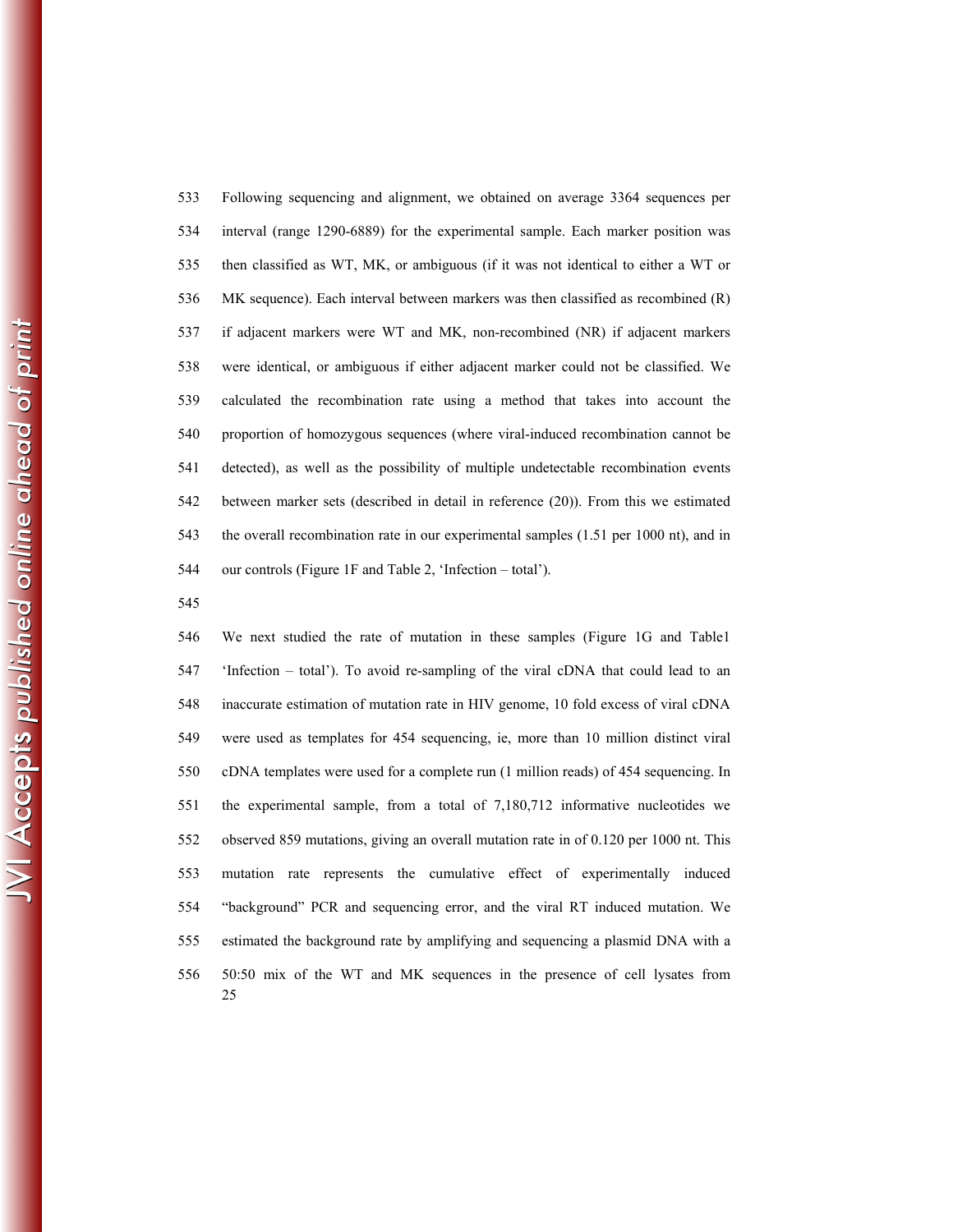557 uninfected PBL. Here our sample consists of 4,931,016 nt, from which we observed 558 366 mutations, giving a mutation rate of 0.0742 per 1000 nt (Table 2, 'DNA'). We 559 note that our background rate of substitution mutations from PCR amplification and 560 sequencing is significantly lower than some other estimates, and this difference likely 561 reflects the high fidelity nature of Phusion DNA polymerase in our analyses. In 562 addition, removal of low quality sequencing reads (ie: containing ambiguous 563 nucleotides ('n') or that were not full length amplicons) also kept the rate low. The 564 mutation rate attributable to viral factors (including RT, RNA polymerase II, and, 565 potentially host nucleic acid-editing enzymes (e.g. APOBEC3G) is the difference 566 between the error rate in the biological sample and plasmid DNA control. This rate is 567 0.120 – 0.0742 = 0.0458 per 1000 nt. This is similar to the rate of 1.4 x 10<sup>-5</sup> to 4 x 10<sup>-5</sup> 568 previously estimated for HIV-1 (2, 19, 41).

569

570

#### 571 Higher mutation rate in recombined intervals

26 572 In order to test whether recombination was associated with mutation, we compared 573 the mutation rate in intervals where recombination is and is not observed. We found a 574 significantly higher mutation rate in recombined intervals than in non-recombined 575 intervals  $(0.181 / 1000$  nt vs.  $0.117 / 1000$  nt,  $p = 0.003$ , Fishers exact). However, 576 since our procedure involved PCR amplification, and we have previously 577 demonstrated that PCR induced recombination occurs at a low but significant rate 578 (20), it is possible that PCR-induced recombination during sample preparation was 579 responsible for the observed association between recombination and mutation. To 580 exclude this possibility, we analysed the control infections where we infected cells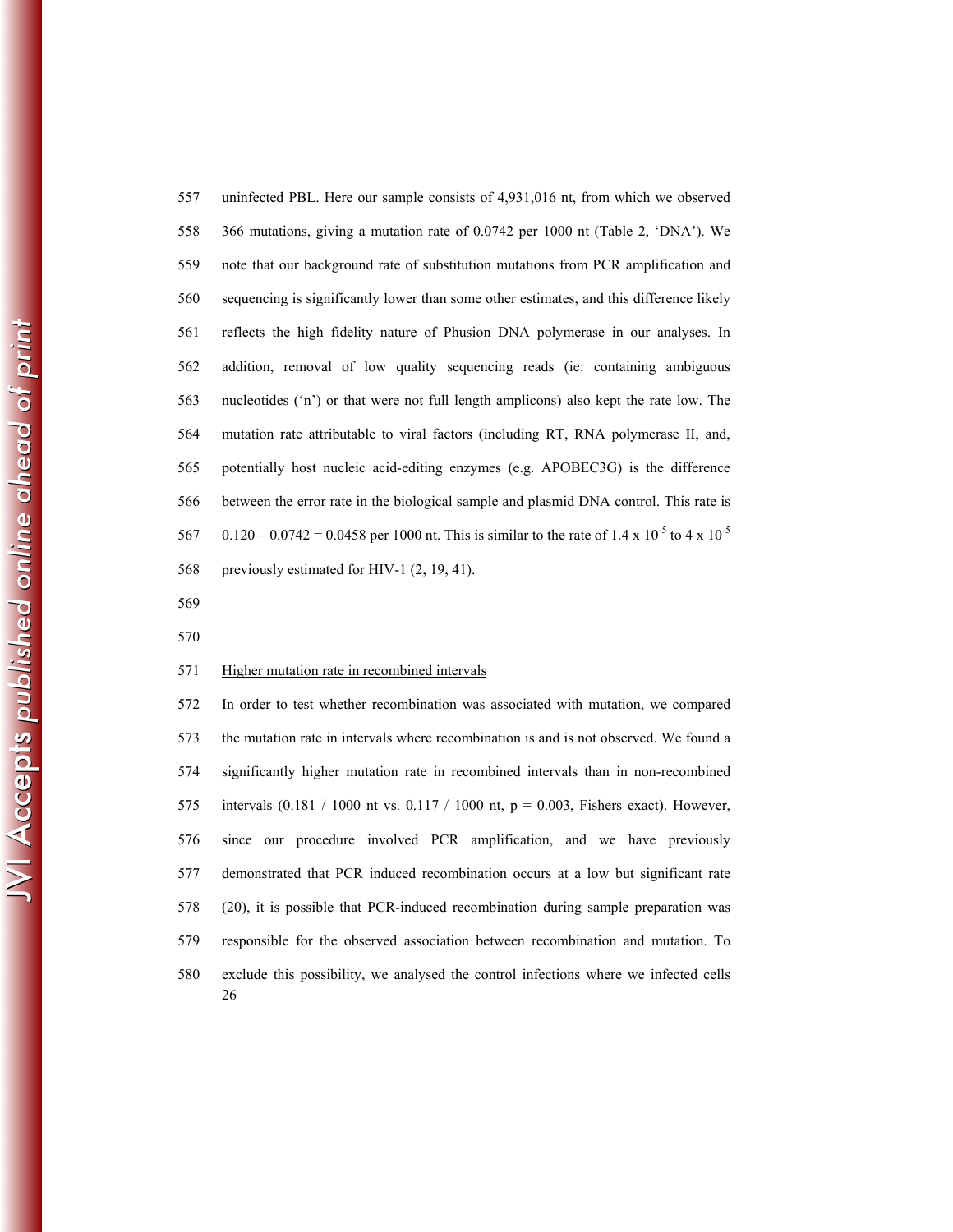581 with a 50:50 mix of homozygous WT and MK virus. Because of the low rate of PCR-582 induced recombination, we sequenced twice as many samples, leading to a total of 583 15,407,974 informative nucleotides from control samples. As previously described 584 (40), the rate of PCR induced recombination in this sample (0.050 per 1000 nt) was 585 much lower than the cumulative effect of viral RT induced + PCR-induced 586 recombination measured with heterozygous infection (1.51 per 1000 nt). PCR induced 587 recombination was associated with a higher mutation rate (mutation rate of 0.537 per 588 1000 nt in R sequences versus 0.118 per 1000 nt in NR, p <0.0001 Fishers exact). 589 Although mutation was increased with PCR-induced recombination, the overall rate 590 of PCR induced recombination was much too low to account for our observed 591 difference in the heterozygous HIV infection samples. That is, correcting for the 592 sample size, we expect that around 3% of recombination events are due to PCR error, 593 and that in our total sample these PCR-recombined regions would contain 594 approximately 5 mutations (including both 'background' and recombination-595 associated mutations). Thus, less than 10% (5/54) of total mutations in the 596 recombined regions could be attributed to PCR-induced recombination. Similarly, 597 transfection-induced recombination accounted for <0.5% when we sequenced the 598 virion genomes directly (Table 3) and is too low to contribute to the observed rates. 599

27 600 Although we observed an overall higher rate of mutation in recombined regions, this 601 could have occurred for a number of potential reasons. Firstly, the apparent 602 association between mutation and recombination could have been artificially created 603 by pooling data over the various intervals and sequences from various amplicons. 604 This could occur in a scenario where 'coincident recombination and mutation hotspots'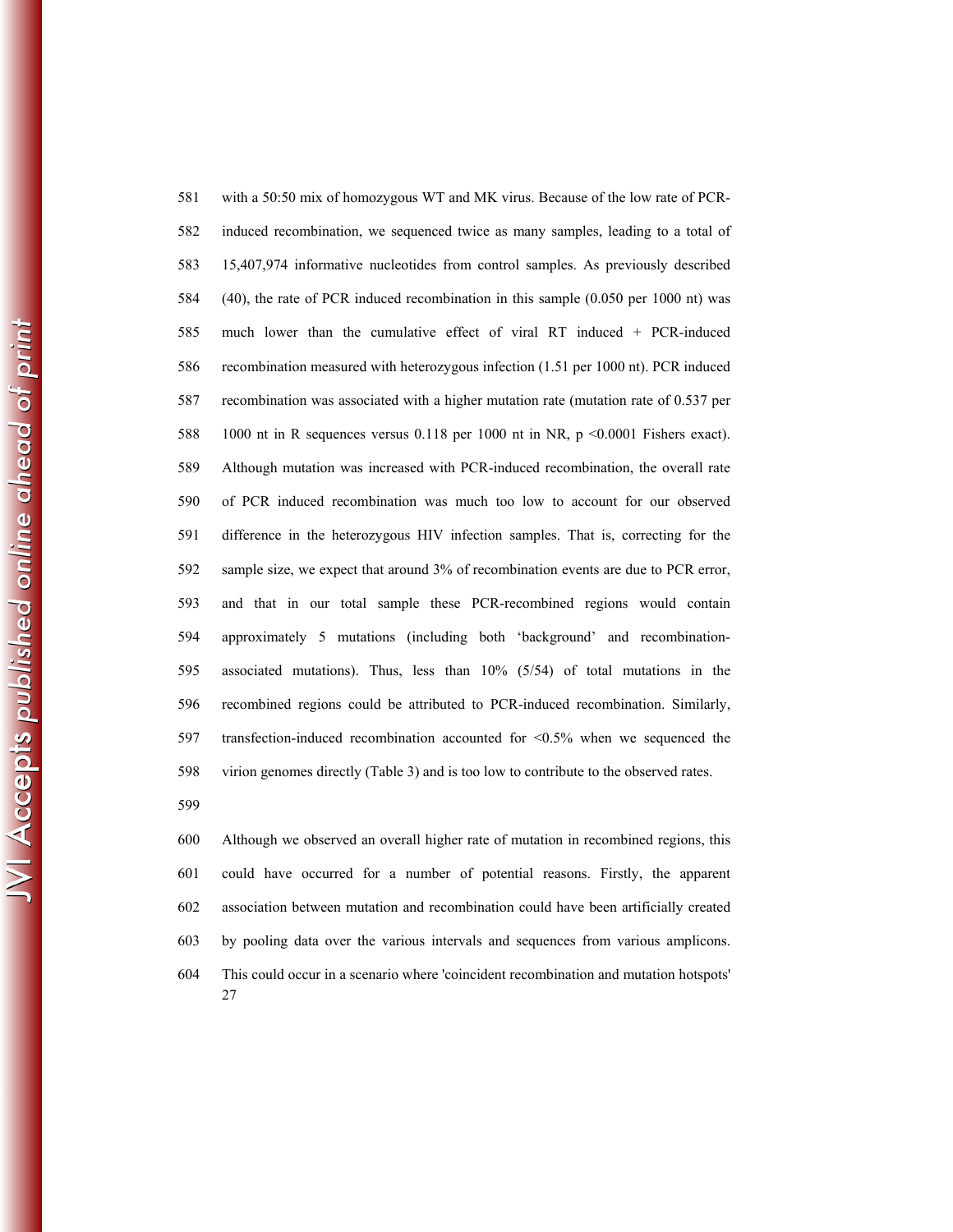605 led to higher incidence of both mutation and recombination at particular segments, 606 even though recombined intervals had the same mutation rate as non-recombined 607 intervals within the segment (Figure 2A, pale orange box). This would be an example 608 of the so-called 'Simpson's Paradox' (58). A second potential confounder is the effect 609 of 'error-prone cells' or 'error-prone strands' driving the observed association. That is, 610 if some cells, RT enzymes or viral RNA strands produce a particularly high rate of 611 both mutation and recombination in any particular set of amplicon, then mutation and 612 recombination will appear associated, even if it is only because mutation is higher all 613 along the 'error-prone strand' and not higher in all recombined intervals on the strand 614 in general (Figure 2B, pale pink boxes).

615

## 616 Mutation is associated with recombination

617 To eliminate the effect of 'co-incident hotspots', we developed a permutation test 618 (Figure 3A, 3B, Materials and Methods). In this approach, recombination 619 classification (R or NR) for each sequence interval (the region between two marker 620 was randomly permuted to generate the expected distribution of mutations within R 621 and NR intervals if mutation and recombination were not associated. By comparing 622 the empirical difference in R and NR mutation rates with those obtained from 623 permutation, the probability of randomly observing an association between 624 recombination and mutation assuming no underlying association can be eliminated 625 with the confounding effects of coincident hotspots, and Simpson's Paradox 626 eliminated. From 10,000 reshuffling runs we observed only 51 runs where the 627 difference in mutation rates was as great as that observed experimentally. Thus, the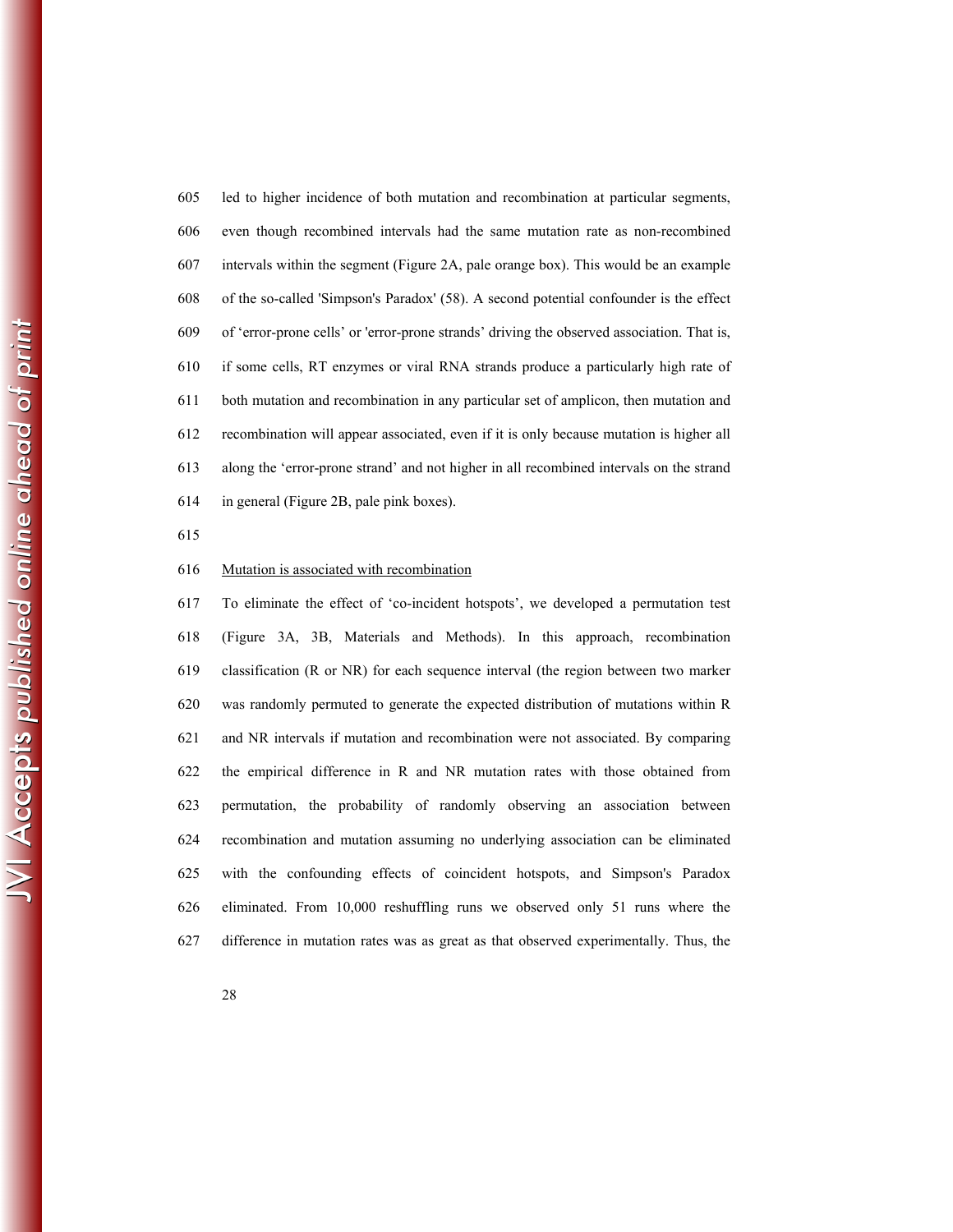628 association between mutation and recombination is significant (p=0.0102, two-tailed 629 test), and not affected by the confounding effects of coincident hotspots.

630

29 631 In the case of 'error-prone strands', the confounding effect of a high mutation and 632 high recombination rate of a subset of sequences would lead to a spurious association 633 between recombination and mutation. In this scenario, we expect that sequences with 634 a high recombination rate would also have a high mutation rate (Figure 2B). 635 Therefore the mutation rate should be on average higher in recombined strands (in 636 both recombined and non-recombined intervals) than it is in non-recombined strands. 637 To investigate this, we classified all non-recombined (NR) intervals into those on a 638 strand with recombination elsewhere (NRR), and those on a strand with no 639 recombination ( $NR_{NR}$ ). If the association between mutation and recombination is due 640 to error prone strands we expect that the mutation rate of  $NR_R > NR_{NR}$ . Alternatively, 641 if the association between recombination and mutation is not due to error-prone 642 strands we expect that the mutation rate of  $NR_R \leq NR_{NR}$ . The case of mutation rate of 643 NR<sub>R</sub> < NR<sub>NR</sub> can occur because NR<sub>R</sub> intervals are truly non-recombined (they are 644 known to be derived from a heterozygous infection as they have an observed 645 recombination elsewhere), whereas,  $NR_{NR}$  will be a mix of heterozygous intervals 646 without recombination, homozygous intervals without recombination and 647 homozygous intervals with undetectable recombination. The homozygous intervals 648 with undetectable recombination will increase the mutation rate in these intervals so 649 that  $NR_R < NR_{NR}$ . Upon analysis, we found that the mutation rate in non-recombined 650 intervals in strands with recombination was lower than the rate on strands without 651 recombination (NR<sub>R</sub> < NR<sub>NR</sub>,  $p$  < 0.004 using reshuffling approach). This indicates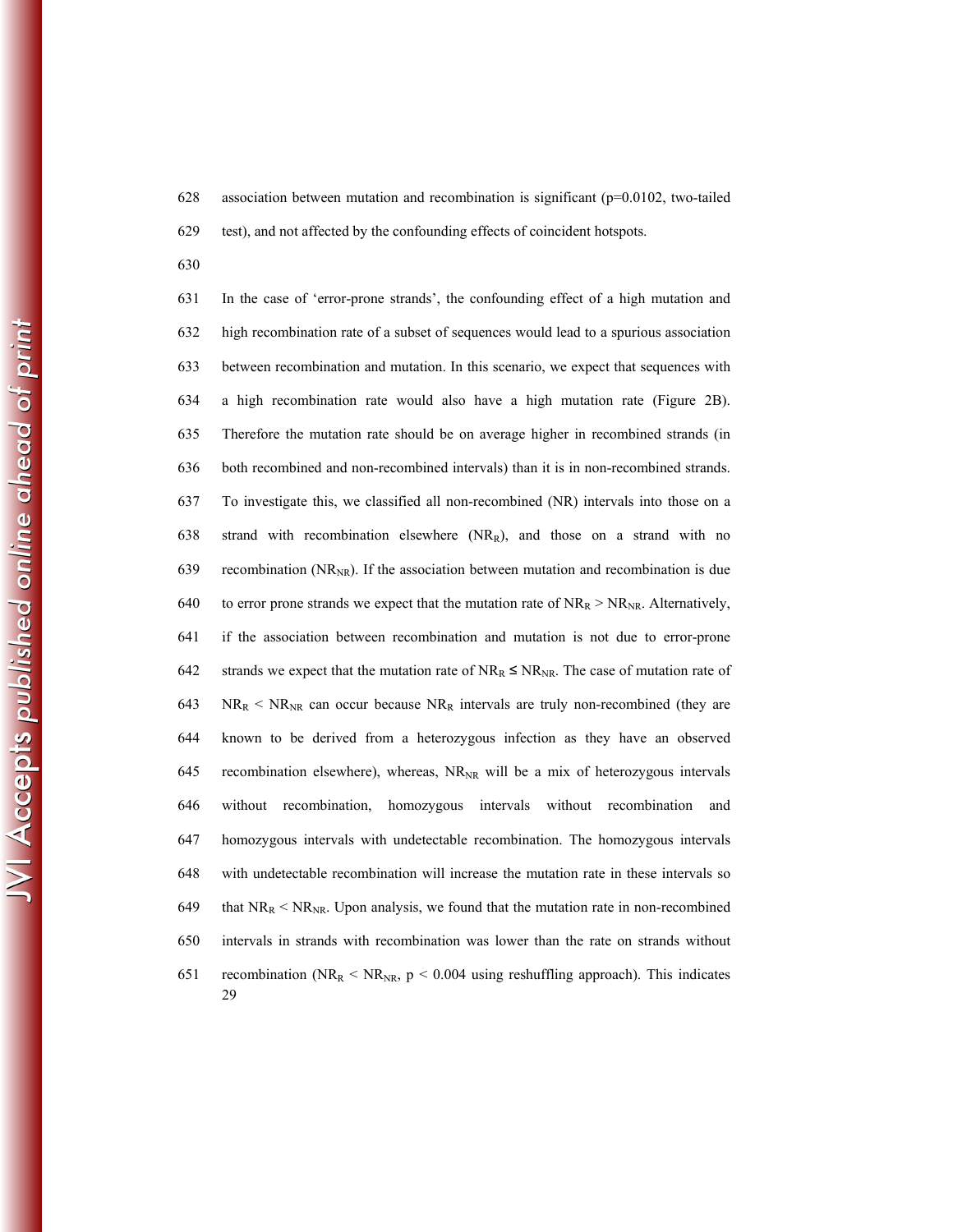652 that the association between recombination and mutation was not a product of 653 confounding effects such as error prone strands.

654

655 This analysis of mutation rates on  $NR<sub>R</sub>$  and  $NR<sub>NR</sub>$  strands provides a useful 656 independent verification that neither PCR-induced recombination nor transfection-657 induced recombination was a factor driving the association between mutation and 658 recombination. That is, both PCR-induced and transfection-induced recombinations 659 occur without consideration for whether the virions were homozygous or 660 heterozygous. Hence, if the association were due to either of these mechanisms we 661 would expect the rate of mutation in  $NR<sub>R</sub>$  and  $NR<sub>NR</sub>$  to be the same.

662

#### 663 Pattern of mutation in recombined and non-recombined sequences

664 Given the increased mutation in recombined intervals, we sought to investigate 665 whether the pattern of mutation in R intervals was significantly different from that in 666 NR intervals. Because many NR intervals have come from homozygous virions, and 667 thus have undetected recombination, we compared mutations in non-recombined 668 intervals from recombined sequences  $(NR_R)$ ; where any odd number of recombination 669 events should have been detectable). We found no substantial differences in the 670 pattern of mutation observed in  $NR_R$  and recombined sequences (Table 4).

671

#### 672 Recombination and frameshift mutations

30 673 The above results have analysed the rate of substitution mutations. However, it has 674 also been suggested that recombination may be associated with insertions and 675 deletions (indels) (59). To investigate this, we performed the same analysis as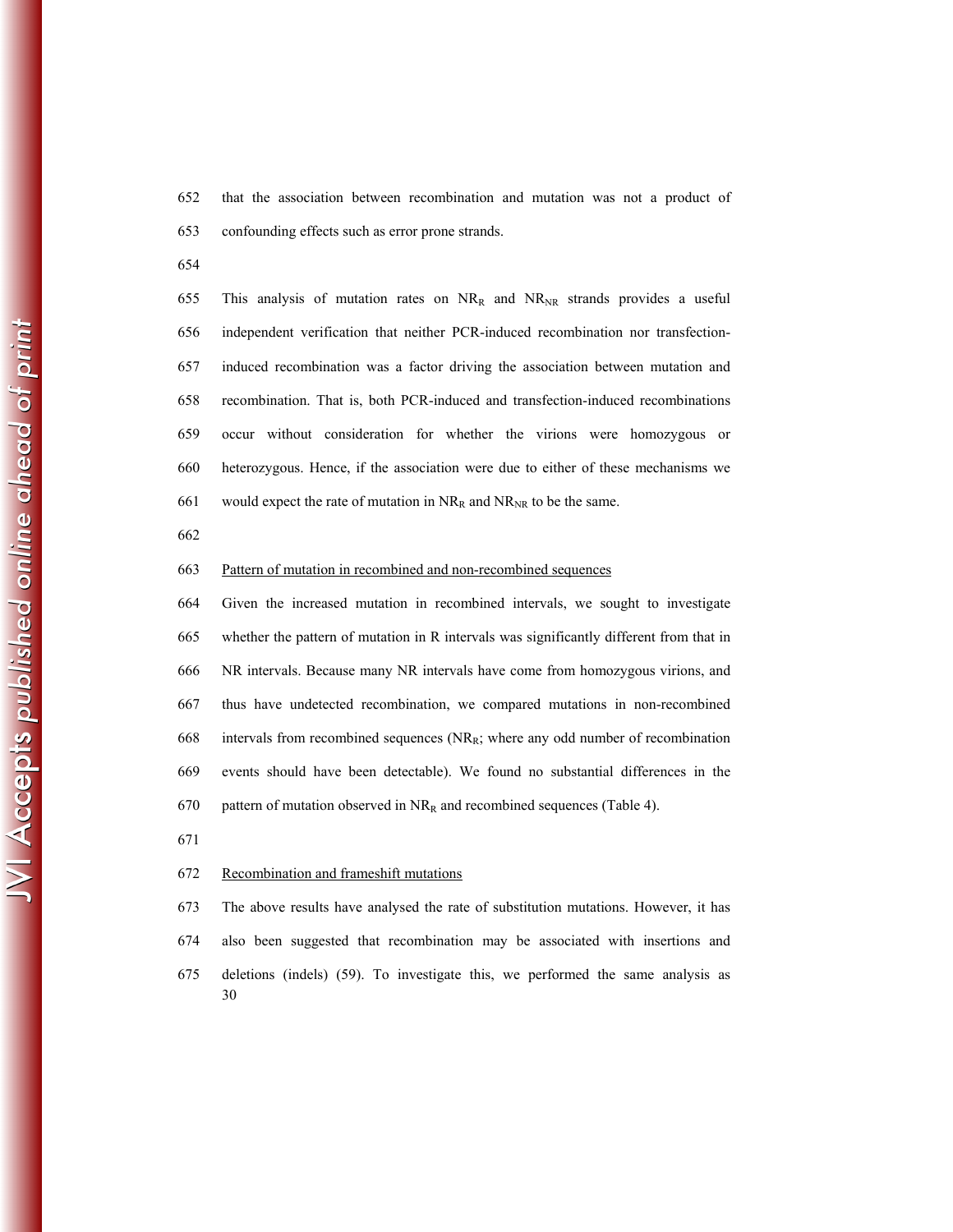676 described above to investigate whether the indel rate was higher in R or NR intervals 677 (Table 2). Although we observed a trend towards higher rate of indels in recombined 678 sequences (6.989 vs. 6.572 indels per 1000 nt), this was not significant using a two-679 tailed permutation test  $(p=0.31)$ . One reason for the inability to demonstrate a 680 consistent significant difference in indel rates is the high background indel rate due to 681 the difficulties of identifying homopolymer length during 454 sequencing (60). 682 Indeed, the rate of indels in the DNA control is higher than that of the experimental 683 sequences (6.694 vs. 6.589 indels per 1000 nt, p=0.028 (Fischer's exact)). The 454 684 sequencing indels in the DNA sample are preferentially clustered around longer 685 homopolymer tracts. Thus, we filtered the indel detection algorithm to exclude indels 686 arising from homopolymer tracts of  $\geq$ 3 nt. This reduced the indel rate in both R and 687 NR sequences, although the difference was still not significant ( $p=0.21$ , two-tailed 688 permutation test).

689

31 690 One issue with comparing all intervals with observed recombination with all intervals 691 with no observed recombination is that the latter include homozygous sequences in 692 which silent recombination (and the associated rate of mutation) occurred on a 693 homozygous virion, and so was not observable. Thus, including these 'silently 694 recombined' sequences in the non-recombined group will push up the observed 695 mutation rate. In order to try to exclude this, we can limit our analysis to non-696 recombined regions that were observed on recombined sequences (NRR). That is, 697 because recombination was observed elsewhere on a sequence, we know that the 698 sequence came from a heterozygous virion, and thus silent recombination was not 699 possible. The indel rate in R was significantly higher than the indel rate in  $NR<sub>R</sub>$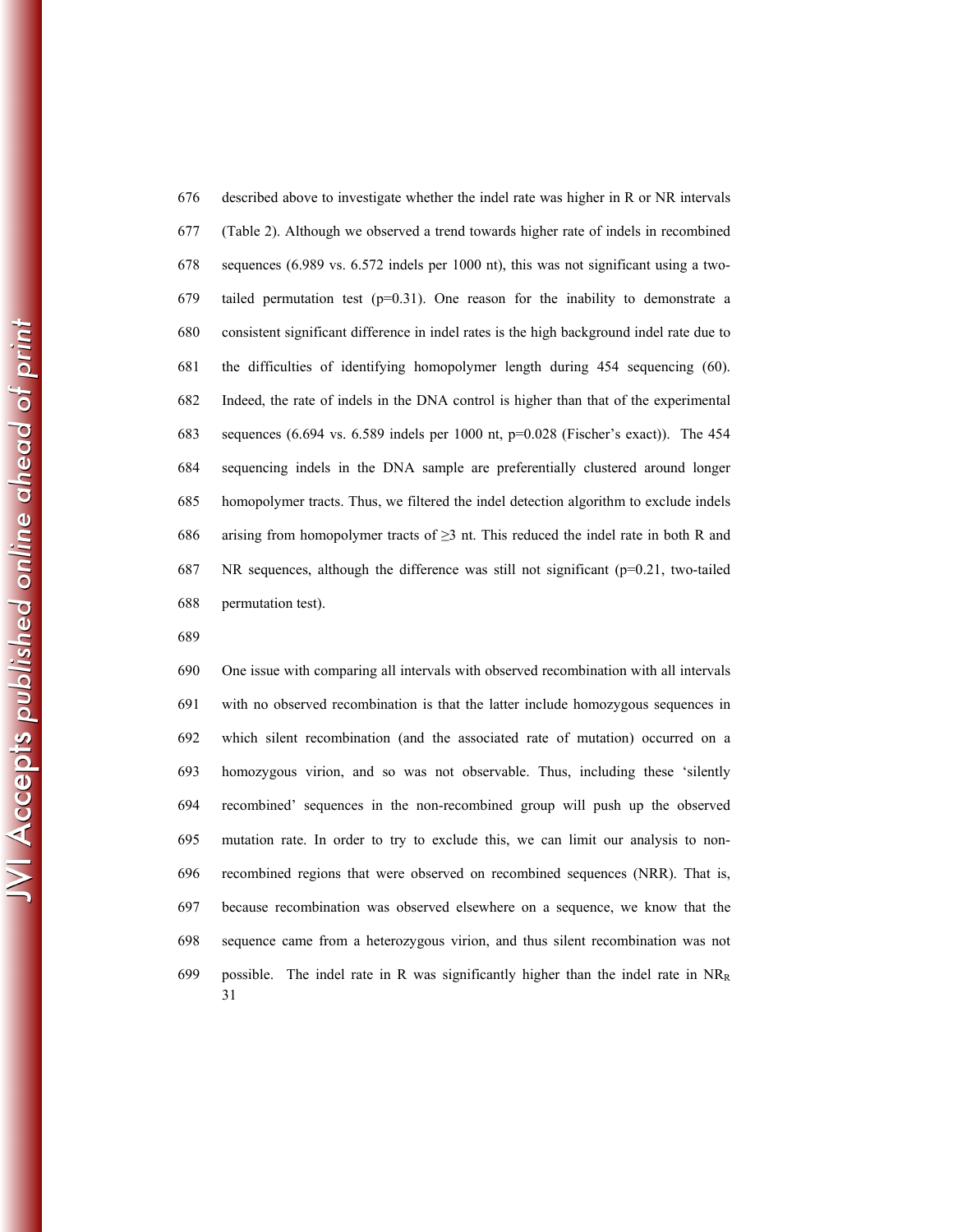| 700 | $(6.989 \text{ vs } 6.265 \text{ indels per } 1000 \text{ nt}, p = 0.0464, \text{ two-tailed permutation test}).$ |
|-----|-------------------------------------------------------------------------------------------------------------------|
| 701 | Additionally, when the data were filtered to eliminate indels from homopolymers (a                                |
| 702 | limitation of 454 pyro-sequencing) of $\geq$ 3 n.t., the recombination rate in R was                              |
| 703 | significantly higher than in NR <sub>R</sub> (2.02 vs. 1.55, $p = 0.003$ , two-tailed permutation                 |
| 704 | test). While the rate of indels is significantly higher in R compared with $NRR$                                  |
| 705 | sequences, the high background rate of indels complicates the analysis.                                           |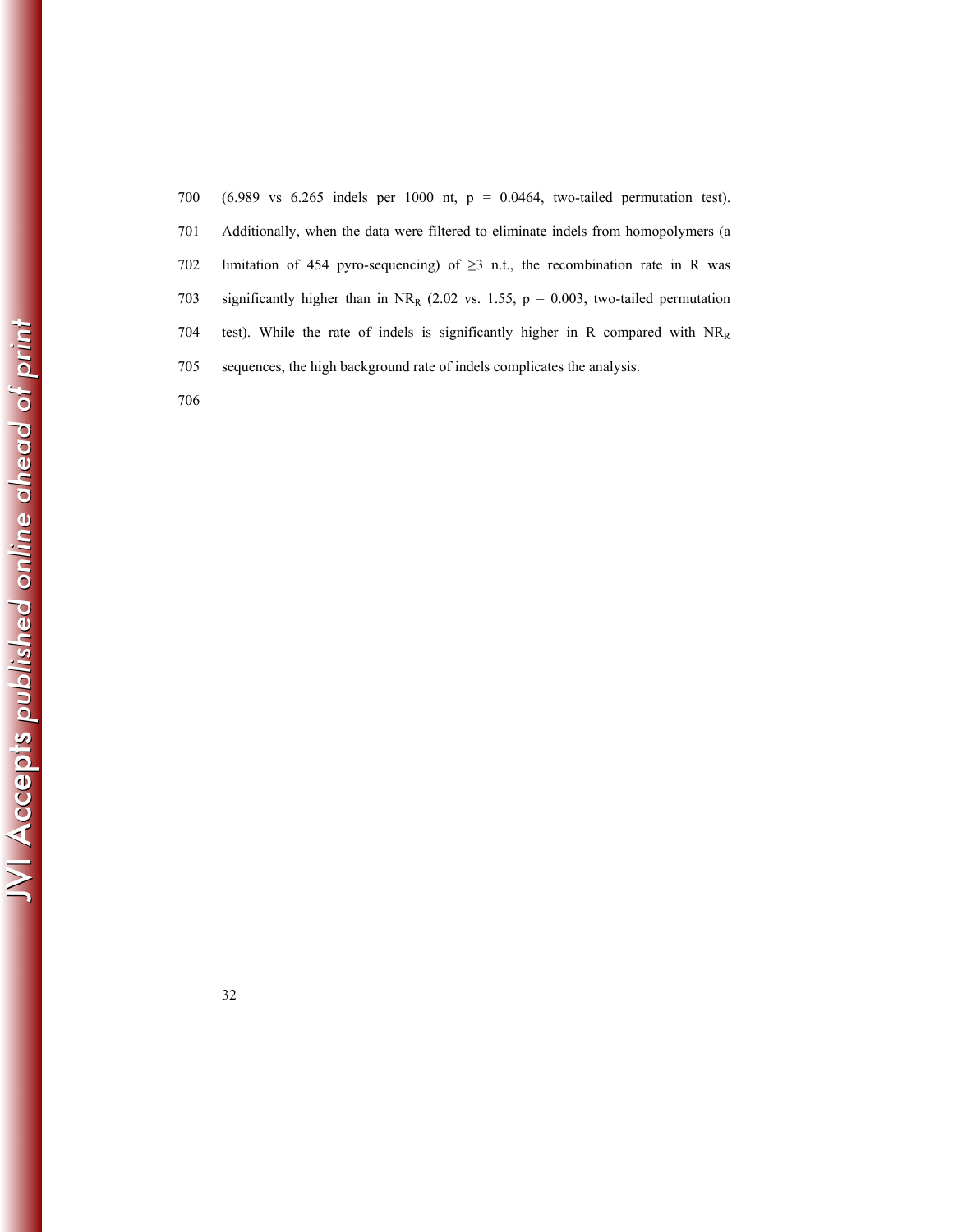## 707 **Discussion:**

708 Genetic diversity in HIV primarily arises during reverse transcription via the 709 introduction of mutations that are then shuffled between viral genomes by 710 recombination. It is generally thought that recombination and mutation are not 711 associated, although previous studies addressing this question have led to conflicting 712 results (28-30). In this study, we have employed a novel HIV marker system and 713 high-throughput pyro-sequencing system to simultaneously measure mutation and 714 recombination rates directly on an authentic HIV-1 genome. Our comprehensive 715 analysis demonstrates that recombination is associated with point mutation in HIV 716 infection of primary T cells.

717

33 718 Three previous studies have attempted to evaluate the potential linkages between 719 recombination and mutation in retroviruses (28-30). In the first two studies, 65,000 720 and 4,100 base pairs were sequenced in spleen necrosis virus (SNV) vector and HIV 721 genomes (with anticipated 2 and 0.1 mutation events), yet zero and two mutations 722 were detected, respectively, leading the authors to conclude that any association was 723 absent or uncertain (28, 29). In a third study, a larger analysis was carried out in 724 which five recombined sequences were observed to contain substitution mutations, 725 leading the authors to conclude that around 6% of recombination resulted in mutation 726 (30). However, the authors have pointed out that the background mutation rate of this 727 study was four times higher than expected. Moreover, the estimated rate of 728 recombination-associated-mutation would lead to a higher than theoretically possible 729 mutation rate in HIV, even if it was the only source of mutation and excluding other 730 mechanisms, such as APOBEC-mediated mutations; That is, if there is a 6% chance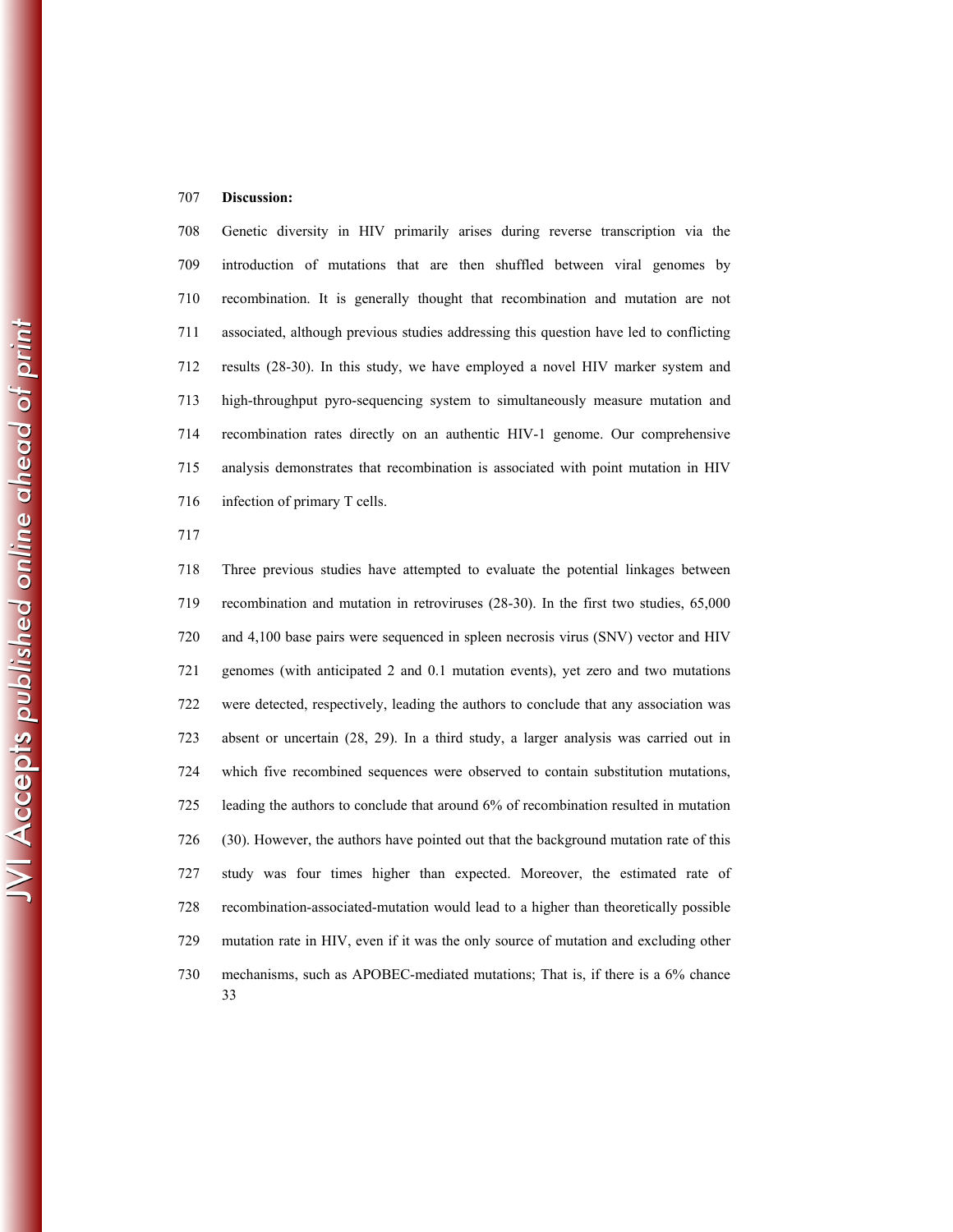731 of mutation per recombination, and HIV undergoes 5-15 recombination events per 732 genome (20, 35, 45), then this would lead to 0.3-0.9 mutation-associated 733 recombination per genome. However, only ~0.3-0.4 mutations are usually observed 734 (2, 19), suggesting this rate is higher than compatible with the observed mutation 735 rates. The authors speculate that this high level of mutation might result from the two 736 rounds of reverse transcriptions and subsequent PCR (30). With this higher than 737 expected mutation rates and the potential confounding recombination events (30), it is 738 difficult to utilize the dataset to determine the potential linkage between retroviral 739 mutation and recombination.

740

741 In the current study, we analysed over twenty seven million nt of sequencing data 742 (including seven million nt of viral genome from heterozygous HIV infection), 743 observing 859 mutations and 4801 recombination events during HIV infection. Using 744 this system, we find an overall mutation rate of 0.0458 mutations per 1000 nt, per 745 replication cycle and a recombination rate of 1.51 events per 1000 nt, per replication 746 cycle, which are similar to the rates previously reported for HIV-1. Furthermore, 747 using appropriate controls and statistical analyses, we demonstrated that this 748 association between mutation and recombination represents a biological association 749 rather than experimental or statistical artefacts.

750

34 751 The association between recombination and mutation can be explained in three ways: 752 mutation increases the chance of recombination; recombination increases the chance 753 of mutation; or the chance of individual mutation and recombination events can be 754 influenced simultaneously by some other factor. Our analysis cannot identify the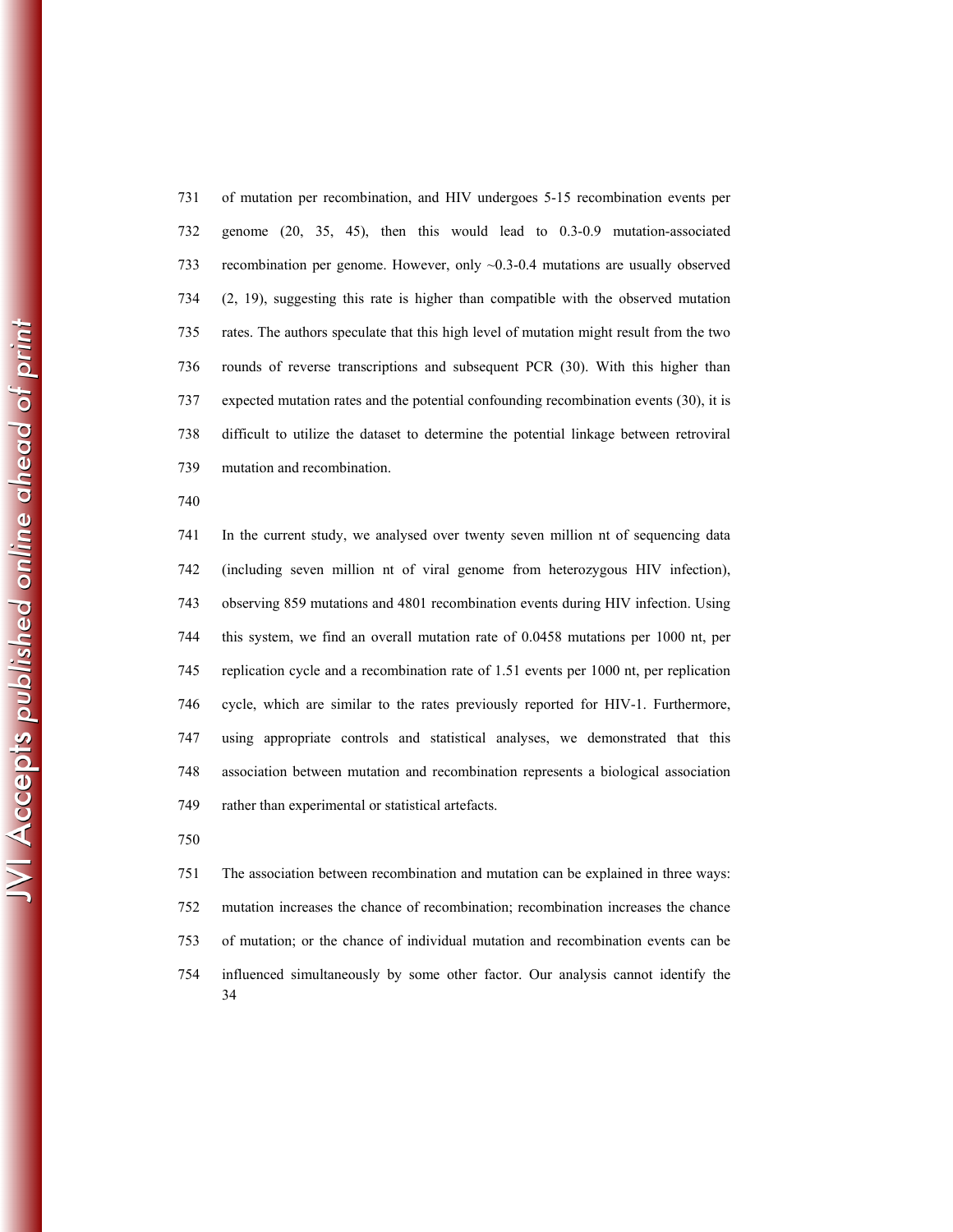755 direction of causality. However, if the direction is such that mutation increases the 756 chance of recombination, the effect of each mutation on the overall recombination 757 rate will be minimal as the mutation rate is approximately 100 fold smaller than the 758 recombination rate. Conversely, as recombination occurs much more frequently than 759 mutation, if recombination influences mutation, this may have a significant impact on 760 the overall mutation rate and mutation hotspots.

761

762 Assuming the scenario where recombination increases the probability of mutation, we 763 calculated what combination of background mutation rate per nucleotide and 764 additional mutation rate per recombination event best fits the experimental data, thus 765 estimating the proportion of mutations that are attributable to recombination. Using 766 the overall rate of recombination and the rates of mutation in R,  $NR_{NR}$  and  $NR_{R}$ 767 sequences we use two mathematical methods to calculate the recombination induced 768 mutation rate. After subtracting the recombination associated mutation rate from 769 sequencing and PCR, we find that each viral recombination has 0.5-0.6 % chance of 770 inducing a mutation in the same interval. This corresponds to viral recombination 771 inducing approximately 0.07-0.09 mutations per genome (of 9600 base pair length), 772 representing between 15% and 20% of all viral associated mutations.

773

35 774 One plausible explanation for this observation is that recombination is mutagenic, and 775 thus mutations are introduced into the viral genome at the site of recombination (24, 776 26, 27, 61). Indeed, early *in vitro* investigations showed that HIV-1 RT frequently 777 adds non-templated nucleotides at the 3' ends of nascent DNA during reverse 778 transcription and that these non-templated nucleotides are misincorporated upon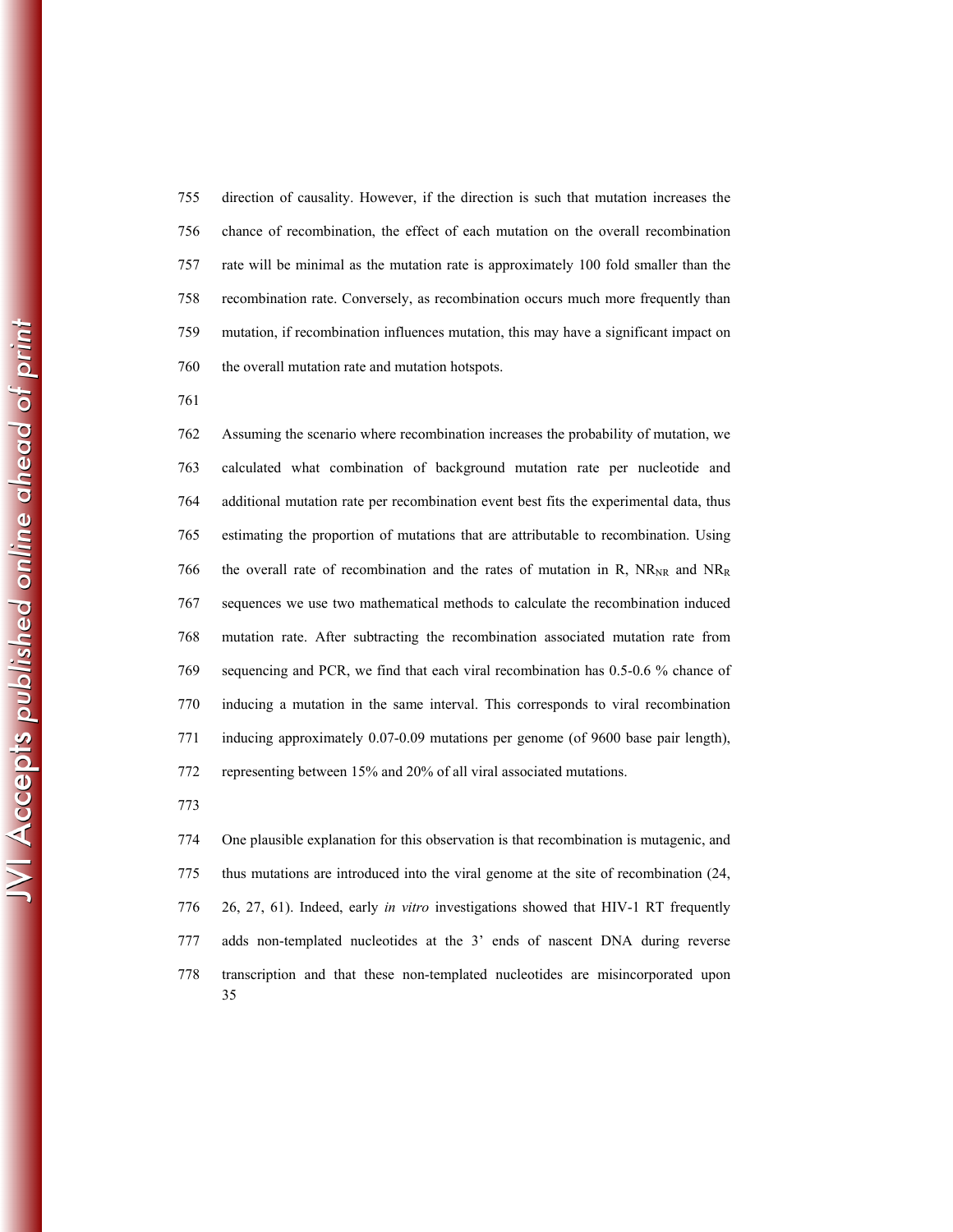779 strand transfer (25, 27). In support of this mechanism, the mutation rate for MLV, a 780 related retrovirus, is reported to be 1000 fold higher at the site of first strand transfer 781 than other regions of the genome (62). However, *in vitro* recombination and first 782 strand transfer occur at template ends and it is not known whether this corresponds to 783 recombination at internal positions within the genome analyzed in this study. It is 784 reported that non-templated addition is highly specific for purines [A>G>>T>>C], yet 785 there was no difference in the mutation spectrum observed between recombined and 786 non-recombined intervals. This suggests that this mechanism of mutagenic 787 recombination does not take place, or that the mutation spectrum during a natural 788 infection cycle is different to that observed *in vitro*. Another mechanism of mutation 789 at recombination sites is referred to as 'slippage synthesis' (24). This occurs due to 790 the misalignment of the 3' end of the nascent DNA onto the acceptor RNA template. 791 This type of recombination-induced mutagenesis is expected to be highly dependent 792 on local sequence characteristics of the template. Indeed, one *in vitro* study 793 demonstrated that whilst one recombination location was associated with a 30% 794 mutation rate, another recombination location was not associated with mutations (21). 795 Differences in template sequence may explain why some studies support the notion 796 that recombination causes mutation (21, 24, 25) whereas other studies do not (63). 797 One important advantage of our system is that mutation and recombination rates are 798 measured directly on the HIV-1 genome, meaning that these results are not biased by 799 foreign gene sequences.

- 800
- 36 801 Another explanation for the association between mutation and recombination is that 802 mutation increases the likelihood of template switching, rather than template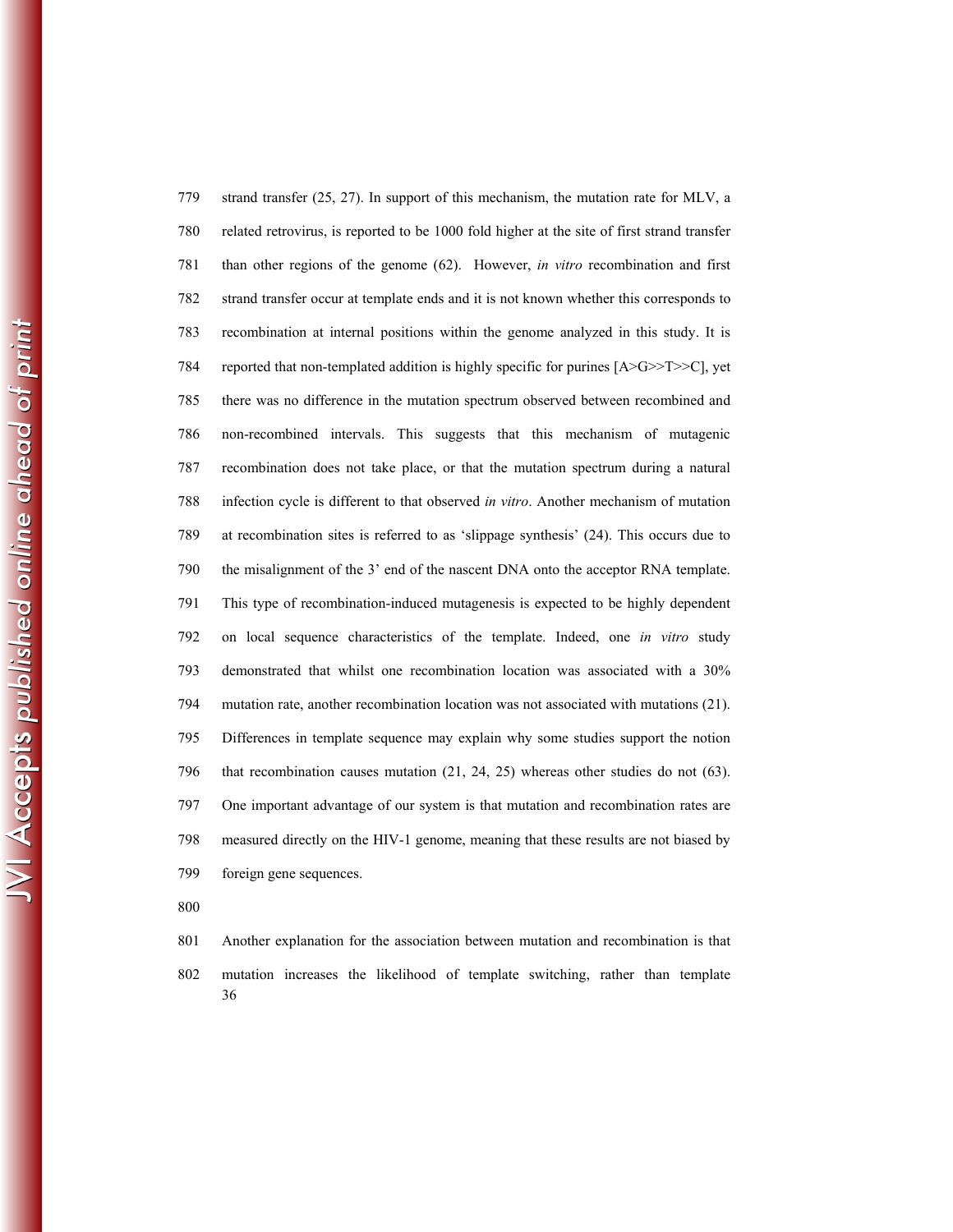803 switching being mutagenic (22, 23, 64). HIV-1 RT is capable of extending 804 mismatched template primers, but this extension is associated with pausing of DNA 805 synthesis (22). The most widely accepted model for retroviral recombination, the 806 dynamic copy choice model, suggests that the rate of recombination is determined by 807 the dynamic steady state between DNA polymerase and RNase-H activities (65). This 808 model predicts that increasing the RNase-H to polymerase ratio by stalling DNA 809 synthesis will increase the local rate of recombination. In agreement with this model, 810 synthesis from a mismatched primer increased strand transfer by 50% compared to a 811 complementary primer, and this was associated with a significant pause in synthesis 812 (22, 23). Furthermore, in an *in vitro* template-switching assay, a lower frequency of 813 mutations was observed on the donor template when in the presence of an acceptor 814 template, implying that mutation induces template switching onto the acceptor (64).

815

37 816 In this study, the direction of causality is unclear. Indeed, it is plausible that 817 recombination induced mutation and mutation induced recombination are both 818 responsible for the observed association. Regardless of the causality, our study 819 demonstrates a direct linkage between recombination and mutation in driving overall 820 viral evolution. In the event that the association is only due to recombination-induced 821 mutation, our calculations show that up to 20% of mutations result from 822 recombination. It is unclear whether the observed association between mutation and 823 recombination provides an evolutionary advantage to the virus, or is simply a result of 824 the mechanisms of transcription of the error prone RT. Given the importance of 825 recombination and mutation to the evolution of drug resistance and immune escape, 826 dissecting parameters and molecular determinants that regulate these events will be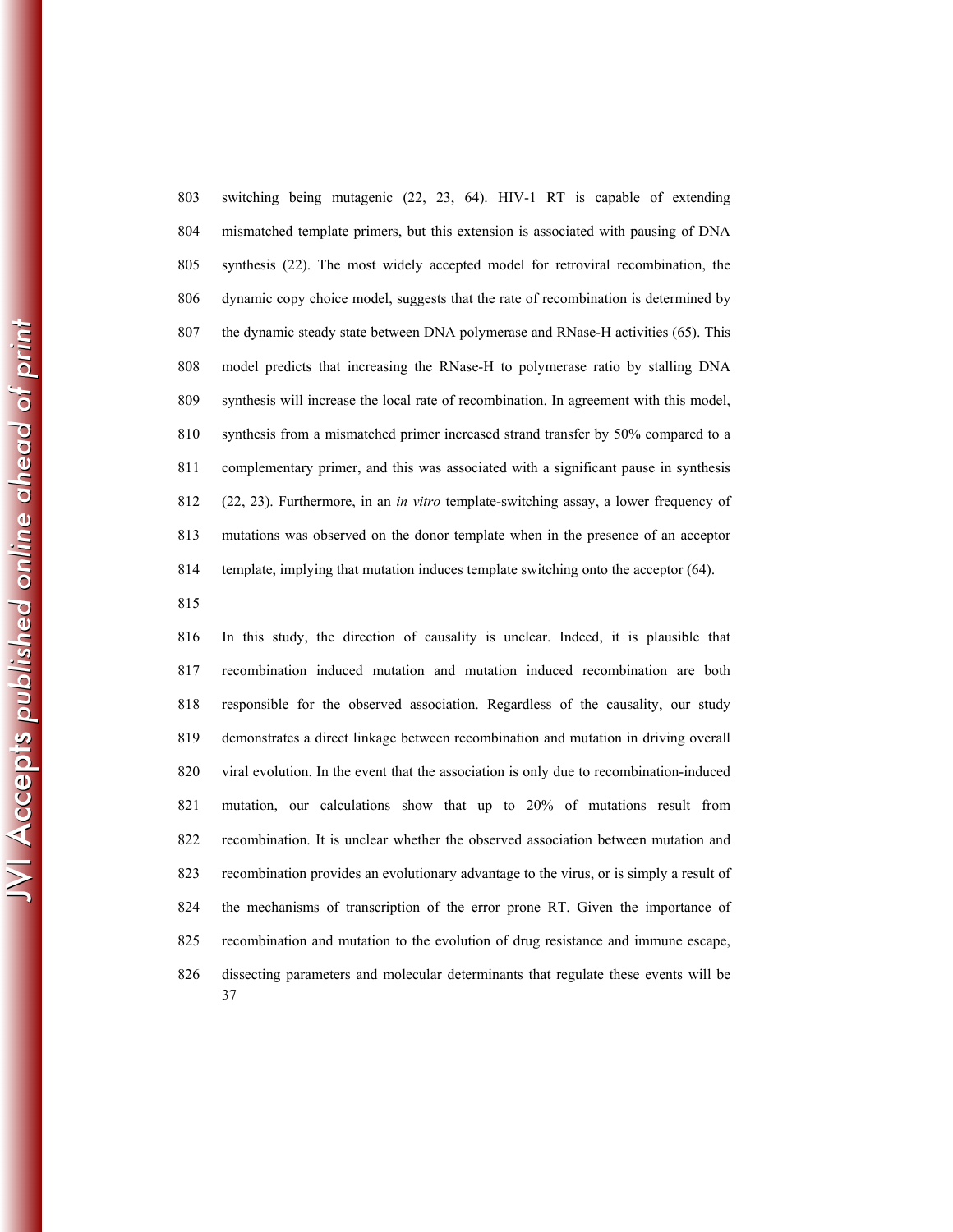827 vital to define the process of HIV evolution. Such information is likely to be 828 invaluable for understanding the emergence of immune escape and anti-viral drug 829 resistant HIV in the course of HIV infection and AIDS pathogenesis.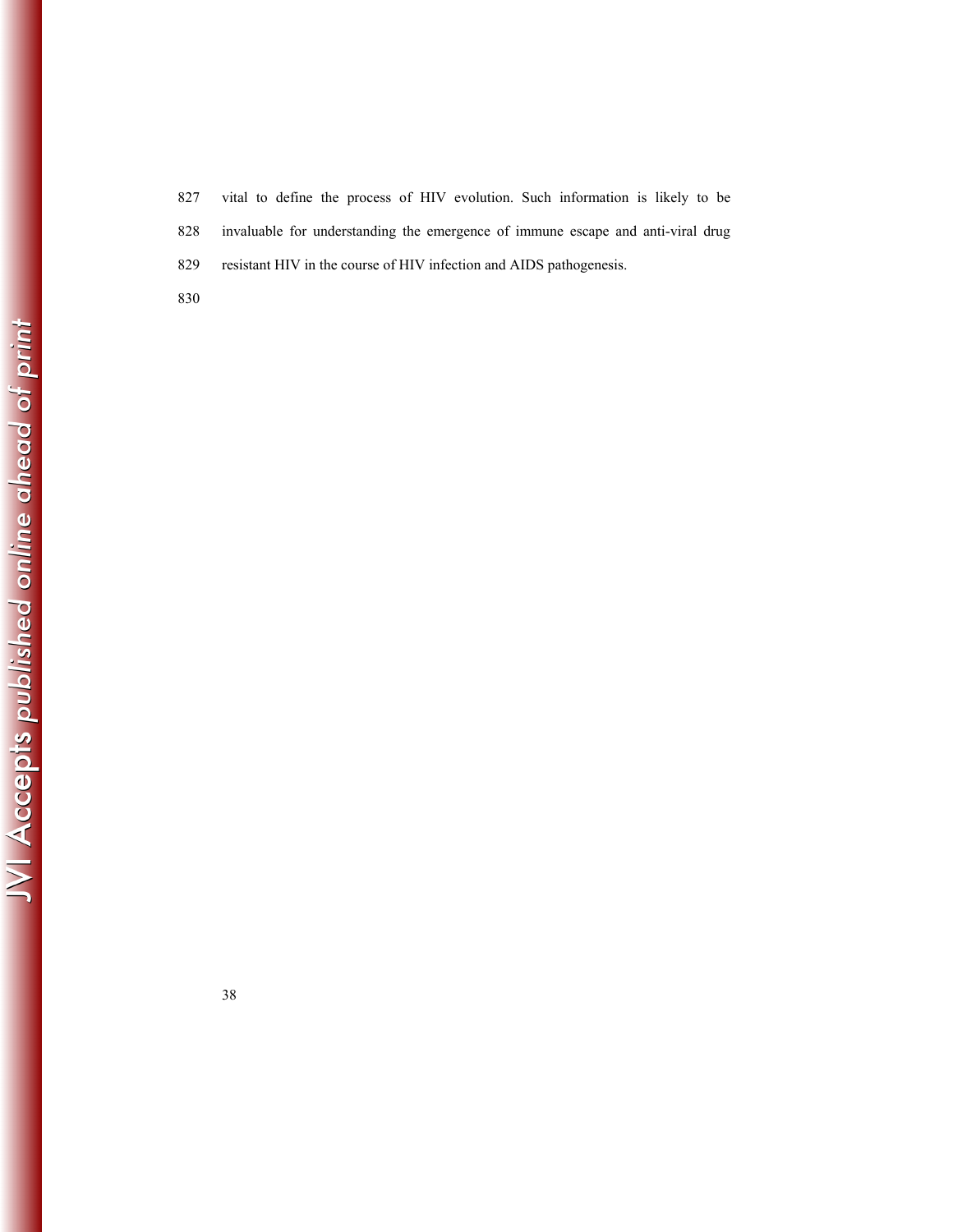# **References**

| 833 | 1.  | Maldarelli F, Kearney M, Palmer S, Stephens R, Mican J, Polis MA,        |
|-----|-----|--------------------------------------------------------------------------|
| 834 |     | Davey RT, Kovacs J, Shao W, Rock-Kress D, Metcalf JA, Rehm C, Greer      |
| 835 |     | SE, Lucey DL, Danley K, Alter H, Mellors JW, Coffin JM. 2013. HIV        |
| 836 |     | Populations Are Large and Accumulate High Genetic Diversity in a         |
| 837 |     | Nonlinear Fashion. J Virol 87:10313-10323.                               |
| 838 | 2.  | Mansky LM, Temin HM. 1995. Lower In Vivo Mutation Rate of Human          |
| 839 |     | Immunodeficiency Virus Type 1 than That Predicted from the               |
| 840 |     | Fidelity of Purified Reverse Transcriptase. J. Virol. 69:5087-5094.      |
| 841 | 3.  | Mangeat B, Turelli P, Caron G, Friedli M, Perrin L, Trono D. 2003.       |
| 842 |     | Broad antiretroviral defence by human APOBEC3G through lethal            |
| 843 |     | editing of nascent reverse transcripts. Nature. 424:99-103.              |
| 844 | 4.  | Zhang H, Yang B, Pomerantz RJ, Zhang C, Arunachalam SC, Gao L.           |
| 845 |     | 2003. The cytidine deaminase CEM15 induces hypermutation in              |
| 846 |     | newly synthesized HIV-1 DNA. Nature. 424:94-98.                          |
| 847 | 5.  | Johnson SF, Telesnitsky A. 2010. Retroviral RNA dimerization and         |
| 848 |     | packaging: the what, how, when, where, and why. PLoS Pathog 6.           |
| 849 | 6.  | Moore MD, Hu WS. 2009. HIV-1 RNA dimerization: It takes two to           |
| 850 |     | tango. AIDS Rev 11:91-102.                                               |
| 851 | 7.  | Negroni M, Buc H. 2001. Mechanisms of retroviral recombination.          |
| 852 |     | Annual Review Of Genetics. 35:275-302.                                   |
| 853 | 8.  | D'Souza V, Summers MF. 2005. How retroviruses select their               |
| 854 |     | genomes. Nat Rev Microbiol 3:643-655.                                    |
| 855 | 9.  | Paillart JC, Shehu-Xhilaga M, Marquet R, Mak J. 2004. Dimerization of    |
| 856 |     | retroviral RNA genomes: an inseparable pair. Nat Rev Microbiol           |
| 857 |     | 2:461-472.                                                               |
| 858 | 10. | Hill MK, Shehu-Xhilaga M, Campbell SM, Poumbourios P, Crowe SM,          |
| 859 |     | Mak J. 2003. The Dimer Initiation Sequence Stem-Loop of Human            |
| 860 |     | Immunodeficiency Virus Type 1 Is Dispensable for Viral Replication       |
| 861 |     | in Peripheral Blood Mononuclear Cells. J Virol 77:8329-8335.             |
| 862 | 11. | Jones KL, Sonza S, Mak J. 2008. Primary T-lymphocytes rescue the         |
| 863 |     | replication of HIV-1 DIS RNA mutants in part by facilitating reverse     |
| 864 |     | transcription. Nucleic Acids Res 36:1578-1588.                           |
| 865 | 12. | Huthoff H, Das AT, Vink M, Klaver B, Zorgdrager F, Cornelissen M,        |
| 866 |     | Berkhout B. 2004. A human immunodeficiency virus type 1-infected         |
| 867 |     | individual with low viral load harbors a virus variant that exhibits     |
| 868 |     | an in vitro RNA dimerization defect. J Virol 78:4907-4913.               |
| 869 | 13. | Chen J, Nikolaitchik O, Singh J, Wright A, Bencsics CE, Coffin JM, Ni N, |
| 870 |     | Lockett S, Pathak VK, Hu WS. 2009. High efficiency of HIV-1 genomic      |
| 871 |     | RNA packaging and heterozygote formation revealed by single virion       |
| 872 |     | analysis. Proceedings Of The National Academy Of Sciences Of The         |
| 873 |     | <b>United States Of America. 106:13535-13540.</b>                        |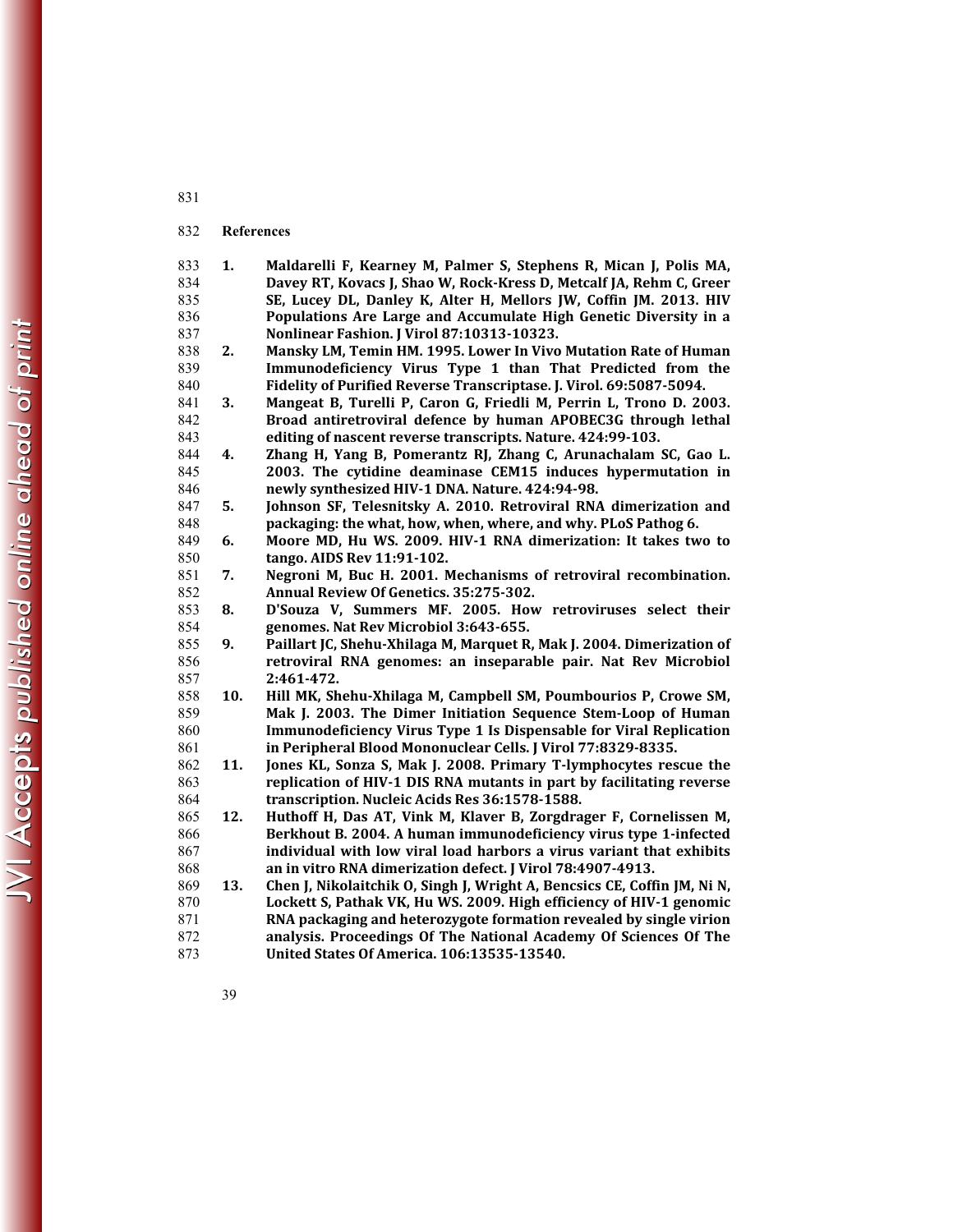- **14. Moore MD, Nikolaitchik OA, Chen J, Hammarskjold ML, Rekosh D, Hu WS. 2009. Probing the HIV-1 genomic RNA trafficking pathway and dimerization by genetic recombination and single virion analyses. PLoS pathogens 5:e1000627.**
- **15. Balakrishnan M, Fay PJ, Bambara RA. 2001. The kissing hairpin sequence promotes recombination within the HIV-I 5' leader region. J Biol Chem 276:36482-36492.**
- **16. Balakrishnan M, Roques BP, Fay PJ, Bambara RA. 2003. Template dimerization promotes an acceptor invasion-induced transfer mechanism during human immunodeficiency virus type 1 minus-strand synthesis. J Virol 77:4710-4721.**
- **17. Dykes C, Balakrishnan M, Planelles V, Zhu Y, Bambara RA, Demeter LM. 2004. Identification of a preferred region for recombination and mutation in HIV-1 gag. Virology 326:262-279.**
- **18. Basu VP, Song M, Gao L, Rigby ST, Hanson MN, Bambara RA. 2008. Strand transfer events during HIV-1 reverse transcription. Virus Res 134:19-38.**
- **19. Mansky LM. 1996. Forward mutation rate of human immunodeficiency virus type 1 in a T lymphoid cell line. AIDS Res Hum Retroviruses 12:307-314.**
- **20. Schlub TE, Smyth RP, Grimm AJ, Mak J, Davenport MP. 2010. Accurately measuring recombination between closely related HIV-1 genomes. PLoS Comput Biol 6:e1000766.**
- **21. Wu W, Palaniappan C, Bambara RA, Fay PJ. 1996. Differences in Mutagenesis during Minus Strand, Plus Strand and Strand Transfer(Recombination) Synthesis of the HIV-1** *Nef* **Gene** *In Vitro***. Nucleic Acids Res. 24:1710-1718.**
- **22. Palaniappan C, Wisniewski M, Wu W, Fay PJ, Bambara RA. 1996. Misincorporation by HIV-1 Reverse Transcriptase Promotes Recombination via Strand Transfer Synthesis. J. Biol. Chem. 271:22331-22338.**
- **23. Diaz L, DeStefano JJ. 1996. Strand transfer is enhanced by mismatched nucleotides at the 3' primer terminus: a possible link between HIV reverse transcriptase fidelity and recombination. Nucleic Acids Res 24:3086-3092.**
- **24. Wu W, Blumberg BM, Fay PJ, Bambara RA. 1995. Strand Transfer Mediated by Human Immunodeficiency Virus Reverse Transcriptase in Vitro Is Promoted by Pausing and Results in Miscorporation. J. Biol. Chem. 270:325-332.**
- **25. Peliska JA, Benkovic SJ. 1994. Fidelity of in vitro DNA strand transfer reactions catalyzed by HIV-1 reverse transcriptase. Biochemistry 33:3890-3895.**
- **26. Peliska JA, Benkovic SJ. 1992. Mechanism of DNA strand transfer reactions catalyzed by HIV-1 reverse transcriptase. Science. 258:1112-1118.**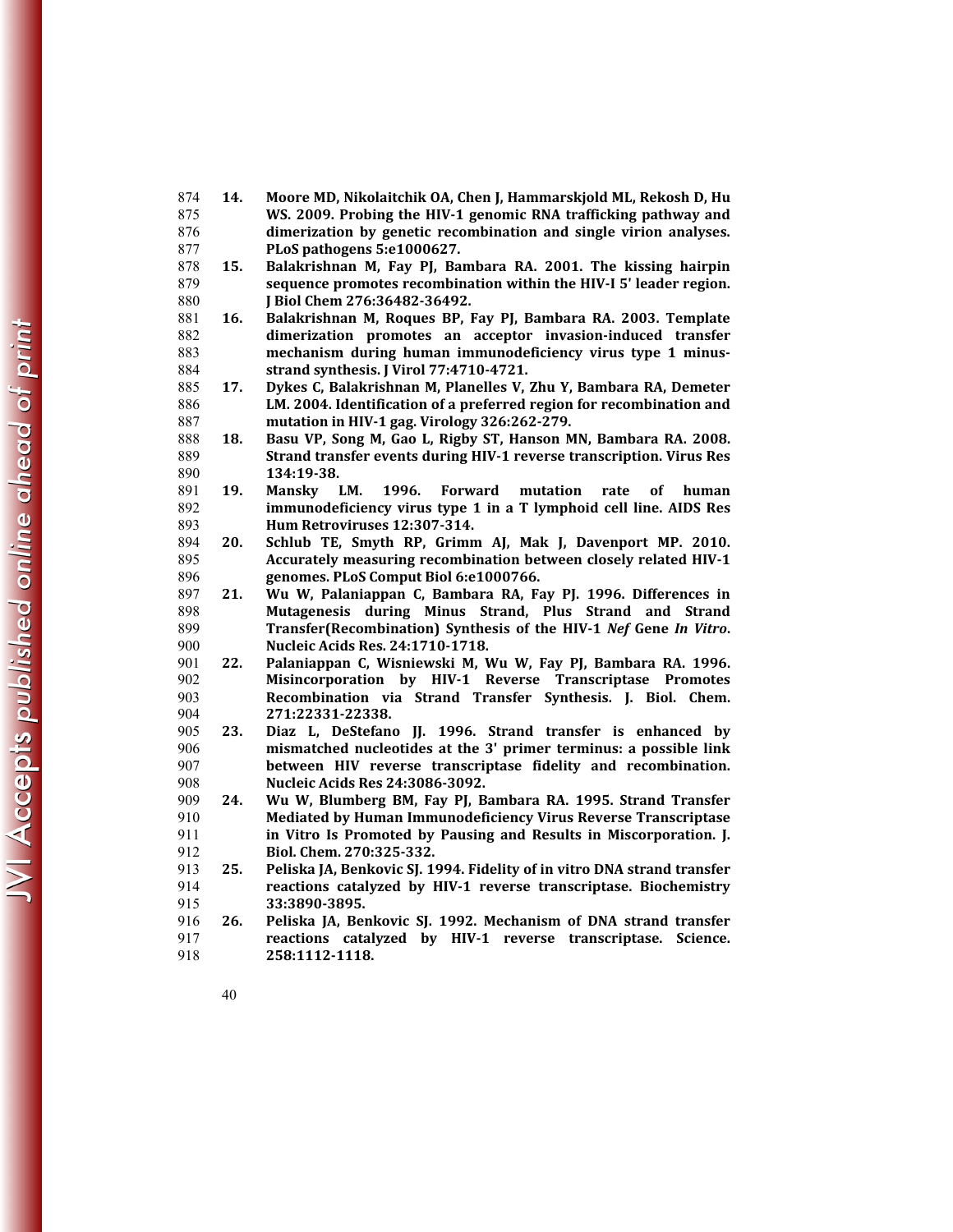- **27. Patel PH, Preston BD. 1994. Marked Infidelity of Human Immunodeficiency Virus Type 1 Reverse Transcriptase at RNA and DNA Template Ends. Proc. Natl. Acad. Sci. USA 91:549-553.**
- **28. Zhuang J, Jetzt AE, Sun G, Yu H, Klarmann G, Ron Y, Preston BD, Dougherty JP. 2002. Human immunodeficiency virus type 1 recombination: rate, fidelity, and putative hot spots. J Virol 76:11273-11282.**
- **29. Bircher LA, Rigano JC, Ponferrada VG, Wooley DP. 2002. High fidelity of homologous retroviral recombination in cell culture. Arch Virol 147:1665-1683.**
- **30. Chin MP, Lee SK, Chen J, Nikolaitchik OA, Powell DA, Fivash MJ, Jr., Hu WS. 2008. Long-range recombination gradient between HIV-1 subtypes B and C variants caused by sequence differences in the dimerization initiation signal region. J Mol Biol 377:1324-1333.**

**31. Jetzt AE, Yu H, Klarmann GJ, Ron Y, Preston BD, Dougherty JP. 2000. High rate of recombination throughout the human immunodeficiency virus type 1 genome. J Virol 74:1234-1240.** 

**32. Simon-Loriere E, Galetto R, Hamoudi M, Archer J, Lefeuvre P, Martin DP, Robertson DL, Negroni M. 2009. Molecular mechanisms of recombination restriction in the envelope gene of the human immunodeficiency virus. PLoS Pathog 5:e1000418.** 

**33. Galetto R, Moumen A, Giacomoni V, Veron M, Charneau P, Negroni M. 2004. The Structure of HIV-1 Genomic RNA in the gp120 Gene Determines a Recombination Hot Spot in Vivo. J Biol Chem 279:36625-36632.** 

**34. Moumen A, Polomack L, Unge T, Veron M, Buc H, Negroni M. 2003. Evidence for a mechanism of recombination during reverse transcription dependent on the structure of the acceptor RNA. J Biol Chem 278:15973-15982.** 

**35. Levy DN, Aldrovandi GM, Kutsch O, Shaw GM. 2004. From The Cover: Dynamics of HIV-1 recombination in its natural target cells. Proceedings Of The National Academy Of Sciences Of The United States Of America. 101:4204-4209.** 

- **36. Chin MP, Chen J, Nikolaitchik OA, Hu WS. 2007. Molecular determinants of HIV-1 intersubtype recombination potential. Virology 363:437-446.**
- **37. Motomura K, Chen J, Hu WS. 2008. Genetic recombination between human immunodeficiency virus type 1 (HIV-1) and HIV-2, two distinct human lentiviruses. J Virol 82:1923-1933.**
- **38. Chen J, Rhodes TD, Hu WS. 2005. Comparison of the genetic recombination rates of human immunodeficiency virus type 1 in macrophages and T cells. J Virol 79:9337-9340.**
- **39. Chen J, Powell D, Hu WS. 2006. High frequency of genetic recombination is a common feature of primate lentivirus replication. J Virol 80:9651-9658.**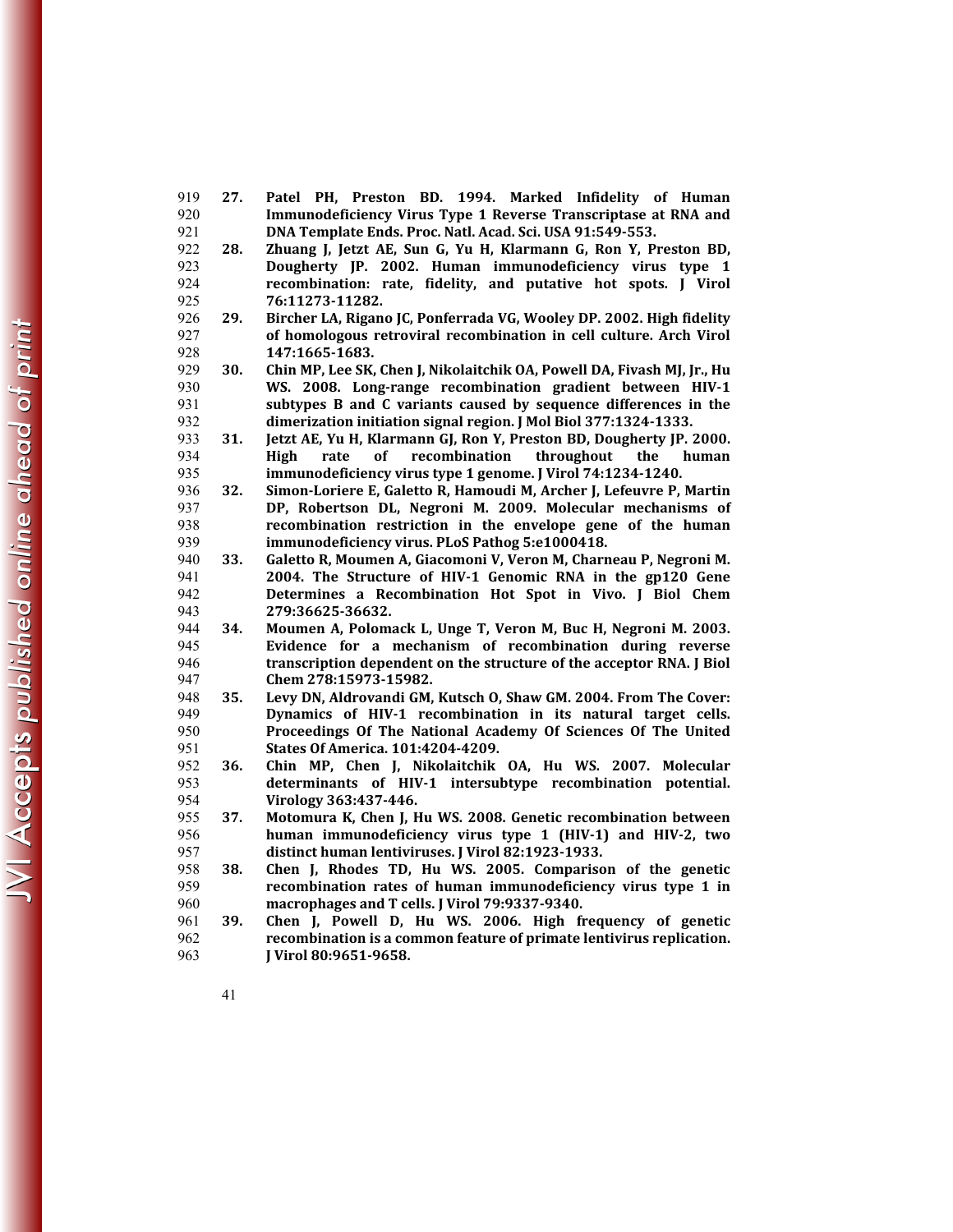- **40. Smyth RP, Schlub TE, Grimm A, Venturi V, Chopra A, Mallal S, Davenport MP, Mak J. 2010. Reducing chimera formation during PCR amplification to ensure accurate genotyping. Gene 469:45-51.**
- **41. Abram ME, Ferris AL, Shao W, Alvord WG, Hughes SH. 2010. Nature, position, and frequency of mutations made in a single cycle of HIV-1 replication. Journal of virology 84:9864-9878.**
- **42. Chen J, Dang Q, Unutmaz D, Pathak VK, Maldarelli F, Powell D, Hu WS. 2005. Mechanisms of nonrandom human immunodeficiency virus type 1 infection and double infection: preference in virus entry is important but is not the sole factor. J Virol 79:4140-4149.**
- **43. Chin MP, Rhodes TD, Chen J, Fu W, Hu WS. 2005. Identification of a major restriction in HIV-1 intersubtype recombination. Proceedings Of The National Academy Of Sciences Of The United States Of America. 102:9002-9007.**
- **44. Rhodes T, Wargo H, Hu WS. 2003. High rates of human immunodeficiency virus type 1 recombination: near-random segregation of markers one kilobase apart in one round of viral replication. J Virol 77:11193-11200.**
- **45. Rhodes TD, Nikolaitchik O, Chen J, Powell D, Hu WS. 2005. Genetic recombination of human immunodeficiency virus type 1 in one round of viral replication: effects of genetic distance, target cells, accessory genes, and lack of high negative interference in crossover events. J Virol 79:1666-1677.**
- **46. Moumen A, Polomack L, Roques B, Buc H, Negroni M. 2001. The HIV-1 repeated sequence R as a robust hot-spot for copy choice recombination. Nucleic Acids Res. 29:3814-3821.**
- **47. Harrison GP, Mayo MS, Hunter E, Lever AM. 1998. Pausing of reverse transcriptase on retroviral RNA templates is influenced by secondary structures both 5' and 3' of the catalytic site. Nucleic Acids Res 26:3433-3442.**
- **48. Keele BF, Giorgi EE, Salazar-Gonzalez JF, Decker JM, Pham KT, Salazar MG, Sun C, Grayson T, Wang S, Li H, Wei X, Jiang C, Kirchherr JL, Gao F, Anderson JA, Ping LH, Swanstrom R, Tomaras GD, Blattner WA, Goepfert PA, Kilby JM, Saag MS, Delwart EL, Busch MP, Cohen MS, Montefiori DC, Haynes BF, Gaschen B, Athreya GS, Lee HY, Wood N, Seoighe C, Perelson AS, Bhattacharya T, Korber BT, Hahn BH, Shaw GM. 2008. Identification and characterization of transmitted and early founder virus envelopes in primary HIV-1 infection. Proceedings of the National Academy of Sciences of the United States of America 105:7552-7557.**
- **49. Englund G, Theodore TS, Freed EO, Engelman A, Martin MA. 1995. Integration Is Required for Productive Infection of Monocyte-Derived Macrophages by Human Immunodeficiency Virus Type 1. J. Virol. 69:3216-3219.**
- **50. Bleul CC, Wu L, Hoxie JA, Springer TA, Mackay CR. 1997. The HIV Coreceptors CXCR4 and CCR5 Are Differentially Expressed and** 
	-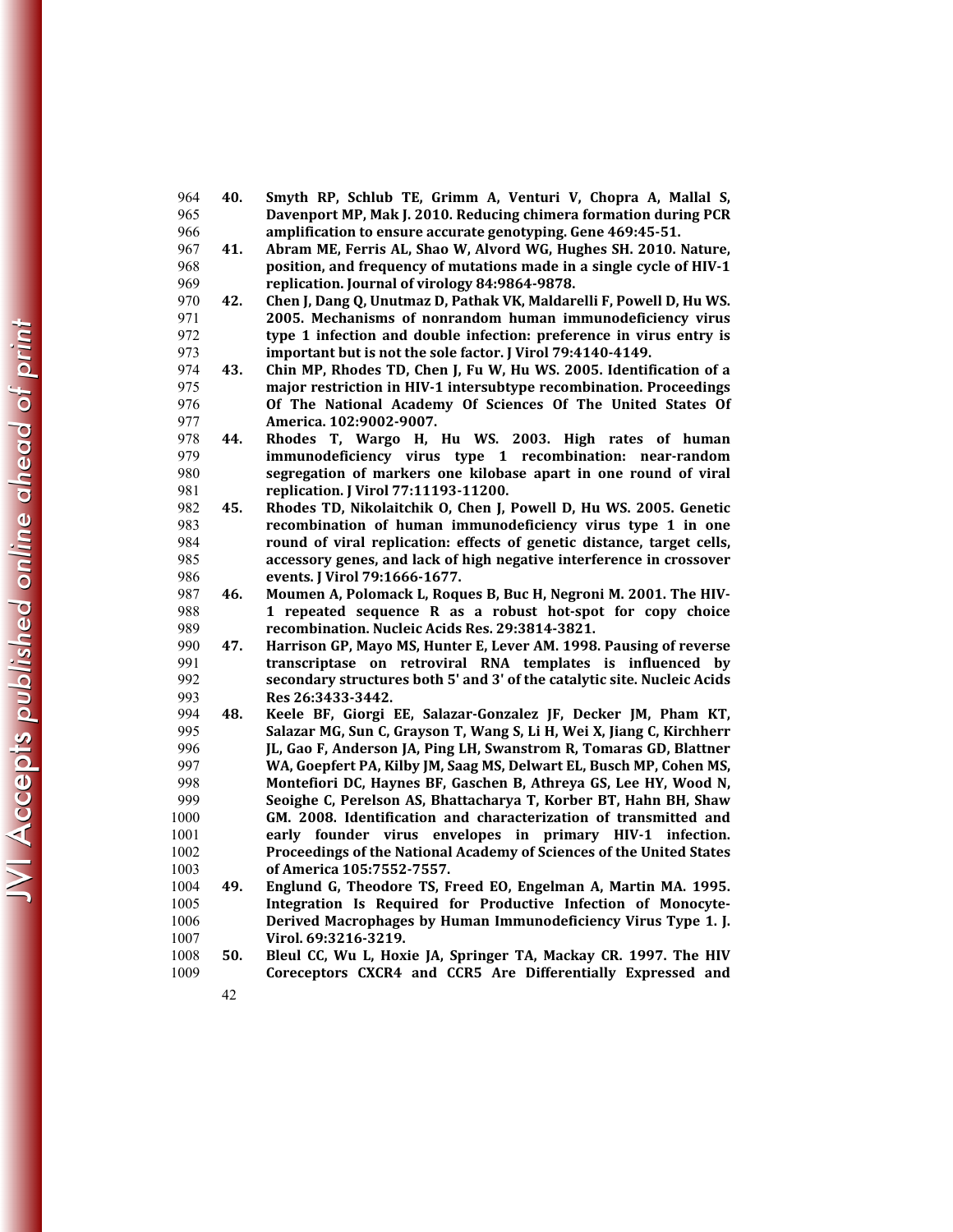| 1010         |     | Regulated on Human T Lymphocytes. Proc. Natl. Acad. Sci. USA                                                                        |
|--------------|-----|-------------------------------------------------------------------------------------------------------------------------------------|
| 1011         |     | 94:1925-1930.                                                                                                                       |
| 1012         | 51. | Rauth S, Song KY, Ayares D, Wallace L, Moore PD, Kucherlapati R.                                                                    |
| 1013         |     | 1986. Transfection and homologous recombination involving single-                                                                   |
| 1014         |     | stranded DNA substrates in mammalian cells and nuclear extracts.                                                                    |
| 1015         |     | Proceedings Of The National Academy Of Sciences Of The United                                                                       |
| 1016         |     | States Of America. 83:5587-5591.                                                                                                    |
| 1017         | 52. | Sprengel R, Varmus HE, Ganem D. 1987. Homologous recombination                                                                      |
| 1018         |     | between hepadnaviral genomes following in vivo DNA transfection:                                                                    |
| 1019         |     | implications for studies of viral infectivity. Virology 159:454-456.                                                                |
| 1020         | 53. | Wake CT, Vernaleone F, Wilson JH. 1985. Topological requirements                                                                    |
| 1021         |     | for homologous recombination among DNA molecules transfected                                                                        |
| 1022         |     | into mammalian cells. Mol Cell Biol 5:2080-2089.                                                                                    |
| 1023         | 54. | Zack JA, Arrigo SJ, Weitsman SR, Go AS, Haislip A, Chen IS. 1990. HIV-                                                              |
| 1024         |     | 1 entry into quiescent primary lymphocytes: molecular analysis                                                                      |
| 1025         |     | reveals a labile, latent viral structure. Cell 61:213-222.                                                                          |
| 1026         | 55. | Meyer M, Stenzel U, Myles S, Prufer K, Hofreiter M. 2007. Targeted                                                                  |
| 1027         |     | high-throughput sequencing of tagged nucleic acid samples. Nucleic                                                                  |
| 1028         |     | Acids Res 35:e97.                                                                                                                   |
| 1029         | 56. | Hoffmann C, Minkah N, Leipzig J, Wang G, Arens MQ, Tebas P,                                                                         |
| 1030         |     | Bushman FD. 2007. DNA bar coding and pyrosequencing to identify                                                                     |
| 1031         |     | rare HIV drug resistance mutations. Nucleic Acids Res 35:e91.                                                                       |
| 1032         | 57. | Kinde I, Wu J, Papadopoulos N, Kinzler KW, Vogelstein B. 2011.                                                                      |
| 1033         |     | Detection and quantification of rare mutations with massively                                                                       |
| 1034         |     | parallel sequencing. Proceedings of the National Academy<br><b>of</b>                                                               |
| 1035         |     | Sciences of the United States of America 108:9530-9535.                                                                             |
| 1036         | 58. | Simpson EH. 1951. The Interpretation of Interaction in Contingency                                                                  |
| 1037         |     | Tables. Journal of the Royal Statistical Society B 13:238-241.                                                                      |
| 1038         | 59. | Baird HA, Galetto R, Gao Y, Simon-Loriere E, Abreha M, Archer J, Fan                                                                |
| 1039         |     | J, Robertson DL, Arts EJ, Negroni M. 2006. Sequence determinants of<br>breakpoint location during HIV-1 intersubtype recombination. |
| 1040         |     | Nucleic Acids Res 34:5203-5216.                                                                                                     |
| 1041<br>1042 | 60. | Margulies M, Egholm M, Altman WE, Attiya S, Bader JS, Bemben LA,                                                                    |
| 1043         |     | Berka J, Braverman MS, Chen YJ, Chen Z, Dewell SB, Du L, Fierro JM,                                                                 |
| 1044         |     | Gomes XV, Godwin BC, He W, Helgesen S, Ho CH, Irzyk GP, Jando SC,                                                                   |
| 1045         |     | Alenquer ML, Jarvie TP, Jirage KB, Kim JB, Knight JR, Lanza JR,                                                                     |
| 1046         |     | Leamon JH, Lefkowitz SM, Lei M, Li J, Lohman KL, Lu H, Makhijani VB,                                                                |
| 1047         |     | McDade KE, McKenna MP, Myers EW, Nickerson E, Nobile JR, Plant R,                                                                   |
| 1048         |     | Puc BP, Ronan MT, Roth GT, Sarkis GJ, Simons JF, Simpson JW,                                                                        |
| 1049         |     | Srinivasan M, Tartaro KR, Tomasz A, Vogt KA, Volkmer GA, Wang SH,                                                                   |
| 1050         |     | Wang Y, Weiner MP, Yu P, Begley RF, Rothberg JM. 2005. Genome                                                                       |
| 1051         |     | sequencing in microfabricated high-density picolitre reactors.                                                                      |
| 1052         |     | Nature. 437:376-380.                                                                                                                |
| 1053         | 61. | DeStefano JJ, Raja A, Cristofaro JV. 2000. In vitro strand transfer from                                                            |
| 1054         |     | broken RNAs results in mismatch but not frameshift mutations.                                                                       |
| 1055         |     | Virology 276:7-15.                                                                                                                  |
|              | 43  |                                                                                                                                     |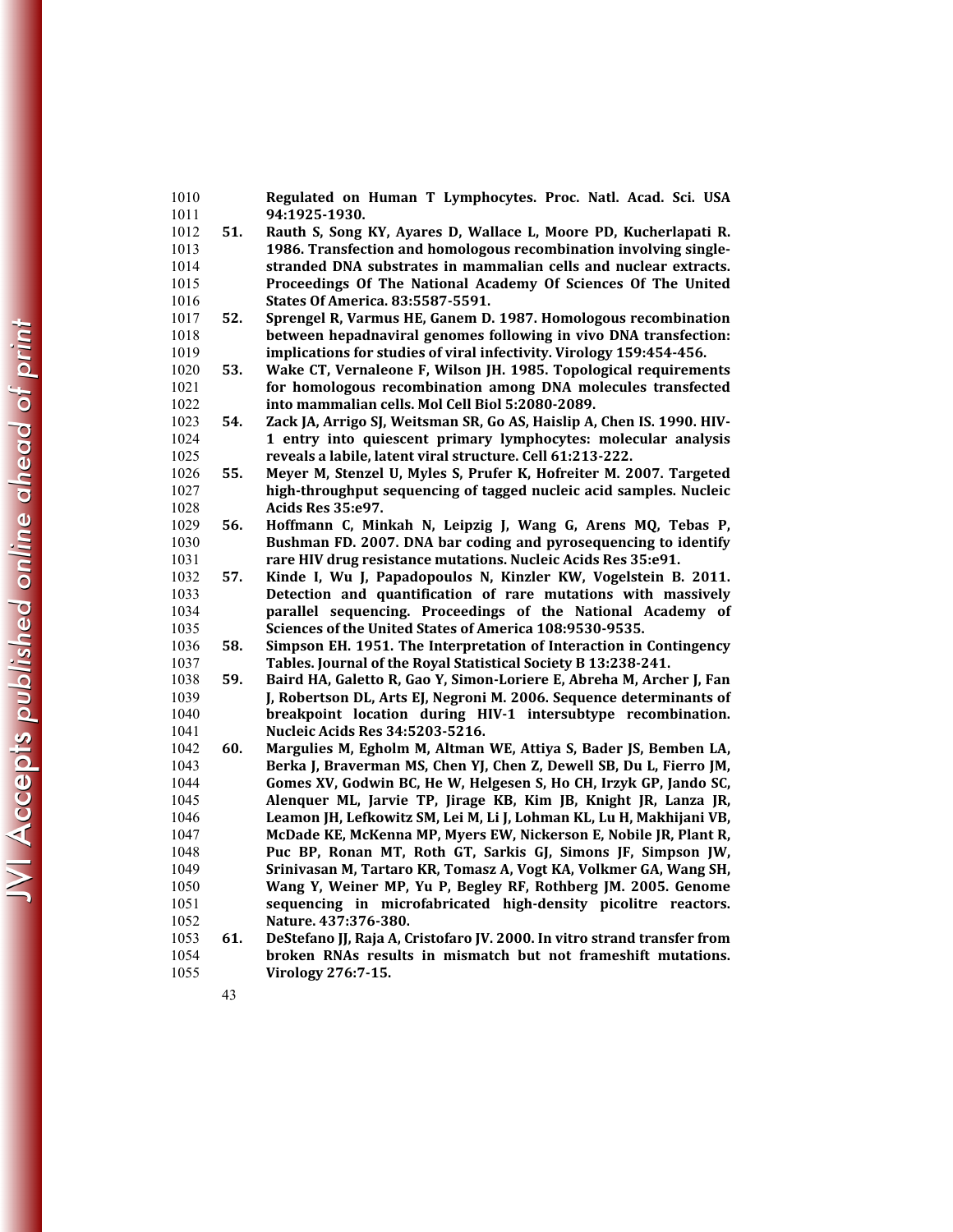| 1056 | 62. | Kulpa D, Topping R, Telesnitsky A. 1997. Determination of the site of   |
|------|-----|-------------------------------------------------------------------------|
| 1057 |     | first strand transfer during Moloney murine leukemia virus reverse      |
| 1058 |     | transcription and identification of strand transfer-associated          |
| 1059 |     | reverse transcriptase errors. Embo J 16:856-865.                        |
| 1060 | 63. | DeStefano J, Ghosh J, Prasad B, Raja A. 1998. High fidelity of internal |
| 1061 |     | strand transfer catalyzed by human immunodeficiency virus reverse       |
| 1062 |     | transcriptase. J Biol Chem 273:1483-1489.                               |
| 1063 | 64. | Diaz L. Cristofaro IV, DeStefano II. 2000. Human immunodeficiency       |
| 1064 |     | virus reverse transcriptase base misincorporations can promote          |
| 1065 |     | strand transfer. Arch Virol 145:1117-1131.                              |
| 1066 | 65. | Nikolenko GN, Svarovskaia ES, Delviks KA, Pathak VK. 2004.              |
| 1067 |     | drug resistance<br>Antiretroviral<br>mutations<br>human<br><i>in</i>    |
| 1068 |     | immunodeficiency virus type 1 reverse transcriptase increase            |
| 1069 |     | template-switching frequency. I Virol 78:8761-8770.                     |
| 1070 |     |                                                                         |
| 1071 |     |                                                                         |
|      |     |                                                                         |
|      |     |                                                                         |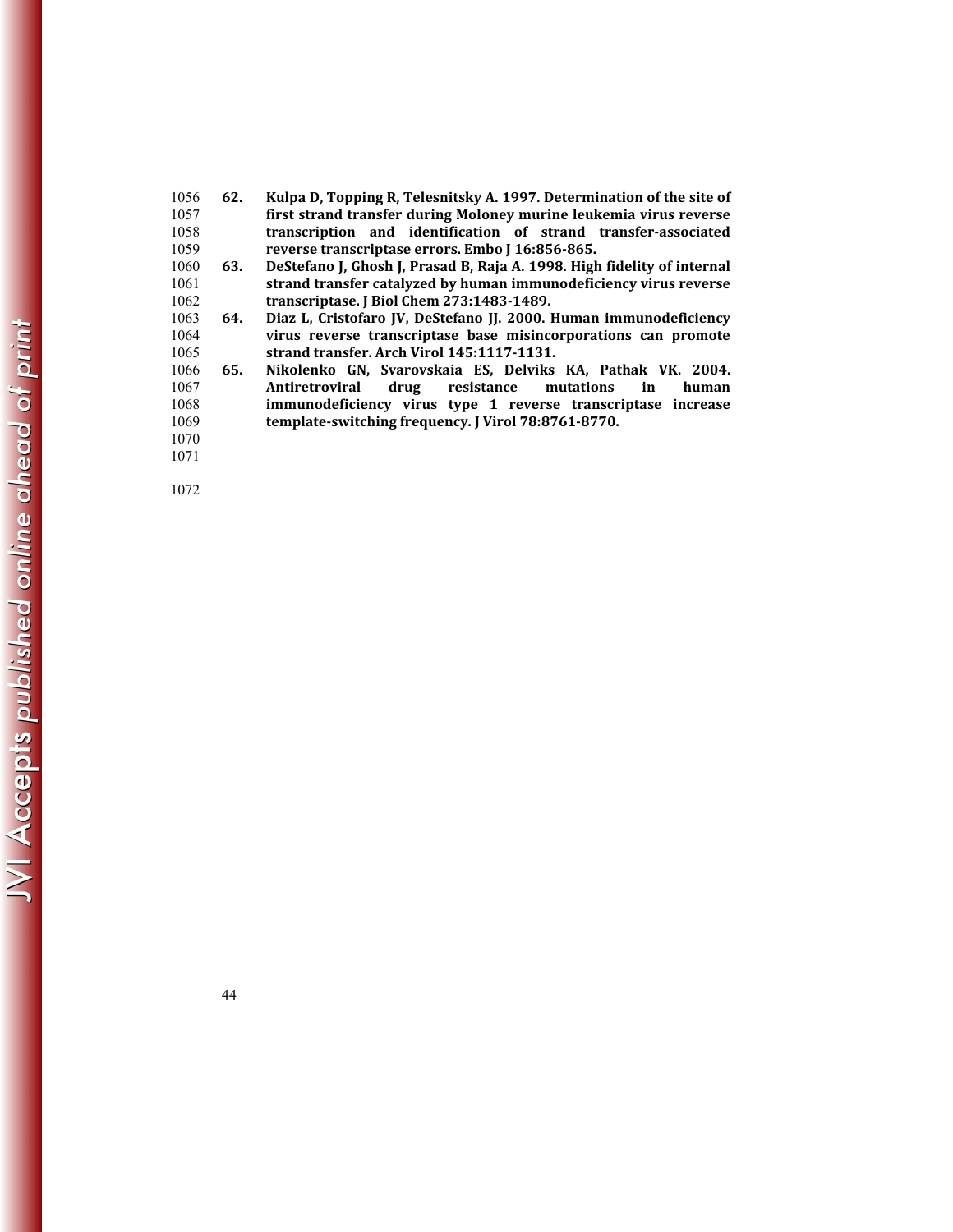## 1073 **Figures Legends:**

1074

## 1075 Figure 1: Measuring recombination and mutation rates

1076 (A) A schematic of the marker system. Marker plasmid (MK) was generated through 1077 the introduction of silent markers into *gag* and *pol* of wild-type (WT) HIV (shown as 1078 green dots). The position of the amplicons are marked as red horizontal bars. (B) The 1079 experimental infection. Marker (MK) plasmid and wild-type (WT) plasmid DNA was 1080 co-transfected into 293T cells to produce a mixture of heterozygous and homozygous 1081 virus. Virus was then used to perform a single round of infection in primary T-cells. 1082 DNA was subsequently extracted for PCR and high throughput sequencing. (C,D,E) 1083 Controls for experimentally induced recombination and mutations. (C) The first 1084 control consisted of amplifying and sequencing heterozygous virus reverse 1085 transcribed *in vitro*. This control assesses the rate of recombination occuring during 1086 co-transfection of viral plasmid. (D) This control involved PCR amplification of a 1087 mixture of MK and WT plasmid DNA to assess the rate of mutation and 1088 recombination during amplification and sequencing. (E) Two separate transfections of 1089 either WT plasmid or MK were used to produce homozygous WT and MK virus. 1090 These homozygous virus preparations were combined 50:50 and used to infect cells. 1091 Thus, any recombination during reverse transcription occurs onto an identical strand 1092 (since the virus is homozygous), and is undetectable. The rate of mutation is the same 1093 as the experimental sample, and only experimentally (PCR-) induced recombination is 1094 measured. (F,G) Recombination and mutation rates in each region of the experimental 1095 sample. The average rates that would produce this distribution are show as dashed 1096 lines.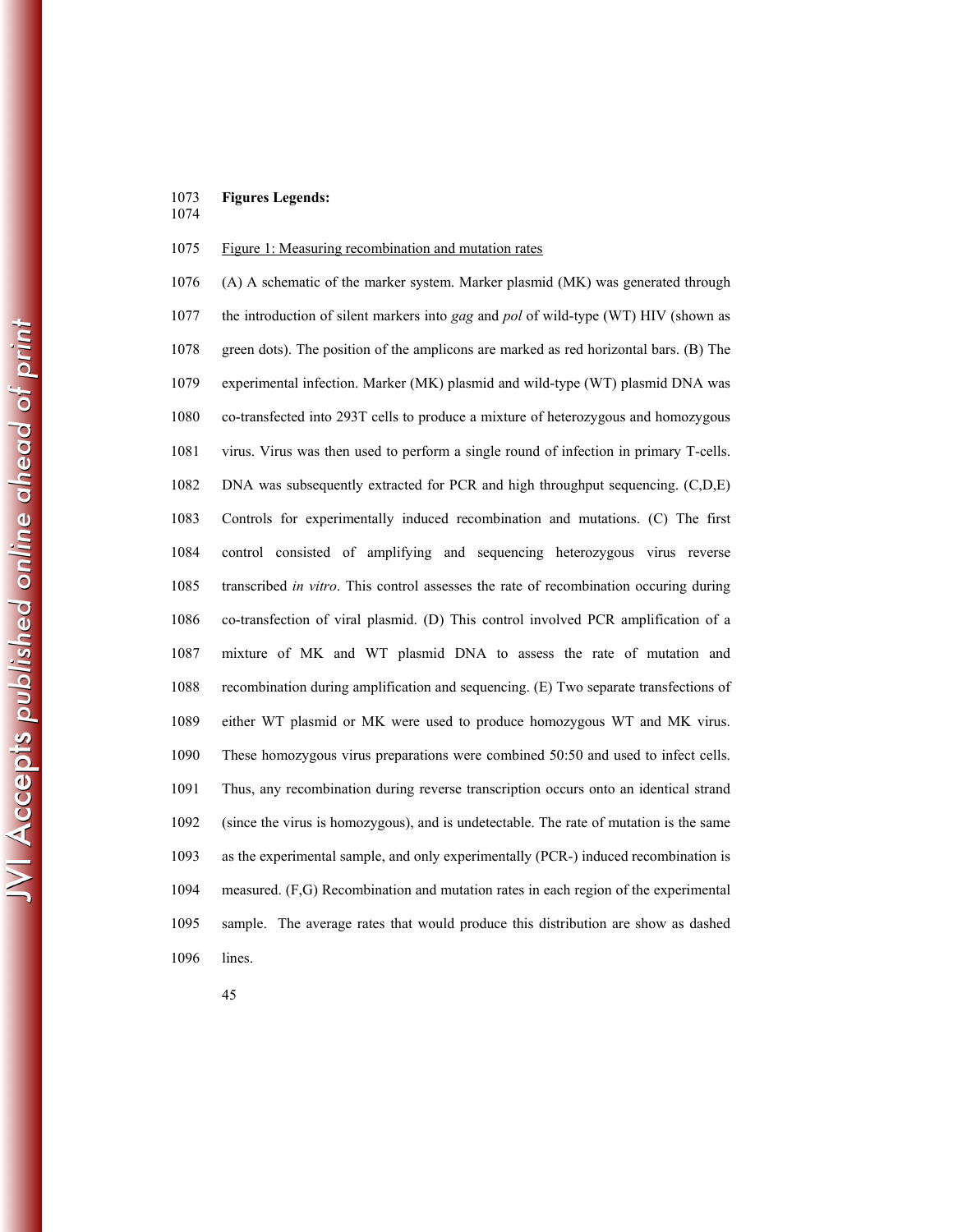1098 Figure 2: Dissecting the association between recombination and mutation

1099 An experimental association between mutation and recombination may be observed 1100 due to either "coincident hotspots" (A) or "error-prone strands" (B), even though 1101 there is no real mechanistic association. (A) A coincident hotspots scenario can occur 1102 if there is a region of the genome with both high mutation and high recombination 1103 rate (yellow box). In this scenario, overall we see that 2 of the 5 recombined segments 1104 (R) (40%) have mutations, and only 4 of the 13 (31%) non-recombined segments 1105 (NR) have a mutation. However, this apparent association is simply due to the high 1106 mutation and recombination rate in the yellow region. There is no higher mutation 1107 rate in R segments when individual regions are analysed separately. That is, there are 1108 no mutations in the recombined regions outside the 'hotspot', and an equal rate of 1109 recombination in R and NR within the 'hotspot' (ie: 2/3 segments have mutations for 1110 both R and NR). (B) The presence of 'error prone strands' (orange) with high 1111 mutation and recombination can also lead to an erroneous association. Here, we 1112 would observe 3/7 (43%) recombined regions contain a mutation, and 5/17 (29%) of 1113 non-recombined regions contain a mutation. However, there are no mutations in 1114 recombined regions outside the error prone strands, and in the error prone strands 1115 there are a total of 3 / 4 regions mutated in both the recombined and non-recombined 1116 regions.

1117

#### 1118 Figure 3: Permutation of recombination and mutation sites

- 1119 An excess of mutations in recombined regions can be produced simply by having
- 46 1120 regions of the genome with high mutation and recombination rates ("coincident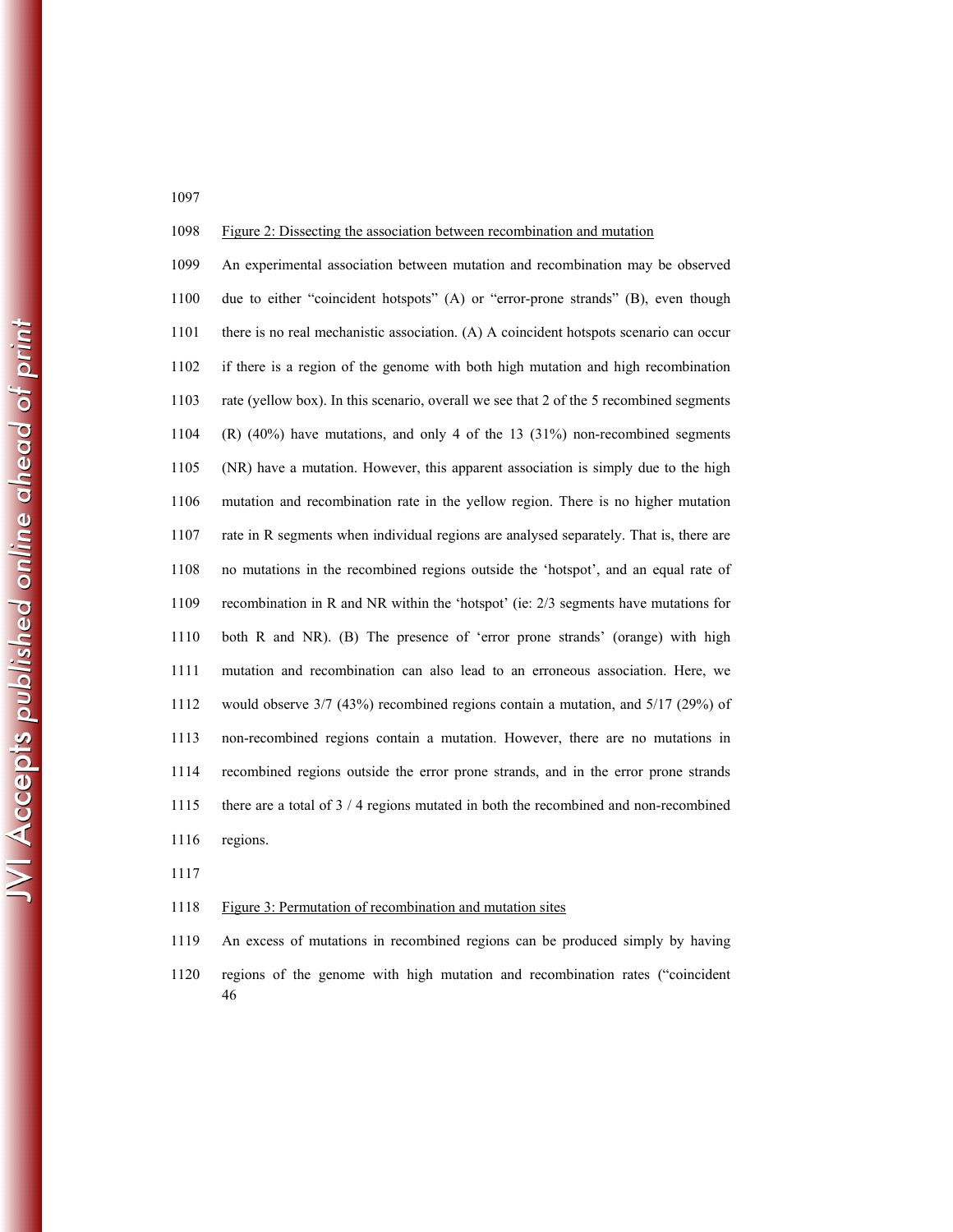1121 hotspots, Figure 2A"). To overcome this, we perform a permutation test as follows. 1122 (A) We classify each interval on each sequence to be recombined (R) and/or mutated 1123  $(A)$ . (B) With each reshuffle, the recombination status of intervals is randomly 1124 permuted. To eliminate confounding factors (such as co-incident hotspots), 1125 recombination status is only permuted within the same interval, amplicon, direction of 1126 sequencing and patient. Reshuffling 10000 times generates the distribution of 1127 mutation rates that would occur if recombination and mutation were not 1128 mechanistically associated. Statistics are calculated by comparing the original un-1129 permuted data with the generated null distribution.

1130

#### 1131 Table 1: Removal of contaminating plasmid DNA by benzonase treatement.

1132 Efficient removal of contaminating plasmid DNA by benzonase treatment was 1133 confirmed by qPCR quantification of HIV and amplicillin gene sequences using 1134 specific primers and the same standard based on serial dilutions of the NL43 plasmid. 1135 HIV specific primers were 1136 5'TTAAATGGCTCTTGATAAATTTGATATGTCCATTG3' P7 sense and 1137 5'CCACTAACAGAAGAAGCAGAGCTAGAACTG3' P7 antisense. Ampicillin 1138 specific primers were 5' AACTCGCCTTGATCGTTGGG 3' Amp sense and 5' 1139 TGTTGCCATTGCTACAGGCATC 3' Amp antisense.

1140

#### 1141 Table 2: Summary of mutation and recombination rates

1142 For each sample, the number of informative nucleotides from recombined or non-

- 1143 recombined intervals is indicated, as well as the number of recombination events,
- 47 1144 point mutations and indels (frameshift errors). We included controls for measuring the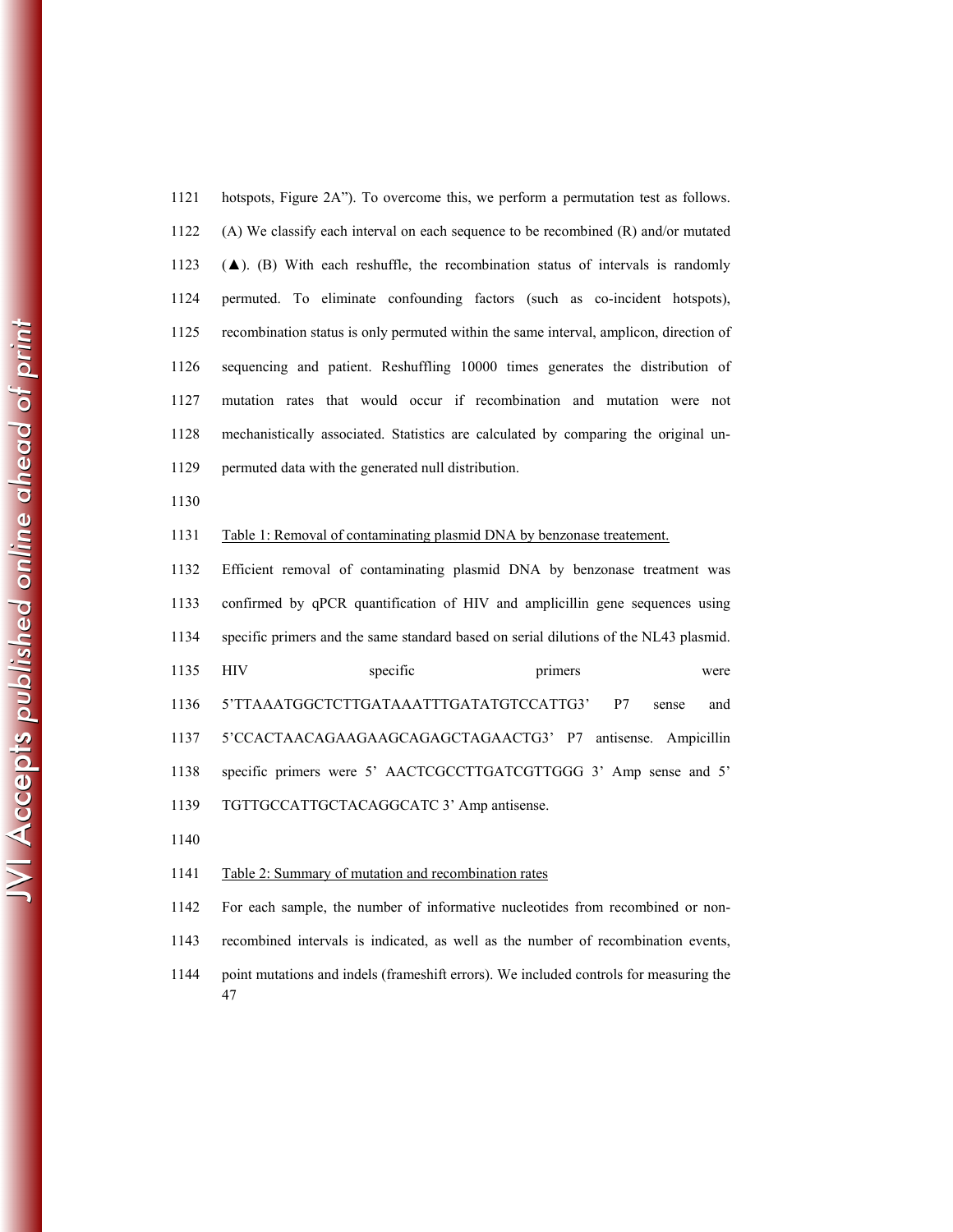| 1145 | magnitude of recombination and mutation resulting from PCR and 454 sequencing:       |
|------|--------------------------------------------------------------------------------------|
| 1146 | DNA control – where plasmid DNA was amplified and spiked with cellular lysates, to   |
| 1147 | control for any impact of these on amplification efficiency/fidelity, measuring PCR  |
| 1148 | recombination and mutation from PCR and 454 sequencing; and homozygous control       |
| 1149 | - where two homozygous virus infection (one MK, one WT) were combined after          |
| 1150 | lysis and before PCR amplication, so that recombination during reverse transcription |
| 1151 | is silent and recombination during PCR is observable, measuring PCR recombination    |
| 1152 | and mutation of viral cDNA and 454 sequencing. The experimental infection samples    |
| 1153 | are further broken up into recombined and non-recombined sequences. The latter are   |
| 1154 | also broken up into non-recombined sequences on recombined strands and on non-       |
| 1155 | recombined strands.                                                                  |

1156

#### 1157 Table 3: Summary of mutation and recombination for transfection control

1158 To exclude the possibility that recombination during transfection of plasmids is 1159 biasing our results, we sequence virus produced by transfected cells (row 1). This rate 1160 will measure the cumulative effect of transfection induced recombination and the 1161 reverse transcription step using Superscript III (see Materials and Methods). To 1162 determine the level of reverse transcription recombination using Superscript III, we 1163 sequence virus produced by cells separately transfected with either MK plasmids or 1164 WT plasmids only that are mixed before reverse transcription (row 2). We also repeat 1165 the PCR control (DNA control) for this assay and the experimental sample.

1166

## 1167 Table 4: Mutation pattern in recombined and non-recombined intervals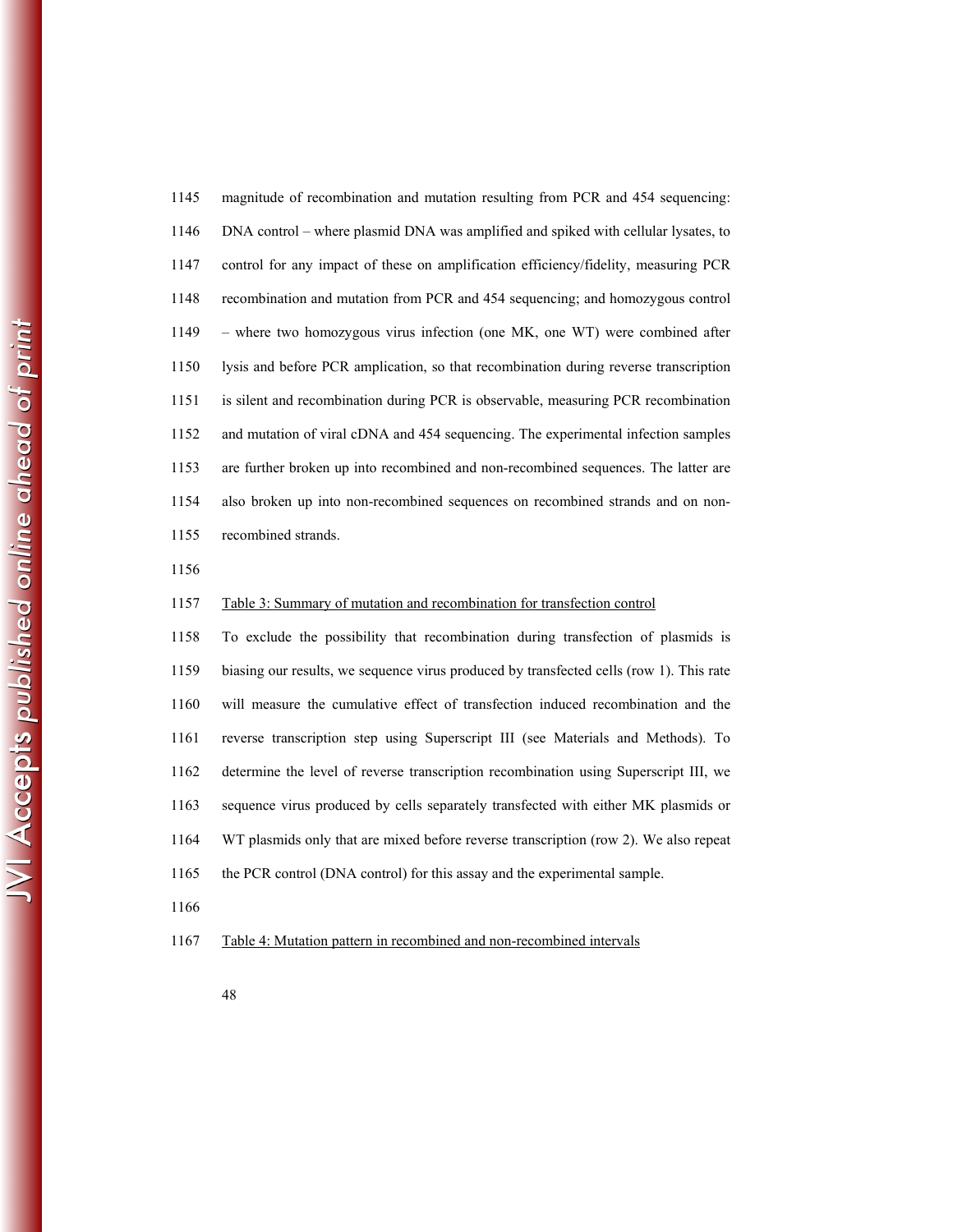1168 The frequency of substitution mutations in A, C, G and T, as well as the nucleotide to 1169 which the nucleotide is mutated is indicated for recombined intervals (top) and for 1170 non-recombined intervals from recombined sequences  $(NR_{NR})$  (middle). These 1171 mutation patterns are the cumulative product of experimental factors (such as 1172 sequencing error) and viral factors. To give some indication of the contribution of 1173 sequencing error to the pattern seen, the frequency of substitution mutations in the 1174 plasmid DNA control is shown in the bottom panel.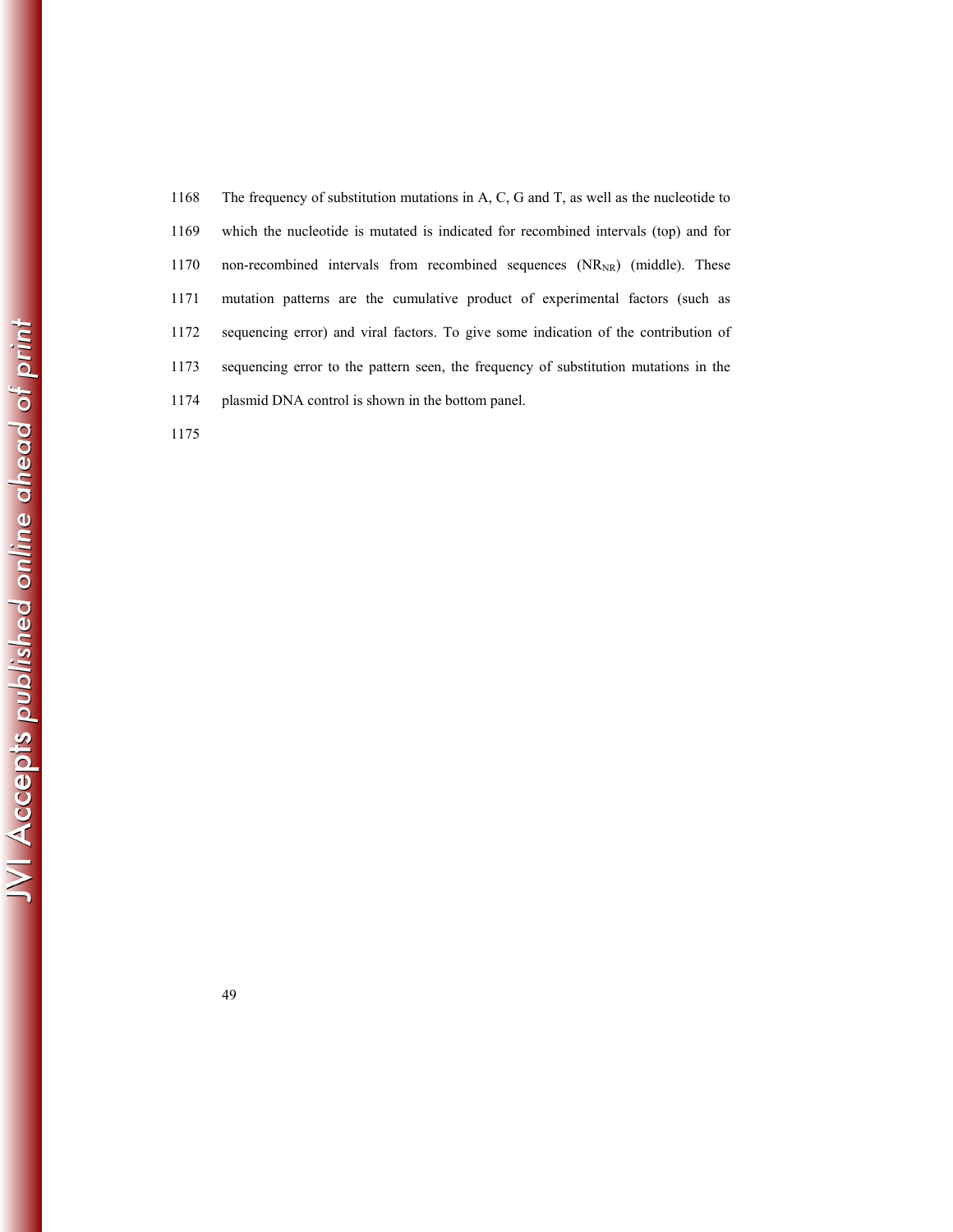marger as stay

 $p24$  $p7$   $p6$ 

 $p17$ 

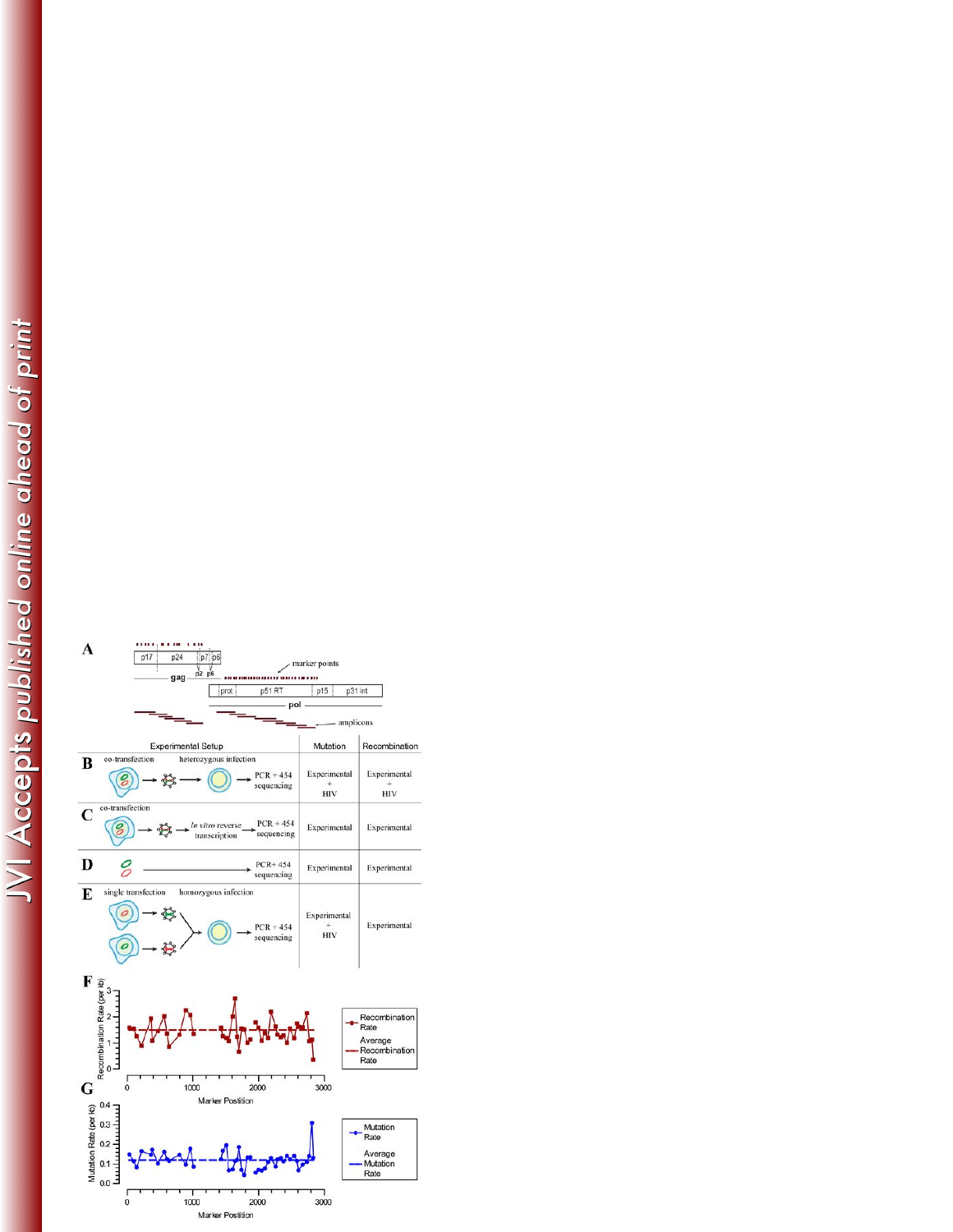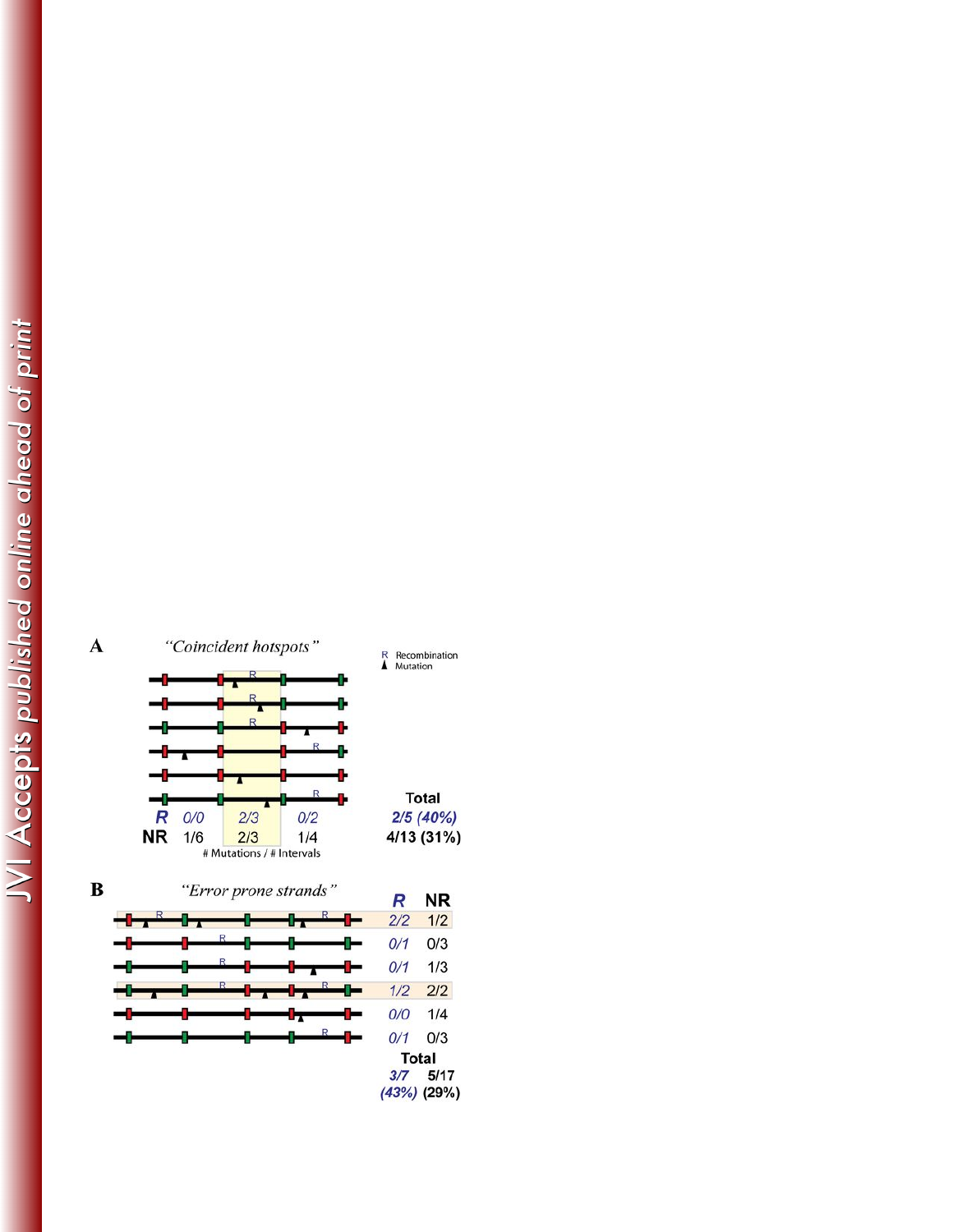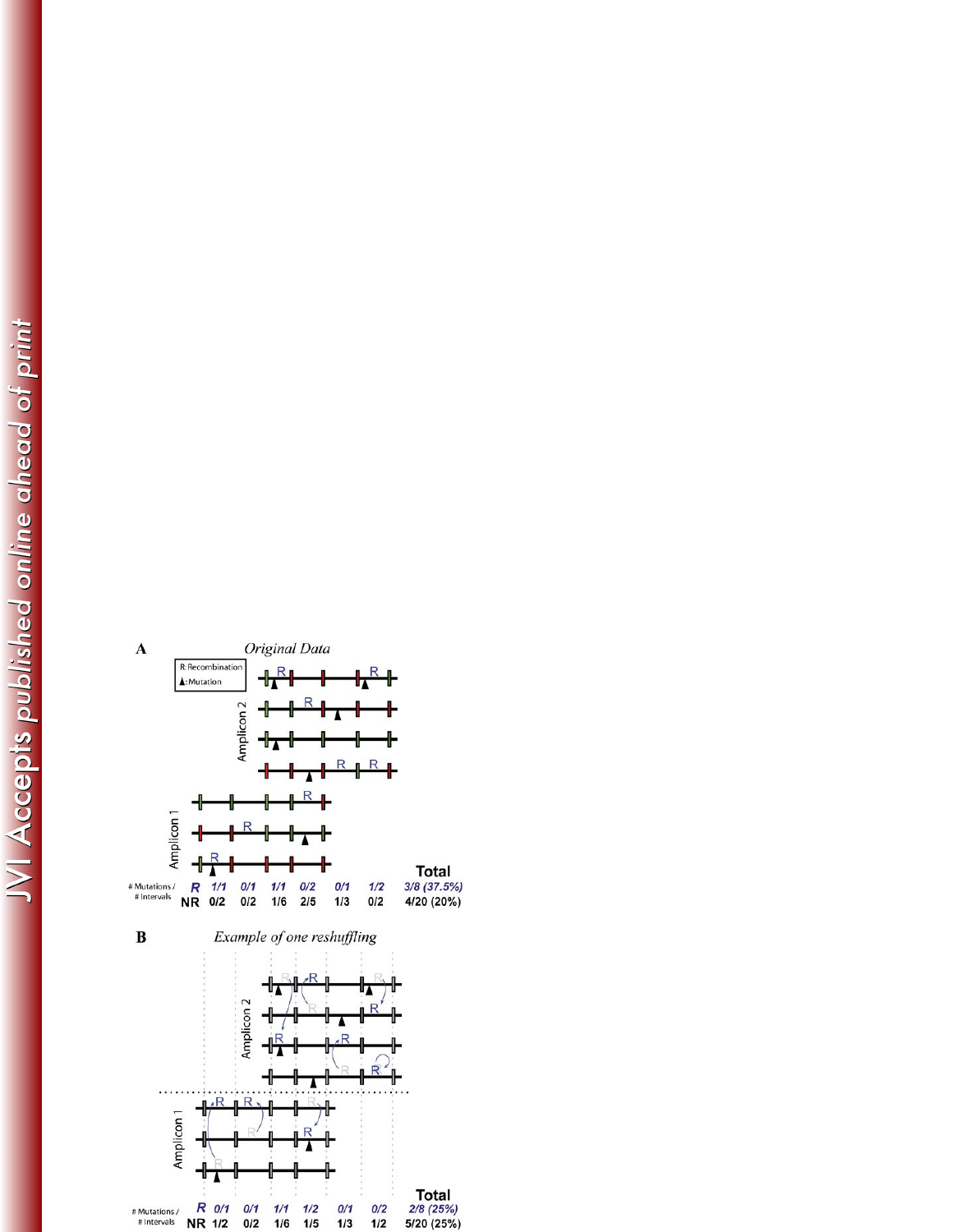|                | <b>Donor</b> | Sample      | <b>HIV</b><br>copies | <b>Ampicillin</b><br>copies | %<br><b>Background</b> |
|----------------|--------------|-------------|----------------------|-----------------------------|------------------------|
| 1              | JL10         | Intervirion | 13250                | 163.3                       | 1.23                   |
| $\overline{2}$ | JL10         | Wild-Type   | 9559                 | 121.8                       | 1.27                   |
| 3              | <b>RS13</b>  | Intervirion | 11700                | 127.6                       | 1.09                   |
| 4              | <b>RS13</b>  | Wild-Type   | 1746                 | 29.56                       | 1.69                   |
| 5              | WJ2          | Intervirion | 5822                 | 44.36                       | 0.76                   |
| 6              | WJ2          | Wild-Type   | 4148                 | 51.93                       | 1.25                   |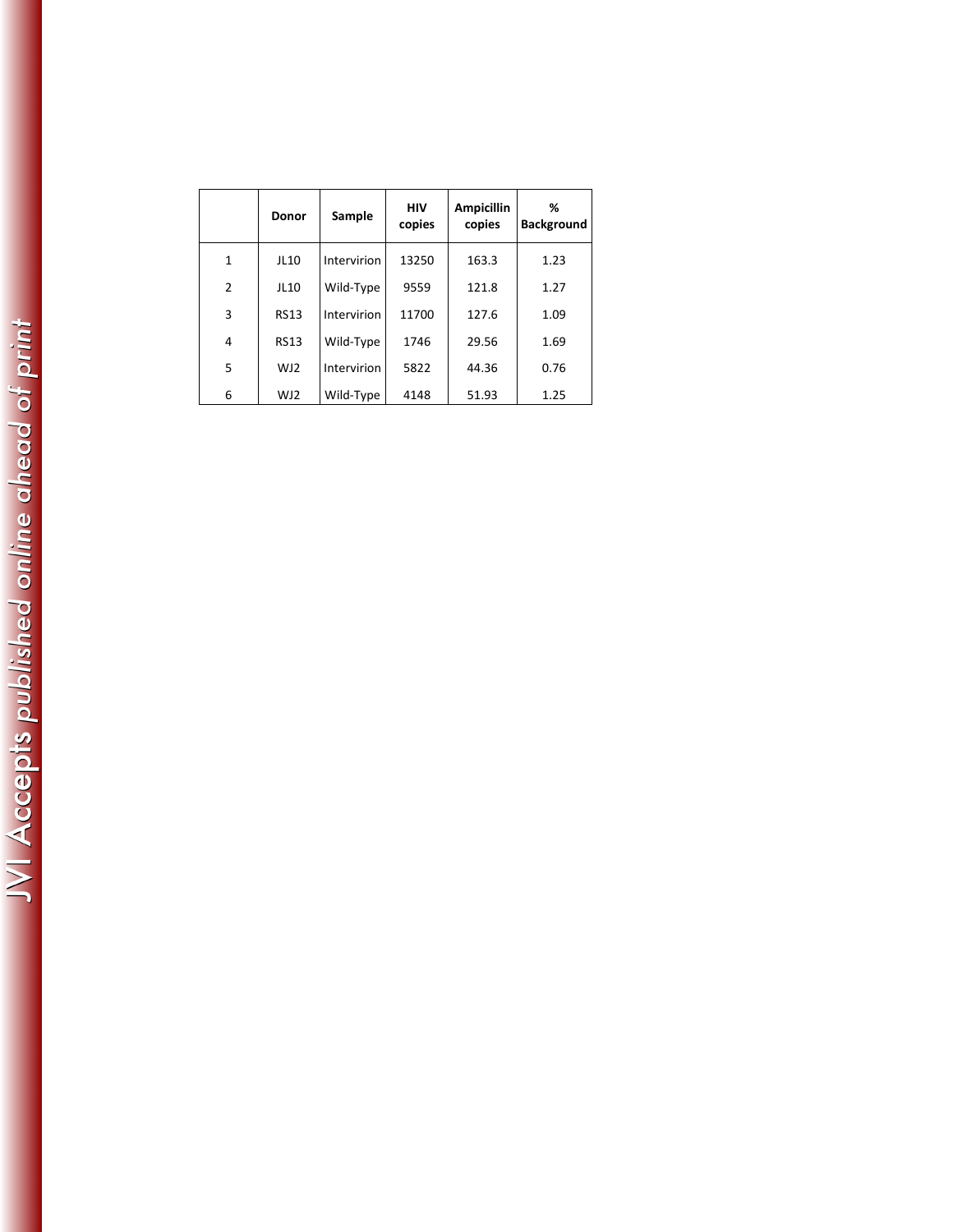| Sample                 | Total       | Recombination | Recombination   | Point     | Mutation rate | Indels | Indel rate per |
|------------------------|-------------|---------------|-----------------|-----------|---------------|--------|----------------|
|                        | nucleotides | Events        | rate per 1000nt | mutations | per 1000nt    |        | 1000nt         |
| DNA control            | 4931016     | 37            | 0.024           | 366       | 0.074         | 33008  | 6.70           |
| Homozygous control     | 15407974    | 338           | 0.050           | 1830      | 0.119         | 98281  | 6.38           |
| Infection - total      | 7180712     | 4801          | 1.51            | 859       | 0.120         | 47316  | 6.59           |
| Recombined sequences   | 297908      | 4801          | <b>NA</b>       | 54        | 0.181         | 2082   | 6.99           |
| $(R)$ - total          |             |               |                 |           |               |        |                |
| Non-recombined         | 6882804     | $\Omega$      | <b>NA</b>       | 805       | 0.117         | 45234  | 6.57           |
| sequences (NR) - total |             |               |                 |           |               |        |                |
| NR sequences on NR     | 6312179     | $\Omega$      | <b>NA</b>       | 762       | 0.121         | 41659  | 6.60           |
| strands                |             |               |                 |           |               |        |                |
| NR sequences on R      | 570625      | $\Omega$      | <b>NA</b>       | 43        | 0.075         | 3575   | 6.27           |
| strands                |             |               |                 |           |               |        |                |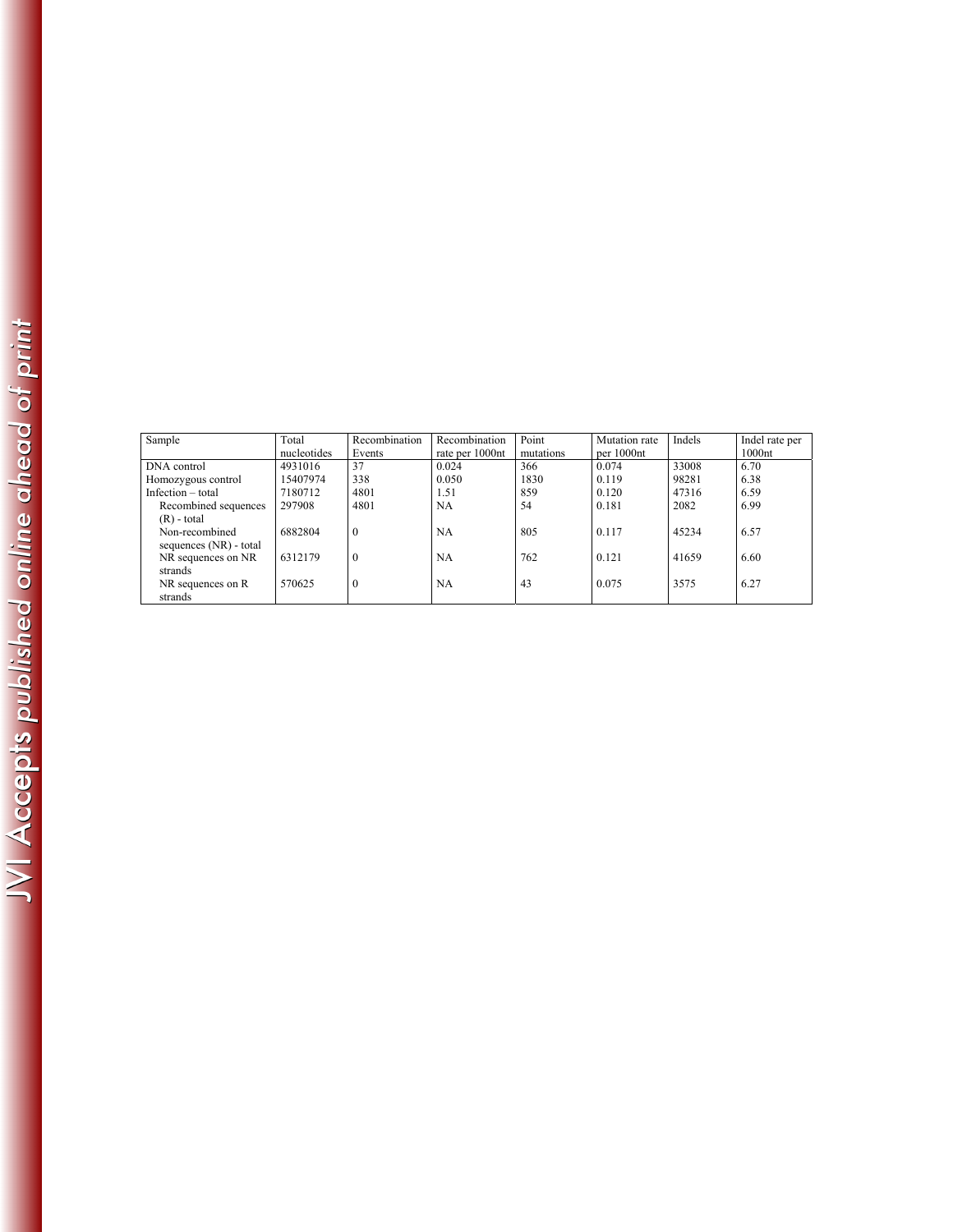|                                               | <b>Total nucleotides</b> | <b>Recombination Events</b> | Recombination<br>rate<br>per 1000 nt (REPN) |
|-----------------------------------------------|--------------------------|-----------------------------|---------------------------------------------|
| Transfection induced<br>recombination control | 22,600,749               | 58                          | 0.006                                       |
| Superscript III control                       | 3,261,995                | 4                           | 0.005                                       |
| <b>DNA</b> control                            | 24,893,615               | 31                          | 0.004                                       |
| Heterozygous Infection                        | 6,558,479                | 4243                        | 1.59                                        |